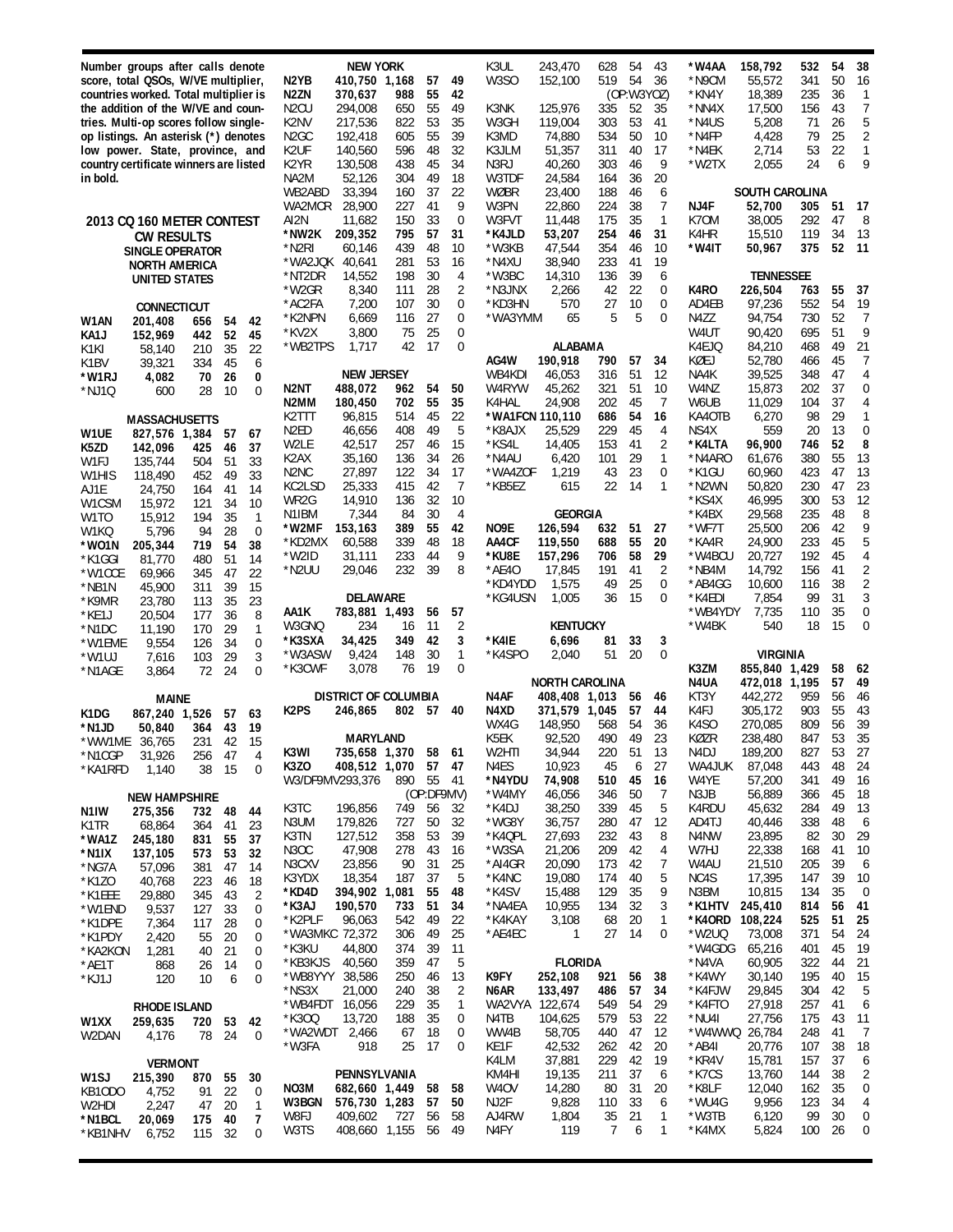| *NR4C<br>*N3TG           | 3,146<br>2,856           | 65<br>53   | 22<br>24            | 0<br>0              | *K6MI<br>*KA6U            | 10,542<br>8,225     | 101<br>116   | 38<br>31         | 4<br>4                     | NX1P                    | <b>OREGON</b>             |            | 54        | 8              | *N8II<br>*W8AKS  | 51,301                   | 331<br>196     | 46<br>39        | 15<br>2              |
|--------------------------|--------------------------|------------|---------------------|---------------------|---------------------------|---------------------|--------------|------------------|----------------------------|-------------------------|---------------------------|------------|-----------|----------------|------------------|--------------------------|----------------|-----------------|----------------------|
| *K3MZ                    | 969                      | 25         | 17                  | $\mathbf 0$         | *N6TQ                     | 7,650               | 100          | 26               | 4                          | K7ZS                    | 56,668<br>13,838          | 396<br>163 | 34        | 3              |                  | 17,712                   |                |                 |                      |
|                          |                          |            |                     |                     | *AI6O<br>*AA6EE           | 3,172<br>2,754      | 57<br>63     | 24<br>15         | $\overline{2}$<br>3        | *NE7D<br>*W7MTL         | 15,741<br>11,427          | 194<br>124 | 28<br>36  | 5<br>3         |                  | <b>ILLINOIS</b>          |                |                 |                      |
|                          | <b>ARKANSAS</b>          |            |                     |                     | *N6LL                     | 2,752               | 74           | 14               | 2                          | *K6UM                   | 7,174                     | 87         | 32        | 2              | WB9Z<br>NX9G     | 469,455 1,384<br>107,401 | 780            | 58<br>55        | 47<br>-12            |
| WD5R                     | 309,721 1,016 58         |            | (OP:N5ECT)          | - 45                | *KE6QR<br>*K6CSL          | 2,691<br>2,114      | 102<br>71    | 13<br>12         | 0<br>2                     | *WA7SHP<br>*W7YAQ       | 3,818<br>576              | 77<br>12   | 22<br>5   | 1<br>3         |                  |                          |                | (OP:@K9XD)      |                      |
| KM5PS                    | 78,210                   | 540        | 53                  | 13                  | *N6VS                     | 1,875               | 45           | 24               | 1                          |                         |                           |            |           |                | W9SE<br>K3WA     | 74,905<br>55,205         | 433<br>398     | 53<br>54        | 18<br>7              |
| *W5YH                    | 18,941                   | 207        | 44                  | 3                   | *K6KQV                    | 1,833               | 61           | 12               | 1                          |                         | <b>UTAH</b>               |            |           |                | NA9A             | 8,970                    | 107            | 37              | $\overline{2}$       |
| *K5VR<br>*N5DRB          | 13,552<br>11,388         | 124<br>125 | 40<br>35            | 4<br>4              | *N6GP<br>*N6DZR           | 522<br>360          | 29<br>20     | 9<br>9           | $\mathbf 0$<br>$\mathbf 0$ | N5LZ<br>WF4U            | 43,210<br>15,850          | 307<br>136 | 46<br>47  | 12<br>3        | *K9QVB 168,904   |                          | 747            | 55              | 31                   |
| *WA5SOG                  | 4,080                    | 65         | 30                  | 0                   | *WE6C                     | 360                 | 18           | 10               | $\Omega$                   | *AC7JW                  | 7,502                     | 112        | 29        | 2              | *K9MMS 134,616   |                          | 680            | 55<br>57        | 24                   |
| *KD5J                    | 3,304                    | 54         | 27                  | 1                   |                           |                     |              |                  |                            | *AD7KG                  | 484                       | 22         | -11       | 0              | *K9PG<br>*N9TF   | 104,478<br>40,320        | 733<br>309     | 49              | 9<br>7               |
|                          |                          |            |                     |                     |                           | ARIZONA             |              |                  |                            |                         |                           |            |           |                | *N9LYE           | 32,900                   | 308            | 41              | 6                    |
| K5KLA                    | LOUISIANA<br>28,564      | 84         | 53                  | - 21                | N7GP                      | 267,840 1,123 56 34 |              | (OP:N5IA)        |                            | K7KU                    | <b>WYOMING</b><br>185,652 | 892 58 23  |           |                | *K9PMV           | 26,656                   | 251            | 49              | 0                    |
|                          |                          |            |                     |                     | N7RK                      | 53,466              | 319          | 53               | 14                         |                         |                           |            | (OP:KØKR) |                | *W9IE<br>*KD9MS  | 17,910<br>14,582         | 205<br>108     | 45<br>37        | 0<br>9               |
|                          | <b>MISSISSIPPI</b>       |            |                     |                     | KE2VB                     | 35,984              | 317          | 49               | 3                          |                         |                           |            |           |                | *NV9X            | 9,164                    | 147            | 29              | 0                    |
| *WQ5L                    | 77,140                   | 447        | 51                  | 19                  | K7HP                      | 32,460              | 215          | 52               | 8                          |                         | <b>MICHIGAN</b>           |            |           |                | *W9ILY           | 8,532                    | 97             | 34              | 2                    |
| *N5CW                    | 30,233                   | 279        | 45                  | 4                   | W7SW<br>K <sub>1</sub> YR | 23,175<br>22,686    | 234<br>164   | 42<br>48         | 3<br>9                     | K8MJZ<br>W8TWA          | 58,685<br>40,860          | 478<br>280 | 50<br>52  | 5<br>8         | *WM9Q            | 8,268                    | 103            | 38              | 1                    |
|                          | <b>NEW MEXICO</b>        |            |                     |                     | NI7R                      | 17,650              | 149          | 44               | 6                          | KE8UM                   | 22,800                    | 198        | 45        | 5              | *K9JU<br>*K9PY   | 7,854<br>1,804           | 105<br>38      | 32<br>22        | 1<br>0               |
| WD5COV 248,612           |                          | 984        | 58                  | 33                  | K7WP                      | 14,322              | 142          | 37               | 5                          | *NA8V                   | 203,931                   | 820        | 56        | 35             | *WB9AYW          | 341                      | 14             | 11              | 0                    |
| N2IC                     | 205,410 1,014            |            | 56                  | 26                  | N7KQ                      | 14,076              | 131 43       |                  | 8                          | *WA1UJU                 | 46,216                    | 401        | 50        | 3              | *W09S            | 30                       | $\overline{7}$ | 3               | 0                    |
| K7IA<br>N <sub>5FO</sub> | 113,400<br>107,133       | 650<br>736 | 53<br>56            | 17<br>11            | AA7V                      | 10,440              | 101          | (OP:W7GNP)<br>40 | 5                          | *W8GP<br>*W8CO          | 44,604<br>42,032          | 364<br>221 | 48<br>52  | 6<br>19        |                  |                          |                |                 |                      |
| N5UL                     | 73,320                   | 507        | 53                  | 12                  | W7PP                      | 7,881               | 76           | 31               | 6                          | *K8JA                   | 39,382                    | 274        | 48        | 10             |                  | <b>INDIANA</b>           |                |                 |                      |
| K5TA                     | 18,921                   | 160        | 43                  | 8                   | *N7IR                     | 123,114             | 721          | 53               | 18                         | *KB8TYJ                 | 26,082                    | 293        | 40        | 2              | W9RE             | 440,748 1,215            |                | 58              | 48                   |
| K8OZ                     | 11,070                   | 129        | 38                  | 3                   | *W7RH                     | 64,965              | 376          | 54               | 17                         | *WS8K                   | 17,840                    | 214        | 40        | 0              | KG9N<br>K9SG     | 49,521<br>39,050         | 451<br>151     | 47<br>46        | $\overline{4}$<br>25 |
| W5CO<br>*NF5Y            | 2,000<br>3,672           | 43<br>67   | 23<br>26            | 2<br>1              | *W7RV<br>*K9WZB           | 29,736<br>21,060    | 178<br>201   | 50<br>39         | 13<br>6                    | *NF8M<br>*N8SBE         | 14,535<br>5,850           | 128<br>92  | 39<br>30  | 6<br>0         | KØTQ             | 36,894                   | 401            | 40              | 3                    |
|                          |                          |            |                     |                     | *K7DD                     | 3,864               | 62           | 25               | 3                          | *N8KD                   | 4,060                     | 57         | 28        | 1              | K9EA             | 6,048                    | 33             | 5               | 22                   |
|                          | <b>TEXAS</b>             |            |                     |                     | *W9CF                     | 2,484               | 51           | 23               | 0                          |                         |                           |            | (OP:K7DR) |                | *WT9U            | 52,156                   | 441            | 46<br>50        | 6                    |
| K5RX                     | 343,814 1,175            |            | 58                  | 45                  | *WØPAN                    | 392                 | 30           | 7                | 0                          |                         |                           |            |           |                | *W9PA<br>*KU8T   | 46,669<br>34,552         | 345<br>366     | 48              | 9<br>8               |
| N5RZ<br>K5WA             | 243,496 1,076<br>119,211 | 613        | 57<br>56            | 31<br>23            | *KC7V                     | 210                 | 16           | 5                | $\mathbf{1}$               | N8AA                    | OHIO<br>223,951           | 845        | 56        | 35             | *WD8DSB 26,488   |                          | 180            | 45              | 11                   |
| K5RT                     | 89,311                   | 591        | 54                  | 13                  |                           | <b>WASHINGTON</b>   |              |                  |                            | N9AUG                   | 92,491                    | 516        | 55        | 18             | *NT9M            | 22,416                   | 207            | 46              | 2                    |
| K5MV                     | 36,960                   | 303        | 45                  | 10                  | <b>WA7LT</b>              | 75,789              | 560          | 54               | 9                          | N8PW                    | 36,792                    | 196        | 44        | 19             | *KB9YGD          | 5,278                    | 83             | 29              | 0                    |
| K5BG                     | 24,156                   | 258        | 43                  | $\mathbf{1}$        | W7AV                      | 32,538              | 200          | 46               | 12                         | KG9Z                    | 13,572                    | 158        | 36        | 3              | *KA9FQG<br>*AJ9C | 3,213<br>3,108           | 49<br>65       | 27<br>21        | 0<br>0               |
| W5GN<br>K6ZB             | 15,886<br>14,352         | 144<br>124 | 39<br>42            | 8<br>6              | W7FI                      | 29,456              | 208          | 47               | 9                          | K8PTT<br>W8PN           | 11,046<br>10,830          | 112<br>128 | 40<br>36  | 2<br>2         | *WU9D            | 2,134                    | 47             | 22              | 0                    |
| W5JBO                    | 12,848                   | 116        | 38                  | 6                   | W7WR                      | 25,536              | 212          | 40               | 8                          | N8AGU                   | 9,933                     | 87         | 36        | $\overline{7}$ | *K9MI            | 1,368                    | 40             | 19              | 0                    |
| W8FN                     | 4,624                    | 59         | 32                  | 2                   | K7CW<br>KN7T              | 24,908<br>23,693    | 204<br>241   | 46<br>39         | 6<br>4                     | K8ALM                   | 7,917                     | 84         | 36        | 3              |                  |                          |                |                 |                      |
| *WØUO                    | 157,202                  | 743        | 56                  | 27                  | N3QQ                      | 22,360              | 240          | 39               | 4                          | *K8BL                   | 221,536                   | 824        | 56        | 36             |                  | <b>WISCONSIN</b>         |                |                 |                      |
| *W5RYA<br>*K9MK          | 95,472<br>56,880         | 624<br>250 | 55<br>52            | 13<br>27            | K700                      | 18,573              | 189          | 36               | 5                          | *K8FH<br>*K8RYU         | 212,541<br>122,958        | 867<br>551 | 56<br>55  | 31<br>26       | NE9U<br>KK9K     | 229,050<br>97,736        | 957<br>455     | 59<br>50        | 31<br>26             |
| *N5KWN                   | 36,822                   | 330        | 45                  | 6                   | W7BA<br>W7IJ              | 14,921              | 126<br>55    | 36<br>32         | 7<br>$\mathbf 0$           | *W1NN                   | 118,811                   | 608        | 55        | 22             | W9AV             | 88,836                   | 589            | 55              | 11                   |
| *K5LH                    | 31,808                   | 252        | 50                  | 6                   | KB7N                      | 3,904<br>1,044      | 34           | 11               | 1                          | *K8MP                   | 78,591                    | 470        | 51        | 16             | WI9WI            | 18,405                   | 196            | 43              | 2                    |
| *NT5V                    | 9,120                    | 136        | 37                  | 1                   | K7II                      | 928                 | 26           | 16               | 0                          | *W8KTQ 77,682           |                           | 519        | 54        | 12             | K1TN             | 4,384                    | 60             | 30              | $\overline{2}$       |
| *N5RMS<br>*KD5MMM 2,754  | 5,950                    | 82<br>49   | 32<br>26            | $\overline{c}$<br>1 | N7QS                      | 270                 | 15           | 10               | $\boldsymbol{0}$           | *W3USA                  | 55,404                    | 431 49     | (OP:K8MR) | 8              | *K9AY<br>*KB9OWD | 52,038<br>27,224         | 341<br>318     | 51<br>41        | 12<br>0              |
|                          |                          |            |                     |                     | *WW7D<br>*W9PL            | 5,760<br>5,216      | 96<br>66     | 23<br>30         | 1<br>2                     | *N8VV                   | 49,532                    | 378        | 51        | 7              | *WE9V            | 18,360                   | 171            | 39              | 6                    |
|                          | OKLAHOMA                 |            |                     |                     | *W3AS                     | 4,752               | 82           | 19               | 3                          | *K8MR                   | 38,097                    | 324        | 45        | 6              | *N9CK            | 14,715                   | 138            | 42              | 3                    |
| *AE5MM                   | 5,239                    | 82         | 31                  | 0                   | *KX7L                     | 3,197               | 59           | 21               | 2                          | *K8VUS                  | 32,490                    | 223        | 47        | 10             | *W9EAU           | 10,360                   | 129 36         |                 | 1                    |
| *W5WIL                   | 3,220                    | 56         | 28                  | 0                   | *WN7T                     | 2,808               | 70           | 18               | 0                          | *W8IDM<br>*W8WTS        | 30,844<br>24,720          | 314<br>229 | 44<br>45  | 0<br>3         | *W9KHH           | 9,400                    | 136            | (OP:KB9S)<br>40 | 0                    |
|                          | CALIFORNIA               |            |                     |                     | *W7QN<br>*N7EPD           | 2,171<br>729        | 70<br>35     | 12<br>9          | 1<br>0                     | *KA8HQL                 | 20,650                    | 178        | 46        | 4              | *AC9DE           | 4                        | 2              | 1               | $\mathbf 0$          |
| AC6DD                    | 138,700                  | 588        | 54                  | 22                  |                           |                     |              |                  |                            | *NS80                   | 20,210                    | 205        | 41        | 6              |                  |                          |                |                 |                      |
| KA3DRR                   | 80,947                   | 518        | 49 12               |                     |                           | <b>IDAHO</b>        |              |                  |                            | *W8MET                  | 20,108                    | 197        | 40        | 4              |                  | <b>COLORADO</b>          |                |                 |                      |
| WA6CDR                   | 75,820                   | 425        | $(OP:\@W6SL)$<br>53 | 15                  | KG7H<br>K7CF              | 111,825<br>50,492   | 655<br>446   | 56<br>48         | 15<br>4                    | *K8AB<br>*KN8DMK 17,325 | 19,044                    | 214<br>171 | 46<br>42  | 0<br>3         | K6XT<br>KØEU     | 92,661<br>76,800         | 561<br>525     | 51<br>52        | 16<br>12             |
| KØNW                     | 38,976                   | 319        | 50                  | 6                   | *K7Z0                     | 1,887               | 43           | 15               | 2                          | *W8IQ                   | 15,522                    | 181        | 39        | 0              | NCØB             | 21,369                   | 175            | 45              | 6                    |
| N6NF                     | 30,408                   | 222        | 48                  | 8                   | *K7JAN                    | 1,680               | 52           | 15               | $\mathbf 0$                | *N8WL                   | 12,200                    | 133        | 38        | 2              | *KØRI            | 83,200                   | 562            | 53              | 12                   |
| W6RKC                    | 21,412<br>18,354         | 165        | 47                  | 6                   |                           |                     |              |                  |                            | *AF8C<br>*WA8YVF        | 10,218<br>9,765           | 118        | 38        | 1              | *NN7A            | 19,150                   | 185            | 48              | 2<br>3               |
| K6MM<br>W4EF             | 15,318                   | 178<br>132 | 43<br>42            | 3<br>4              |                           | <b>MONTANA</b>      |              |                  |                            | *KE8E                   | 9,396                     | 130<br>126 | 35<br>36  | 0<br>0         | *WØETT<br>*KIØJ  | 8,840<br>4,785           | 101<br>84      | 37<br>28        | 1                    |
| N6TV                     | 11,968                   | 101        | 38                  | 6                   | *K7VK<br>*N7LT            | 3,864<br>3,444      | 65<br>75     | 22<br>28         | 2                          | *N8GU                   | 8,843                     | 119        | 37        | 0              | *WØCO            | 3,968                    | 59             | 31              | $\mathbf{1}$         |
| K6NA                     | 6,588                    | 92         | 23                  | 4                   | *KJ9C                     | 429                 | 18           | - 11             | 0<br>0                     | *W8KNO                  | 8,091                     | 129        | 29        | 0              | *NAØBR           | 3,024                    | 52             | 27              | 0                    |
| KM6I                     | 6,262                    | 88         | 28                  | 3                   |                           |                     |              |                  |                            | *N8CPA                  | 7,740                     | 117        | 30        | 0              |                  |                          |                |                 |                      |
| K6HRT<br>WB6JJJ          | 4,446<br>4,437           | 115<br>63  | 18<br>26            | 1<br>3              |                           | <b>NEVADA</b>       |              |                  |                            | *K8GDT<br>*WB2DFC       | 5,980<br>627              | 107<br>34  | 26<br>11  | 0<br>0         | WIØWA            | <b>IOWA</b><br>66,804    | 549 55         |                 | $\overline{2}$       |
| K2RD                     | 4,154                    | 51         | 28                  | 3                   | W7RN                      | 187,344             | 881 55 17    |                  |                            |                         |                           |            |           |                |                  |                          |                | (OP:NØAC)       |                      |
| K9JM                     | 682                      | 31         | 11                  | 0                   |                           |                     |              | (OP:K7NV)        |                            |                         | <b>WEST VIRGINIA</b>      |            |           |                | <b>WØODS</b>     | 40,960                   | 231            | 49              | 15                   |
| *W6JTI                   | 78,540                   | 508        | 54                  | 12                  | N7TR<br>WU6W              | 22,017<br>6,656     | 198 36<br>90 | - 28             | 5<br>4                     | K8MN                    | 126,490                   | 447        | 52        | 39             | *KØKT            | 42,900                   | 253            | 52              | 13                   |
| *W6CWM<br>*K6RAD         | 22,080<br>21,420         | 220<br>176 | 41<br>42            | 5<br>9              | *K7XC                     | 6,425               | 111 21       |                  | 4                          | K8JQ<br>WA8KAN          | 105,280<br>23,693         | 687<br>243 | 51<br>41  | 13<br>2        | *ADØH<br>*NØNC   | 12,956<br>9,842          | 151<br>125     | 41<br>35        | 0<br>3               |
|                          |                          |            |                     |                     |                           |                     |              |                  |                            |                         |                           |            |           |                |                  |                          |                |                 |                      |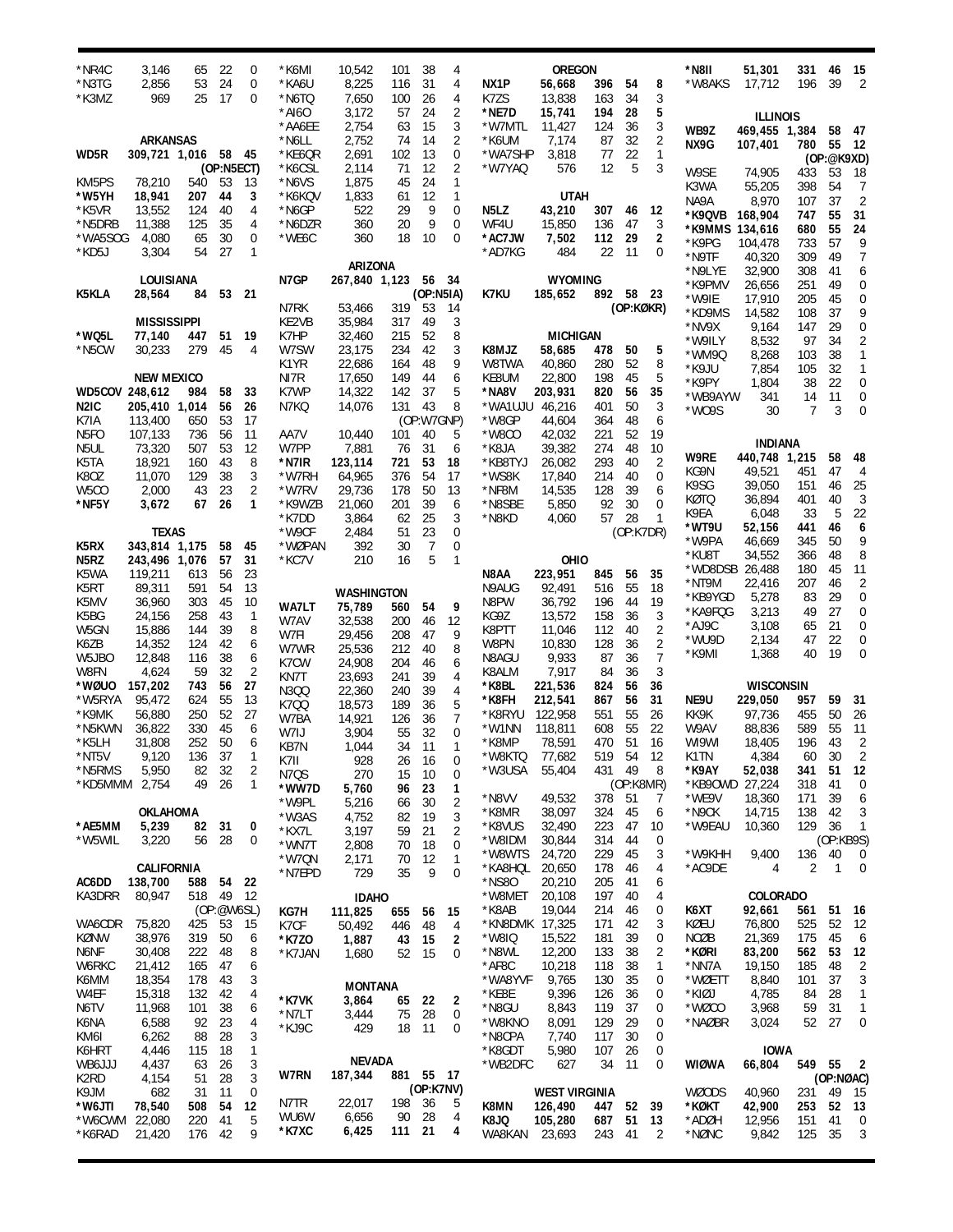|                  | KANSAS                |            |                      |                   | *VE3XL             | 247,032                       | 714       | 51          | 21             |                  | NIGERIA                     |            |                            |                 | *JA1BJI          | 9,975                                 | 124            | 6           | 15              |
|------------------|-----------------------|------------|----------------------|-------------------|--------------------|-------------------------------|-----------|-------------|----------------|------------------|-----------------------------|------------|----------------------------|-----------------|------------------|---------------------------------------|----------------|-------------|-----------------|
| KØVXU            | 80,619                | 413        | 54                   | 23                | *VE3CV             | 128,834                       | 348       | 55          | 19             | 5N7M             | 47,940                      | 112 16 31  |                            |                 | *JE1SPY          | 4,452                                 | 86             | 4           | 10              |
| <b>KØPY</b>      | 75,516                | 594        | 52                   | 10                | *VE3SB             | 112,448                       | 359       | 50          | 14             |                  |                             |            |                            |                 | *JH4CES          | 3,680                                 | 46             | 1           | 15              |
| <b>WØBH</b>      | 37,284                | 338        | 49                   | 3                 | *VE3ADQ            | 92,070                        | 312       | 51          | 11             |                  | <b>TUNISIA</b>              |            |                            |                 | *JE8KGH/7        | 3,025                                 | 89             | 0           | 11              |
| WØEB             | 17,952                | 174        | 41                   | 3                 | *VE3TW             | 51,216                        | 247       | 42          | 2              |                  | 3V8BB 1,173,460 1,357 32 60 |            |                            |                 | *JR2AWS          | 2,541                                 | 71             | 1           | 10              |
| ABØS             | 16,740                | 171        | 43                   | 2                 | *VE3AOD            | 42,528                        | 194       | 44          | 4              |                  |                             |            | (OP:KF5EYY)                |                 | *JA1CP           | 1,890                                 | 68             | 4           | 5               |
| *NZØT            | 49,590                | 397        | 53                   | 4                 | *VA3ATT            | 37,843                        | 202       | 41          | 0              |                  |                             |            |                            |                 | *JRØELG          | 749                                   | 25             | 0           | 7               |
| *AAØFO           | 45,640                | 363        | 53                   | 3                 | *VE3RCN            | 35,607                        | 194       | 37          | 2              |                  | ASIA                        |            |                            |                 | *JG3LGD          | 560                                   | 10             | 0           | 7               |
| *NØYET           | 84                    | 7          | 6                    | 0                 | *VE3UZ             | 24,354                        | 153       | 33          | 0              |                  | AFGHANISTAN                 |            |                            |                 | *JL1QD0          | 500                                   | 37             | 0           | 5               |
|                  |                       |            |                      |                   | *VE3OSZ            | 24,304                        | 68        | 49          | 13             | *T6MO            | 8,534                       | 55         |                            | 0 <sub>17</sub> | *JK2VOC          | 420                                   | 44             | 0           | 4               |
|                  | <b>MINNESOTA</b>      |            |                      |                   | *VA3FN             | 15,904                        | 107       | 32          | 0              |                  |                             |            | (OP:K9GY)                  |                 | *JR1MEU          | 264                                   | 10             | 2           | 4               |
| <b>NEØU</b>      | 116,085               | 732        | 56                   | 15                | *VE3GFN            | 14,070                        | 102       | 30          | 0              |                  |                             |            |                            |                 | *JG3WCZ          | 180                                   | 5              | 1           | 3               |
| K9DU             | 72,500                | 567        | 53                   | 5                 | *VA3WU             | 3,528                         | 42        | 21          | 0              |                  | <b>ASIATIC RUSSIA</b>       |            |                            |                 | *JA2AYH          | 124                                   | 18             | 0           | 4               |
| WØDD             | 25,110                | 193        | 50                   | 4                 | *VE30IL            | 1,044                         | 24        | 12          | 0              | R9DX             | 204,800                     | 459        | 0                          | 50              | *JA2CCV          | 123                                   | 16             | 0           | 3               |
| <b>NØOK</b>      | 22,848                | 144        | 42                   | 14                |                    |                               |           |             |                | UA8WAA 147,067   |                             | 389        | 0                          | 41              | *JA6CYL          | 111                                   | 14             | 0           | 3               |
| <b>KØYR</b>      | 5,328                 | 72         | 36                   | 1                 |                    | <b>MANITOBA</b>               |           |             |                | RW9JZ            | 107,801                     | 318        | 0                          | 43              | *JM1EKM          | 86                                    | 20             | 0           | $\overline{2}$  |
| *KØTT            | 109,656               | 645        | 54                   | 18                | *VE4VT             | 23,056                        | 109 42    |             | $\overline{2}$ | RWØA             | 73,226                      | 258        | $\overline{0}$             | 38              | *JA7CPW          | 80                                    | 18             | 0           | $\overline{2}$  |
| *KØPK            | 56,574                | 380        | 54                   | 9                 |                    |                               |           | (OP:VE4EAR) |                |                  |                             |            | (OP:RZØAF)                 |                 | *JF2WXS          | 75                                    | 3              | 0           | 3               |
| *KØEA            | 38,646                | 313        | 51                   | 6                 |                    |                               |           |             |                | UA90M            | 71,775                      | 274        | 0                          | 33              | *JN1BBO          | 54                                    | 12             | 0           | $\overline{2}$  |
| *KØAD            | 31,096                | 276        | 47                   | 5                 |                    | SASKATCHEWAN                  |           |             |                | UA9KAA           | 37,700                      | 161        | 0                          | 29              | *JG1SWV          | 51                                    | 4              | 0           | 3               |
| *WBØCFF          | 28,733                | 191        | 49                   | 10                | *VE5GC             | 192                           | 8         | 8           | 0              | R090             | 30,060                      | 128        | 0                          | 30              | *JF2FIU          | 48                                    | 5              | 0           | 3               |
| *NØIM            | 12,800                | 148        | 37                   | 3                 |                    |                               |           |             |                | RAØFF            | 26,520                      | 182        | 11                         | 13              | *JA2HBK          | 38                                    | 8              | 0           | $\overline{2}$  |
| *KØMPH           | 8,664                 | 107        | 38                   | 0                 |                    | <b>ALBERTA</b>                |           |             |                | RW9QA            | 11,798                      | 88         | 0                          | 17              | *JJ1NYH          | 18                                    | 3              | 0           | 2               |
| *KØTC<br>*WAØLJM | 5,538                 | 109<br>71  | 26                   | 0<br>0            | VE6BBP             | 128,765                       | 405       | 54          | - 11           | RKØUT            | 968                         | 27         | $\mathbf 0$<br>$\mathbf 0$ | 8               |                  |                                       |                |             |                 |
|                  | 4,176<br>8            | 4          | 29<br>$\overline{1}$ | $\mathbf 0$       |                    | <b>BRITISH COLUMBIA</b>       |           |             |                | RWØLBM           | 865<br>219,888              | 36         | 0                          | 5<br>48         | UP2L             | KAZAKHSTAN                            |                |             | 0, 71           |
| *KØTNT           |                       |            |                      |                   | *VA7MM             | 24,745                        | 152       | 33          | 2              | *UA9W<br>*RT9S   |                             | 524<br>407 | 0                          | 52              |                  | 615,073 1,001                         |                | (OP:UN4L)   |                 |
|                  | <b>MISSOURI</b>       |            |                      |                   | *VA7ST             | 19,006                        | 114       | 32          | 2              |                  | 185,536<br>*UA9CBM 162,479  | 396        | 0                          | 47              | UN6P             | 132,870                               | 336            | 0           | 43              |
| KØJPL            | 92,890                | 536        | 53                   | 17                | *VE7CV             | 17,754                        | 114       | 31          | 2              | *UA9CR           | 87,360                      | 239        | 0                          | 39              | UN1F             | 40,765                                | 149            | 0           | 31              |
| KØWB             | 20,832                | 217        | 47                   | $\mathbf{1}$      |                    |                               |           |             |                | *RZ9YF           | 70,680                      | 220        | 0                          | 38              | UN9GD            | 29,624                                | 125            | 0           | 28              |
| *KIØI            | 115,350               | 633        | 56                   | 19                |                    | NEWFOUNDLAND                  |           |             |                | *RW9CD           | 45,084                      | 154        | 0                          | 34              | UN/RT9T          | 17,020                                | 99             | $\Omega$    | 20              |
| *K5QQ            | 46,610                | 370        | 50                   | 9                 | VO1TA              | 11,916                        | 66        | 29          | 7              | *UA9AFS          | 40,734                      | 160        | 0                          | 31              |                  |                                       |                | (OP:RT9T)   |                 |
| *KBØVE           | 26,904                | 192        | 47                   | 10                | VO <sub>1</sub> BQ | 342                           | 10        | 9           | $\mathbf 0$    | *UD8A            | 27,864                      | 136        | $\mathbf 0$                | 27              | UN/UA9SCX        | 786                                   | 19             | 0           | 6               |
| *WØPC            | 17,304                | 191        | 40                   | 2                 |                    |                               |           |             |                | *RK9AY           | 20,355                      | 108        | 0                          | 23              | UN7TW            | 385                                   | 8              | 0           | -7              |
| *WDØECO          | 13,880                | 159        | 40                   | 0                 |                    | PRINCE EDWARD ISLAND          |           |             |                | *RT9YW           | 19,320                      | 109        | $\mathbf 0$                | 23              | *UN7CAD          | 8,580                                 | 54             | 0           | 20              |
| *WØHBH           | 9,800                 | 132        | 34                   | $\mathbf{1}$      |                    | VY2ZM 1,569,542 1,699 57 77   |           |             |                | *RWØAB           | 16,537                      | 102        | $\mathbf 0$                | 23              |                  |                                       |                |             |                 |
| *WBØQLU          | 9,176                 | 115        | 37                   | 0                 |                    |                               |           |             |                | *RA9AN           | 3,666                       | 34         | $\mathbf 0$                | 13              |                  | <b>REPUBLIC OF KOREA</b>              |                |             |                 |
| *KCØHPM          | 8,602                 | 110        | 34                   | 0                 |                    | <b>ALASKA</b>                 |           |             |                | *RZ9YM           | 927                         | 13         | $\mathbf 0$                | 9               | *HL2CFY          | 5,270                                 | 49             |             | 0 <sub>17</sub> |
|                  |                       |            |                      |                   |                    |                               |           |             |                |                  |                             |            |                            |                 |                  |                                       |                |             |                 |
|                  |                       |            |                      |                   | <b>KL7RA</b>       | 13,704                        | 113       | 19          | 5              | *UAØLCZ          | 749                         | 24         | $\mathbf 0$                | $\overline{7}$  |                  |                                       |                |             |                 |
|                  | NEBRASKA              |            |                      |                   | AL9A               | 2,996                         | 42        | 11          | 3              | *RU9UE           | 250                         | 7          | $\mathbf 0$                | 5               |                  | SAUDI ARABIA                          |                |             |                 |
| <b>KØKPH</b>     | 30,690                | 255        | 49                   | 6                 |                    |                               |           |             |                | *UAØLS           | 24                          | 3          | 0                          | $\overline{2}$  | 7Z1SJ            | 100,401                               | 268            |             | 742             |
| *KØNE            | 30,345                | 276        | 48                   | 3                 |                    | BELIZE                        |           |             |                |                  |                             |            |                            |                 |                  |                                       |                |             |                 |
| *WNØL            | 9,765                 | 110        | 44                   | $\mathbf{1}$      |                    | *V31YN 189,070                | 472 48 26 |             |                |                  | <b>ASIATIC TURKEY</b>       |            |                            |                 |                  | TAIWAN                                |                |             |                 |
|                  |                       |            |                      |                   |                    |                               |           |             |                | *TA2FE           | 187,566                     | 481        | 0                          | 43              | BV1EK            | 28,043                                | 149            |             | 0 <sub>29</sub> |
|                  | <b>NORTH DAKOTA</b>   |            |                      |                   |                    | <b>CAYMAN ISLANDS</b>         |           |             |                |                  |                             |            |                            |                 |                  |                                       |                |             |                 |
| *WØTUP           | 5,202                 | 77         | 34                   | 0                 |                    | *ZF2BJ 124,440                | 349 49 19 |             |                |                  | AZERBAIJAN                  |            |                            |                 |                  | TAJIKISTAN                            |                |             |                 |
|                  |                       |            |                      |                   |                    |                               |           |             | (OP:KØBJ)      | *4K6F0           | 31,320                      | 130        |                            | 0 <sub>27</sub> | EY8MM            | 863,214 1,151                         |                |             | 5 77            |
|                  | SOUTH DAKOTA          |            |                      |                   |                    |                               |           |             |                |                  |                             |            |                            |                 |                  |                                       |                |             |                 |
| <b>KTØA</b>      | 11,603                | 142        | 40                   | 1                 |                    | <b>CUBA</b>                   |           |             |                |                  | <b>CHINA</b>                |            |                            |                 |                  | THAILAND                              |                |             |                 |
| W8MHW            | 8,512                 | 100 36     |                      | $\overline{2}$    |                    | *CO7EH 55,120 220 40 12 BD4CQ |           |             |                |                  | 50,470                      |            |                            |                 | 230 6 29 HSØZEE  | 46,680                                | 167            | $0$ 40      |                 |
| *KKØSD           | 13,800                | 132 44     |                      | 2                 |                    |                               |           |             |                | BD1RX            | 2,316                       | 35         |                            | 0 <sub>12</sub> |                  |                                       |                |             |                 |
|                  |                       |            |                      |                   |                    | <b>DOMINICA</b>               |           |             |                | *BG4FRZ          | 156                         | 9          | 0                          | $\overline{4}$  |                  | <b>UZBEKISTAN</b>                     |                |             |                 |
|                  | CANADA                |            |                      |                   | *J77A              | 35,344                        | 150 37 10 |             |                |                  |                             |            |                            |                 | *UK7AZ           | 2,760                                 | 26             |             | 0 <sub>12</sub> |
|                  | <b>NEW BRUNSWICK</b>  |            |                      |                   |                    |                               |           |             |                |                  | <b>GEORGIA</b>              |            |                            |                 |                  |                                       |                |             |                 |
| VE9AA            | 106,284               | 279 39 29  |                      |                   |                    | DOMINICAN REPUBLIC            |           |             |                | 4L50             | 463,268 871                 |            |                            | 0 <sub>59</sub> |                  | <b>WEST MALAYSIA</b>                  |                |             |                 |
| *VE9OA           | 31,480                | 163 35     |                      | 5                 | *HI8A              | 27,280                        | 117 30 14 |             |                |                  |                             |            |                            |                 | *9M2/JE1SCJ 10   |                                       | $\mathbf{1}$   |             | $0 \quad 1$     |
|                  |                       |            |                      |                   | *HI3EPR            | 2,040                         |           | 24 15       | 2              |                  | INDIA<br>4,640              |            |                            |                 |                  |                                       |                |             |                 |
| VA1GE            | NOVA SCOTIA<br>40,443 |            |                      |                   |                    | <b>JAMAICA</b>                |           |             |                | <b>VU2BGS</b>    |                             | 32         |                            | 0 <sub>16</sub> |                  | <b>EUROPE</b><br><b>ALAND ISLANDS</b> |                |             |                 |
| *VE1ZA           | 106,200               | 362 42 18  |                      |                   | 6Y3M               | 685,300 1,082 56 54           |           |             |                |                  | <b>ISRAEL</b>               |            |                            |                 | OHØR             | 646,257 1,303 21 72                   |                |             |                 |
|                  |                       |            |                      |                   |                    |                               |           |             | (OP:VE3NZ)     | *4Z8SM           | 22,678                      | 82         |                            | $3$ 26          |                  |                                       |                | (OP:OH2PM)  |                 |
|                  | QUEBEC                |            |                      |                   |                    |                               |           |             |                |                  |                             |            |                            |                 |                  |                                       |                |             |                 |
| VA2EW            | 780,985 1,268 58 51   |            |                      |                   |                    | <b>MARTINIQUE</b>             |           |             |                |                  | <b>JAPAN</b>                |            |                            |                 |                  | <b>BELARUS</b>                        |                |             |                 |
| VA2WA            | 433,865               | 868 56 39  |                      |                   | FM5CD              | 572,076                       | 751 49 59 |             |                | JH4UYB           | 152,820                     | 407        | 12 42                      |                 | <b>EW8EW</b>     | 321,088                               | 977            |             | 9 55            |
|                  |                       |            |                      | (OP:VA2WDQ)       | FM5BH              | 353,400                       | 645 51 44 |             |                | JI3KDH           | 46,032                      | 191        | 9                          | 33              | EW2A             | 216,733                               | 697            | 10 51       |                 |
| *VA2EU           | 66,920                | 253 46     |                      | 10                |                    |                               |           |             |                | JA2IVK           | 23,562                      | 160        | 5                          | 28              | EW3LN            | 129,744                               | 513            | 6           | 45              |
| *VE2AWR 27,160   |                       | 166 35     |                      | 0                 |                    | <b>MEXICO</b>                 |           |             |                | JA1XMS           | 21,750                      | 151        | 10 <sup>°</sup>            | 20              | EU7SR            | 7,105                                 | 46             | 1           | 28              |
| *VE2FK           | 13,041                | 104 26     |                      | $\overline{1}$    | XE2S               | 188,100                       | 574 54 12 |             |                | JH6QFJ           | 10,725                      | 70         | 8                          | 17              | EW1DO            | 10                                    | $\overline{1}$ | $\mathbf 0$ | $\overline{1}$  |
|                  |                       |            |                      |                   |                    | *XE2YWH 7,025                 |           | 60 24       | $\overline{1}$ | JM3GXU           | 8,289                       | 38         | 3                          | 24              | *EU6AF           | 220,896                               | 755            | 6           | 53              |
|                  | <b>ONTARIO</b>        |            |                      |                   |                    |                               |           |             |                | JR2PMT           | 7,245                       | 50         | 4                          | 19              | *EU1AZ           | 178,663                               | 664            | 5           | 48              |
| VE3EJ            | 931,911 1,404         |            |                      | 58 55             |                    | AFRICA                        |           |             |                | JR1IJV           | 7,002                       | 73         | 6                          | - 12            | *EW6CU 102,036   |                                       | 486            | 2           | 42              |
| VE3TA            | 770,364 1,238         |            | 58                   | 50                |                    | <b>CANARY ISLANDS</b>         |           |             |                | JA6BWH           | 6,441                       | 64         | $\overline{7}$             | 12              | *EW8DD           | 74,088                                | 329            | 6           | 43              |
| VE3PN            | 242,676               | 485        | 46                   | 35                | *EA8CN             | 3,600                         | 23        |             | 4 12           | JA6FFK           | 6,156                       | 48         | $\overline{2}$             | -17             | *EW8RR           | 66,417                                | 348            | 0<br>0      | 39              |
| VE3CUI<br>VE3EY  | 53,360<br>33,540      | 262<br>179 | 42<br>38             | 4<br>$\mathbf{1}$ |                    | <b>CAPE VERDE</b>             |           |             |                | JH1QDB<br>JA1FGB | 4,921<br>1,760              | 35<br>44   | 4<br>$\mathbf{1}$          | 15<br>10        | *EU4CQ<br>*EU6AA | 66,215<br>49,700                      | 334<br>299     | 0           | -41             |
| VE3FU            | 15,662                | 61         | 29                   | 12                | *D44TIB            | 300                           |           | 7 2 4       |                | JA7GYP           | 1,595                       | 19         | 0                          | 11              | *EW8OW           | 27,965                                | 169            | 1           | 35<br>34        |
| VE3MM            | 12,852                |            | 76 32                | 4                 |                    |                               |           |             | (OP:SM7GIB)    | JA7COI           | 1,162                       | 53         | 0                          | $\overline{7}$  | *EU1A            | 23,520                                | 137            |             | 0 35            |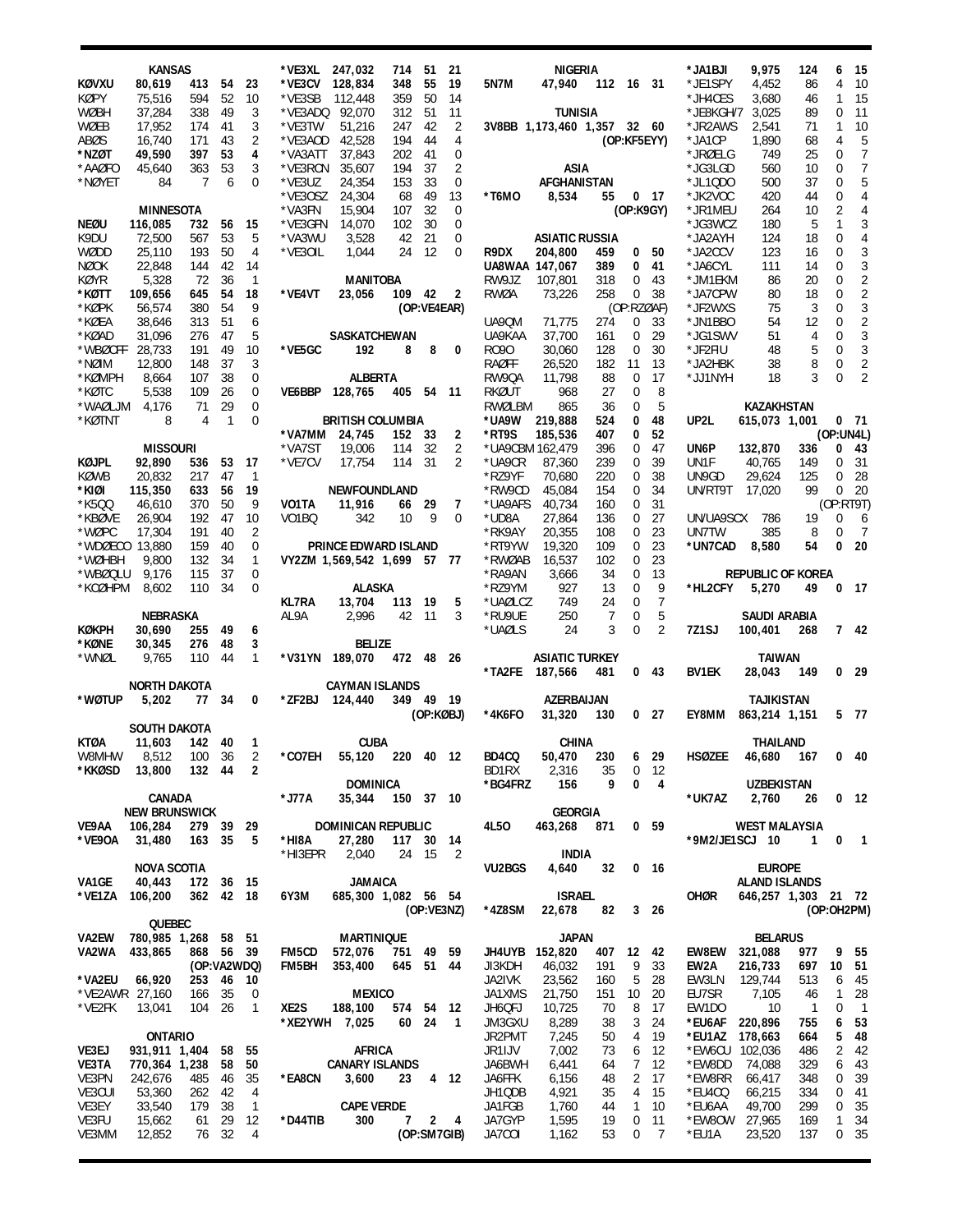| *EW1IP          | 14,392                    | 105 | 0              | 28              | OV3X                  | 223,990                |            | 657 16 49      |          | RT3W              | 33,824           | 301        | 0              | 28             |                  | FED. REP. OF GERMANY |            |                  |           |
|-----------------|---------------------------|-----|----------------|-----------------|-----------------------|------------------------|------------|----------------|----------|-------------------|------------------|------------|----------------|----------------|------------------|----------------------|------------|------------------|-----------|
| *EU3AA          | 11,745                    | 91  | 0              | 27              |                       |                        |            | (OP: 028AE)    |          | UA9FGJ            | 25,500           | 171        | 0              | 30             | DK3WW            | 450,662              | 919        | 29               | 68        |
|                 |                           |     |                |                 | OZ2TF                 | 67,275                 | 308        | 0              | 45       | UA3LAR            | 15,392           | 79         | 0              | 37             | DL7CX            | 266,546              | 703        | 31               | 48        |
|                 |                           |     |                |                 | OZ4KG                 | 36,822                 | 225        | 0              | 38       | UA6JFG            | 13,940           | 85         | 0              | 34             | DK3GI            | 233,100              | 621        | 25               | 50        |
|                 | <b>BELGIUM</b>            |     |                |                 | 0Z10P                 | 1,520                  | 31         | 0              | 16       | RW4LC             | 13,780           | 124        | 0              | 26             | DL8SCG           | 200,760              | 603        | 21               | 49        |
| ON4CAS 187,590  |                           | 560 | 11             | 54              |                       | *OZ1AAR 153,843        | 547        | 10             | 47       | RW3XM             | 9,918            | 126        | 0              | 19             | DL4ME            | 191,844              | 549        | 23               | 50        |
|                 |                           |     |                |                 | *OZ8SW                | 74,140                 | 336        | 5              | 39       | RA3IS             | 8,400            | 49         | 0              | 30             | DK7VW            | 156.695              | 639        | 9                | 46        |
|                 | <b>BOSNIA-HERZEGOVINA</b> |     |                |                 | *OU2I                 | 71,552                 | 334        | 0              | 43       | R <sub>1</sub> AC | 3,840            | 32         | 0              | 20             | DK7AN            | 155,434              | 556        | 15               | 47        |
| E71A            | 744,294 1,310             |     | 33             | 69              |                       |                        |            | (OP:OZ1BII)    |          | RV3FT             | 3,173            | 26         | 0              | 19             | DK5AD            | 131,638              | 452        | 15               | 46        |
| *E71W           | 57,000                    | 290 | 2              | 38              | *OZ5WQ                | 20,502                 | 128        | 0              | 34       | RN3CT             | 2,380            | 18         | 10             | $\overline{4}$ | DK1NO            | 130,312              | 589        | 6                | 46        |
|                 | <b>BULGARIA</b>           |     |                |                 | *OZ1JFK               | 5,390                  | 51         | 0              | 22       | RC6IM             | 1,495            | 13         | 3              | 10             | DK1YY            | 128,405              | 422        | 19               | 42        |
| LZ3ZZ           | 130,624                   | 519 | 3              | 49              | *OU2V                 | 4,040                  | 43         | 0              | 20       | RZ3DX             | 896              | 25         | 0              | 8              | DK1FT            | 103,377              | 437        | 10               | 41        |
| *LZ5W           | 80,784                    | 389 |                | 0 <sub>44</sub> | *OZ6KS                | 1,008                  | 18         | 0              | 12       | RU6YJ             | 420              | 7          | 0              | $\overline{7}$ | DF4PD            | 99,408               | 372        | 9                | 48        |
|                 |                           |     | (OP:LZ1DCW)    |                 | *OZ7DK                | 200                    | 9          | 0              | 5        | UA4NC             | 184              | 23         | 0              | $\overline{4}$ | DF6RI            | 76,406               | 375        | 4                | 42        |
| *LZ1DQ          | 11,040                    | 112 | 0              | 23              |                       |                        |            |                |          | *R1DM             | 272,910          | 850        | 12             | 54             | DK5JM            | 71,370               | 361        | $\mathbf 0$      | 45        |
| *LZ1MC          | 6,860                     | 70  | 0              | 20              |                       | <b>DODECANESE</b>      |            |                |          | *RA3UAG 136,634   |                  | 534        | 1              | 52             | DL6ZXG           | 65,152               | 199        | 14               | 50        |
| *LZ3PZ          | 378                       | 10  | 0              | 9               |                       | *SV5DKL 17,504         | 107        | 0              | 32       | *RG5A             | 109,040          | 494        | 0              | 47             | DL1VDL           | 63,932               | 341        | 1                | 43        |
|                 |                           |     |                |                 |                       |                        |            |                |          | *UA6JQ            | 102,232          | 404        | 5              | 47             | DJ2QV            | 55,719               | 317        | 0                | 41        |
|                 | <b>CRETE</b>              |     |                |                 |                       |                        |            |                |          | *RD4F             | 101,286          | 411        | 0              | 51             | DF4XX            | 51,336               | 282        | 2                | 44        |
| SV9COL          | 48,510                    | 197 |                | 9 40            |                       | <b>ENGLAND</b>         |            |                |          | *UA6G             | 100,965          | 417        | 3              | 50             | DL5WW            | 44,132               | 205        | 15               | 29        |
|                 |                           |     |                |                 | G5W                   | 1,077,992 1,440 47 75  |            |                |          | *R3PA             | 99,072           | 430        | 0              | 48             | DK1MIR           | 37,800               | 199        | 4<br>$\mathbf 0$ | 36        |
|                 | CROATIA                   |     |                |                 |                       |                        |            | (OP:G3BJ)      |          | *RK3IM            | 97,955           | 362        | 4              | 51             | DL20M            | 35,136               | 234        | 5                | 36        |
| $*9A3JH$        | 104,142                   | 398 | 4              | 47              | <b>GØOPB</b><br>G3OLB | 222,723<br>200,800     | 560<br>398 | 28<br>40       | 45<br>40 | *RZ3MM<br>*R5DT   | 77,406<br>76,860 | 402<br>360 | 0<br>0         | 42<br>45       | DC9ZP<br>DH8VV   | 34,314<br>33,072     | 186<br>105 | 13               | 37<br>40  |
| *9A3SM          | 10,200                    | 107 | 0              | 20              | G4AMT                 | 126,907                | 217        | 35             | 48       | *RW4NJ            | 75,348           | 378        | 0              | 42             | DK3AX            | 30,260               | 209        | 0                | 34        |
| $*9A4W$         | 4,140                     | 49  | 0              | 18              | G4BJM                 | 93,058                 | 413        | 4              | 42       | *RT3G             | 73,487           | 373        | 0              | 43             | <b>DKØSU</b>     | 28,836               | 181        | $\mathbf{1}$     | 35        |
| *9A3TN          | 3,145                     | 37  | 0              | 17              | G3SJJ                 | 35,406                 | 171        | $\mathbf{1}$   | 41       | *UA1CUR           | 70,397           | 363        | 0              | 41             |                  |                      |            | (OP:DF7SA)       |           |
|                 |                           |     |                |                 | G4AFJ                 | 30,360                 | 101        | 12             | 43       | *RM5Z             | 64,199           | 348        | 0              | 43             | DF9LJ            | 28,120               | 159        | 0                | 40        |
|                 | <b>CZECH REPUBLIC</b>     |     |                |                 | G4BUO                 | 27,676                 | 138        | 7              | 30       | *RN3P             | 62,434           | 351        | 0              | 38             | DJ6TB            | 20,768               | 151        | 0                | 32        |
| OK2W            | 571,753 1,192 30 61       |     |                |                 | G4IUF                 | 1,320                  | 14         | $\overline{7}$ | 4        | *UA4AAC           | 55,653           | 309        | 0              | 39             | DJ80A            | 19,778               | 166        | 0                | 31        |
|                 |                           |     | (OP:OK2WM)     |                 | *G3R                  | 157,608                | 477        | 21             | -45      | *UA4CNJ           | 50,785           | 315        | 0              | 35             | DL9GFB           | 18,655               | 123        | 4                | 31        |
| OK1DCF 320,420  |                           | 841 | 23             | 51              |                       |                        |            | (OP:GØDCK)     |          | *R2PT             | 48,550           | 185        | 5              | 45             | DL8DZL           | 12,635               | 79         | $\mathbf 0$      | 35        |
| OK5ET           | 197,676                   | 501 | 22             | 54              | *G3RSD                | 50,736                 | 204        | 11             | - 37     | *RU3UW            | 48,384           | 345        | 0              | 32             | DL4MHA           | 10,980               | 49         | $\overline{7}$   | 29        |
| OK1HFP          | 193,380                   | 660 | 15             | 45              | *G3RLE                | 24,800                 | 158        | $\mathbf{1}$   | 31       | *RA3XCZ           | 48,276           | 296        | 0              | 36             | DL1TPY           | 2,320                | 25         | $\mathbf 0$      | 16        |
| OK5AX           | 162,626                   | 545 | 10             | 51              | $*$ M3C               | 18,050                 | 91         | $\overline{7}$ | 31       | *RV3ZN            | 47,519           | 237        | 1              | 40             | *DK5DQ 236,666   |                      | 697        | 20               | 53        |
| OK1AOV          | 146,580                   | 394 | 21             | 49              | *G3VYI                | 16,770                 | 113        | 0              | 30       | *RZ3BW            | 46,308           | 297        | 0              | 34             | *DL7UMK 199,225  |                      | 654        | 15               | 50        |
| OK1ATP          | 135,380                   | 358 | 17             | 53              | *G4LWB                | 13,237                 | 85         | 0              | 31       | *RA4HPI           | 45,068           | 248        | 0              | 38             | *DL2SWW192,638   |                      | 722        | 14               | 47        |
| OK1AMF          | 76,615                    | 279 | 9              | 46              | *G40TU                | 11,200                 | 98         | 0              | 28       | *RX3VF            | 40,358           | 268        | 0              | 34             | *DLØMCM163,908   |                      | 629        | 13               | 45        |
| OK2EQ           | 59,850                    | 239 | 10             | 40              | *MØCFW                | 5,368                  | 50         | 0              | 22       | *RA4ACX           | 36,371           | 215        | 0              | 37             |                  |                      |            | (OP:DL6KWN)      |           |
| OK1EP           | 31,941                    | 162 | 5              | 34              |                       |                        |            | (OP:JK3GAD)    |          | *R7NA             | 34,686           | 128        | 2              | 45             | *DL4WA 160,456   |                      | 559        | 17               | 45        |
| OK1AYY          | 31,185                    | 199 | 0              | 33              |                       |                        |            |                |          | *RU4AA            | 34,416           | 210        | 0              | 36             | *DL9ZP           | 139,480              | 560        | 9                | 46        |
| OK8WW           | 21,120                    | 134 | 0              | 32              |                       | <b>ESTONIA</b>         |            |                |          | *RA6C             | 31,416           | 211        | 0              | 34             | *DJ9CN           | 131,625              | 405        | 18               | 47        |
| OK1DWJ          | 5,625                     | 25  | 13             | 12              |                       | ES5RR 1,047,880 1,555  |            | 32             | 83       | *R2UZ             | 27,192           | 121        | 0              | 44             | *DK8NT 128,022   |                      | 499        | 11               | 46        |
| OK1DW           | 4,920                     | 24  | 13             | 11              | ES4RX                 | 2,580                  | 35         | $\mathbf 0$    | 15       | *RC7A             | 26,775           | 166        | 0              | 35             | *DL4AUK 121,680  |                      | 540        | 13               | 39        |
| *OK2BFN 330,960 |                           | 798 | 22             | 58              |                       | *ES2MC 127,950         | 501        | 6              | 44       | *UA4PAQ           | 26,381           | 193        | 0              | 31             | *DL9CW 121,307   |                      | 591        | $\mathbf{1}$     | 46        |
| *OK1FPS 264,333 |                           | 759 | 19<br>24       | 52              | *ES4RR                | 44,098                 | 255        | 0              | 34       | *UA4FER           | 24,186           | 173        | 0              | 29             | *DL1ET           | 112,572              | 422        | 14               | 45        |
| *OLØA           | 251,352                   | 663 | (OP:OK1CZ)     | 48              | *ES2JJ                | 29,206                 | 187        | 0              | 34       | *R7AM             | 23,970           | 179        | 0              | 30             | *DL4UNY 102,870  |                      | 422        | 7                | 47        |
| *OK1CRM 147,573 |                           | 533 | $-11$          | 46              | *ES1WST               | 10,144                 | 62         | 0              | 32       | *RW7M             | 23,397           | 155        | 0              | 33             | *DL4ZA           | 94,235               | 466        | 10               | 37        |
| *OK7AW 142,902  |                           |     | 596 7          | 44              |                       |                        |            |                |          | *UA6LCJ           | 21,840           | 164        | 0              | 30             | *DL1NKS 85,228   |                      | 377        | 10               | -42       |
| *OK1DKR 105,896 |                           | 384 | 9              | 47              |                       |                        |            |                |          | *RW6AF            | 21,780           | 90         | $\mathbf 0$    | 44             | *DL9NEI          | 84,788               | 422        | 6                | 41        |
| *OK2YT 105,152  |                           | 405 | 12             | 41              |                       | <b>EUROPEAN RUSSIA</b> |            |                |          | *UA3LNM 20,988    |                  | 82         | $\overline{7}$ | 37             | *DL5IAH          | 74,256               | 356        | 7                | 44        |
| *OK1MKU 85,536  |                           | 224 | 19             | 47              | RM2U                  | 338,175                |            | 828 15 66      |          | *UA3YLP           | 19,902           | 144        | 0              | 31             | *DLØNG           | 72,135               | 362        |                  | 243       |
| *OK1FMX 83,512  |                           | 408 | $\mathbf{1}$   | 43              |                       |                        |            | (OP:RU3UR)     |          | $*$ RC5Z          | 18,848           | 138        | 0              | 32             |                  |                      |            | (OP:DK8NC)       |           |
| *OK6RA          | 71,664                    | 306 | 7              | 41              | R7AW<br>RK4FM         | 295,941<br>271,765     | 885<br>832 | 9<br>3         | 60<br>62 | *R7GA<br>*RA6XB   | 17,255<br>15,834 | 99<br>80   | 0              | 35<br>39       | *DK5TX<br>*DK2BJ | 70,643<br>70,124     | 406<br>338 | 0<br>4           | -41<br>43 |
| $*$ OK2SAR      | 70,633                    | 419 | $\mathbf{1}$   | 36              | RA1AL                 | 226,026                | 812        | 7              | 51       | *RM4HW            | 13,860           | 117        | 0<br>0         | 28             | *DL5AWI          | 69,015               | 377        | 2                | 41        |
| *OK2BHL         | 59,800                    | 263 | 7              | 39              | RU4PU                 | 225,837                | 631        | 4              | 65       | *RA4FP            | 11,946           | 63         | 0              | 33             | *DL5CL           | 67,106               | 213        | 18               | 40        |
| *OK2BNF         | 54,000                    | 295 | 2              | 38              | RK3ZZ                 | 200,130                | 564        | 12             | 58       | *UA4SN            | 11,424           | 101        | 0              | 24             | *DL2RUG          | 62,500               | 261        | 7                | 43        |
| *OK1HEH         | 41,616                    | 248 | $\mathbf{1}$   | 35              | RA3SI                 | 198,060                | 683        | 0              | 60       | *RN4SS            | 10,353           | 99         | 0              | 21             | *DL6UD           | 60,904               | 300        | 5                | 41        |
| *OK2GG          | 39,160                    | 208 | 0              | 40              | RU3DX                 | 186,930                | 594        | 9              | 58       | *UA3YDI           | 10,160           | 127        | 0              | 20             | *DL5ARM 59,892   |                      | 300        | 7                | 39        |
| *OK2SGW 37,224  |                           | 255 | 0              | 33              | R7NW                  | 178,917                | 514        | 10             | 59       | *RW1AI            | 9,909            | 77         | 0              | 27             | *DL1DWR 54,834   |                      | 331        | 0                | 37        |
| *OK1UKV         | 33,932                    | 216 | $\overline{c}$ | 32              | RA1QD                 | 134,524                | 531        | 2              | 50       | *RX3MM            | 9,800            | 97         | 0              | 25             | *DO6PS           | 54,264               | 332        | 2                | 36        |
| *OK2EC          | 33,048                    | 212 | 1              | 33              | <b>RZ30S</b>          | 122,402                | 524        | 0              | 49       | *RW3ZA            | 9,696            | 83         | 0              | 32             | *DM4MN           | 49,905               | 247        | 2                | 43        |
| *OK1LO          | 27,324                    | 183 | 0              | 33              | UA4LU                 | 122,402                | 516        | 0              | 49       | *UA3AGU           | 8,451            | 64         | 0              | 27             | *DL1DTL          | 45,612               | 247        | 0                | 42        |
| *OK1HCG 27,210  |                           | 190 | 0              | 30              | R3QF                  | 91,104                 | 375        | 0              | 52       | *RA6M             | 7,392            | 83         | 0              | 22             | *DL4TJ           | 45,551               | 247        | 3                | 38        |
| *OK2PYA         | 24,600                    | 176 | 0              | 30              | UA3QGT                | 90,948                 | 452        | 0              | 44       | *RA3BQ            | 6,370            | 48         | 0              | 26             | *DJ9SN           | 39,331               | 270        | 1                | 36        |
| *OK1BLU         | 20,592                    | 145 | 0              | 33              | UA6CC                 | 89,253                 | 433        | 0              | 47       | *RA4WO            | 5,820            | 76         | 0              | 20             | *DK2AT           | 39,312               | 215        | 7                | 35        |
| *OK1MZO 16,211  |                           | 120 | 0              | 29              | RW4NN                 | 79,743                 | 299        | 2              | 55       | *RZ6DX            | 5,208            | 45         | 0              | 24             | *DL5SWB 38,544   |                      | 281        | 0                | 33        |
| *OK2ABU         | 15,221                    | 108 | 0              | 31              | RV6YB                 | 75,153                 | 428        | 2              | 37       | *RX6LOL           | 4,123            | 50         | 0              | 19             | *DL4SL           | 37,632               | 187        | 3                | 39        |
| *OK1IPS         | 10,540                    | 63  | 0              | 34              | R3QN                  | 73,359                 | 462        | 0              | 39       | *RT4W             | 3,664            | 58         | 0              | 16             | *DJ6TK           | 37,584               | 249        | 2                | 34        |
| *OK1DDV         | 7,035                     | 77  | 0              | 21              | RA3NC                 | 63,888                 | 312        | 0              | 44       | *RU3VV            | 3,016            | 55         | 0              | 13             | *DK5RK           | 35,525               | 248        | 0                | 35        |
| *OK1DEK         | 6,360                     | 70  | 0              | 20              | R <sub>1</sub> NW     | 58,752                 | 343        | 0              | 36       | *UA6HFI           | 2,790            | 34         | 0              | 18             | *DL1MAJ          | 34,440               | 173        | 6                | 36        |
| *OK2KFK         | 4,522                     | 50  | 0              | 19              | R30M                  | 49,362                 | 282        | 0              | 38       | *RN7A             | 1,428            | 14         | 4              | 10             | *DK3YD           | 33,216               | 253        | 0                | 32        |
| *OK1ZY          | 2                         | 1   | 0              | $\mathbf{1}$    | UA3AB                 | 49,100                 | 214        | 1              | 49       | *RM6J             | 1,092            | 16         | 0              | 13             | *DH2URF          | 32,480               | 164        | 3                | 37        |
|                 |                           |     |                |                 | UA4HIP                | 44,731                 | 224        | 1              | 40       | *UA9XBJ           | 665              | 20         | 0              | 7              | *DL8MAS          | 31,647               | 238        | 0                | 33        |
| OZ7YY           | <b>DENMARK</b>            |     | 38 70          |                 | UA6AH                 | 36,630                 | 255        | 1              | 36       | *RA3SS            | 450              | 8          | 0              | 6              | *DL9MFY          | 29,785               | 194        | 2                | 35        |
|                 | 739,800 1,189             |     |                |                 | <b>RM50</b>           | 34,336                 | 231        | 0              | 32       | *UA4FRL           | 1                | 33         | 0              | 15             | *DL8CKL          | 29,652               | 151        | 1.               | 41        |
|                 |                           |     |                |                 |                       |                        |            |                |          |                   |                  |            |                |                |                  |                      |            |                  |           |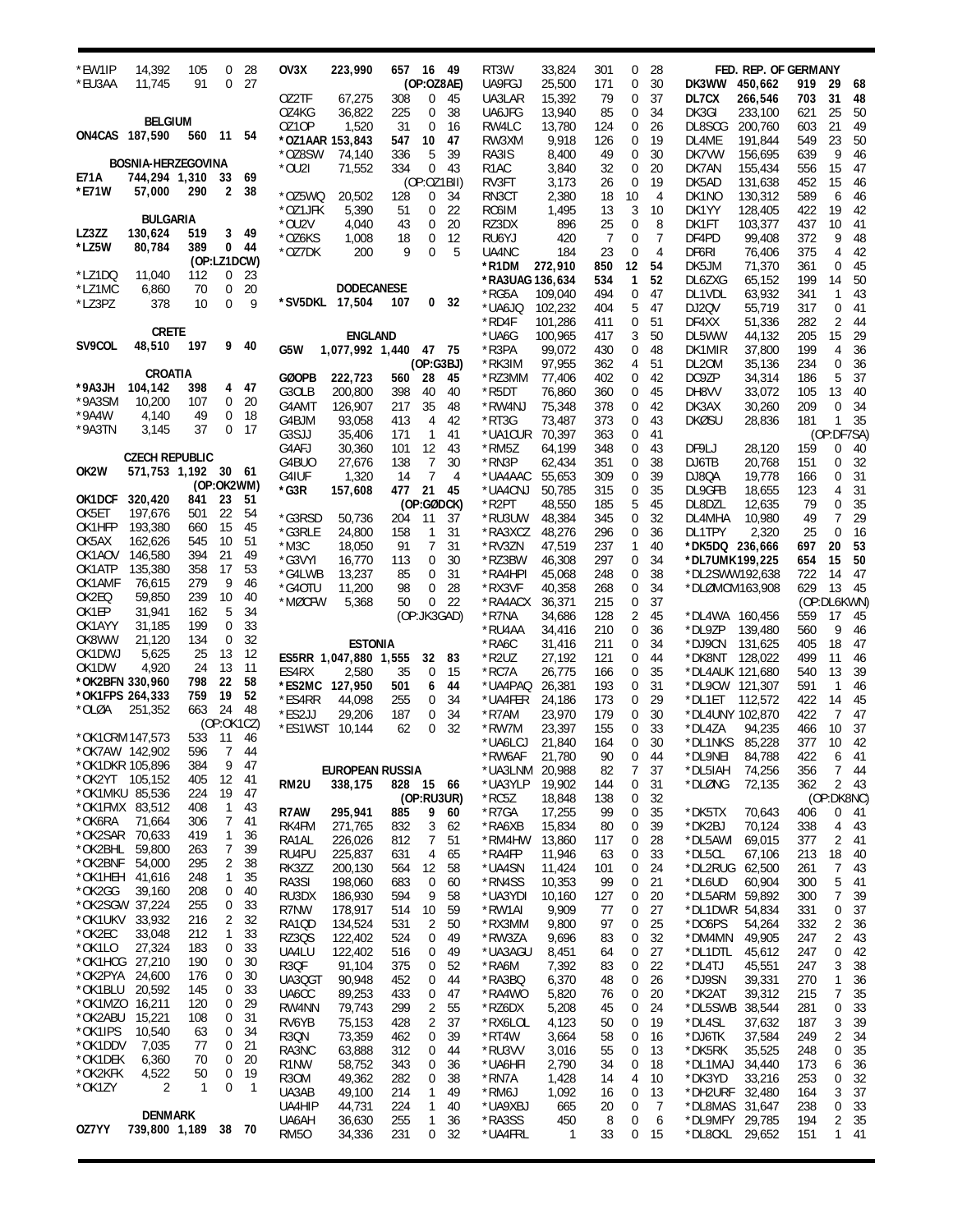| *DL4YAO                        | 27,880                    | 195        | 0               | 34           |                            | <b>HUNGARY</b>         |            |                  |                   | *LY3DA                            | 111,813                  | 486        | 5                           | 42              | *SP6LV                   | 18,531                                          | 135        | 0                    | 29                   |
|--------------------------------|---------------------------|------------|-----------------|--------------|----------------------------|------------------------|------------|------------------|-------------------|-----------------------------------|--------------------------|------------|-----------------------------|-----------------|--------------------------|-------------------------------------------------|------------|----------------------|----------------------|
| *DL7YAD<br>*DL2AXM             | 26,495<br>26,272          | 170<br>199 | 0<br>0          | 35<br>32     | HA3HZ<br><b>HA7LW</b>      | 190,442<br>155,232     | 619<br>554 | 13<br>11         | 48<br>45          | *LY2MM<br>*LY1SR                  | 100,590<br>66,378        | 485<br>391 | 0<br>0                      | 42<br>37        | *SP6TRX<br>*SP9NH        | 17,949<br>16,962                                | 117<br>106 | 0<br>0               | 31<br>33             |
| *DF5BX                         | 24,072                    | 162        | 0               | 34           | *HA5BSW291,124             |                        | 799        | 16               | 57                | *LY20M                            | 58.720                   | 308        | 1                           | 39              | *SQ7LQJ                  | 11,116                                          | 84         | 0                    | 28                   |
| *DL4FAP                        | 23,370                    | 136        | 3               | 35           | *HA8BT 267,048             |                        | 727        | 17               | 55                | *LY2ND                            | 45,360                   | 252        | 0                           | 40              | *SP4AAZ                  | 10,275                                          | 102        | 0                    | 25                   |
| *DL1NEO                        | 21,728                    | 167        | 0               | 32           | *HA8BE                     | 233,813                | 755        | 9                | 52                | *LY4R                             | 33,044                   | 153        | 4                           | 40              | *SQ2BNM                  | 9,050                                           | 78         | 0                    | 25                   |
| *DK7GH<br>*DO2XX               | 21,514<br>20,553          | 175<br>155 | 0<br>0          | 31<br>31     | *HA6ZFA<br>*HA4YF          | 89.760<br>80,685       | 430<br>370 | 1<br>3           | 43<br>42          | *LY2CO<br>*LY2SQ                  | 29,824<br>23,400         | 197<br>200 | 0<br>0                      | 32<br>25        | *SP3EPG<br>*SQ3VV        | 2,414<br>40                                     | 22<br>2    | 0<br>$\mathbf 0$     | 17<br>$\overline{2}$ |
| *DJ3CS                         | 20,048                    | 179        | 0               | 28           | *HAØHW                     | 71,873                 | 365        | 0                | 41                | *LY2RJ                            | 7,788                    | 79         | 0                           | 22              |                          |                                                 |            |                      |                      |
| *DL3MBG 19,720                 |                           | 179        | 0               | 29           | *HA5UY                     | 45,182                 | 248        | 0                | 38                | *LY5Z                             | 1,760                    | 28         | 0                           | 16              |                          | <b>PORTUGAL</b>                                 |            |                      |                      |
| *DO1UZ                         | 19,575                    | 170        | 0               | 29           | *HA7JQK                    | 10,608                 | 91         | 0                | 24                |                                   |                          |            |                             |                 | CT1IUA                   | 50,874                                          | 137 21     |                      | - 40                 |
| *DG7EE<br>*DL8DWW 17.310       | 18,414                    | 131<br>132 | 0<br>0          | 33<br>30     | *HA5EA                     | 7,964                  | 79         | 0                | 22                | *LX1ER                            | LUXEMBOURG<br>28,560     | 106        |                             | 6 42            | *CR5M                    | 91,002                                          | 283        | 17 41<br>(OP:CT1DHM) |                      |
| *DK2DQ                         | 16,994                    | 146        | 2               | 27           |                            | <b>IRELAND</b>         |            |                  |                   |                                   |                          |            |                             |                 | *CT1DJE                  | 90                                              | 3          | 1                    | 2                    |
| *DL3OH                         | 16,704                    | 111        | 0               | 36           | *EI7GY                     | 5,773                  | 50         |                  | $122$             |                                   | <b>NETHERLANDS</b>       |            |                             |                 |                          |                                                 |            |                      |                      |
| *DO2MS                         | 15,096                    | 89         | 7               | 27           |                            |                        |            |                  |                   | PA5KT                             | 409,704                  | 878        | 31                          | 55              |                          | <b>ROMANIA</b>                                  |            |                      |                      |
| *DKØMN                         | 13,800                    | 140        | 0<br>(OP:DK3YD) | - 25         | <b>I5NSR</b>               | <b>ITALY</b><br>76,120 | 318        | 13               | 42                | PA3AAV 173,196<br>PA1HR           | 122,400                  | 451<br>383 | 26<br>18                    | 42<br>42        | YO5AJR 318,036<br>YO3FFF | 200,100                                         | 913<br>640 | 16<br>7              | 52<br>53             |
| *DK9BW                         | 13,775                    | 104        | 0               | 29           | IK2AOO                     | 68,328                 | 242        | 13               | 39                | PA1CW                             | 68,954                   | 300        | 1                           | 45              | YP1ØKQT                  | 8,463                                           | 87         | 0                    | 21                   |
| *DH7TNO                        | 13,770                    | 148        | 2               | 28           | IZ8DVD                     | 45,504                 | 196        | 5                | 43                | PAØQX                             | 60,990                   | 345        | 0                           | 38              | *Y08WW 175,985           |                                                 | 609        | 9                    | 52                   |
| *DL5MEL                        | 13,020                    | 112        | 0               | 28           | IQ4FA                      | 34,640                 | 162        | 10               | 30                | PA5TT                             | 41,680                   | 210        | 0                           | 40              | *Y05DAS 78,760           |                                                 | 355        | 3                    | 41                   |
| *DL2ASB<br>*DK5WO              | 11,880<br>11,736          | 108<br>117 | 0<br>0          | 27<br>24     | IZ8EDL                     | 31,350                 | 175        | (OP:IK4DKO)<br>0 | 38                | PAØJNH<br><b>PAØCYW</b>           | 38,124<br>36,926         | 115<br>200 | 15<br>0                     | 39<br>37        | *Y09RIJ<br>*Y08RFS       | 29,304<br>29,047                                | 200<br>202 | 0<br>0               | 33<br>31             |
| *DK2WU                         | 11,206                    | 105        | 0               | 26           | IK8MYM                     | 22.044                 | 100        | 4                | 40                | PA1NL                             | 15,840                   | 109        | 0                           | 30              | *Y05NY                   | 26,303                                          | 204        | 0                    | 29                   |
| *DK7FP                         | 9,300                     | 65         | 2               | 28           | IK8UND                     | 13,832                 | 108        | 0                | 26                | *PE2JMR                           | 45,800                   | 247        | 0                           | 40              | *YO7AWZ 23,316           |                                                 | 179        | 0                    | 29                   |
| *DH5ABC                        | 9,130                     | 99         | 0               | 22           | <b>IWØSAF</b>              | 4,508                  | 38         | $\overline{2}$   | 21                | *PA2W                             | 35,676                   | 205        | 0                           | 36              | *Y05TP                   | 9,828                                           | 68         | 0                    | 28                   |
| *DL6UKL<br>*DL7VMM             | 8,844<br>8,208            | 100<br>79  | 0<br>0          | 22<br>24     | IZ1DFG<br>18JYK            | 1,656<br>378           | 18<br>16   | 0<br>$\mathbf 0$ | 18<br>9           | *PAØTCA<br>*PAØMIR                | 30,645<br>27,268         | 116<br>164 | 10<br>0                     | 35<br>34        | *Y04SI<br>*Y06HSU        | 9,816<br>7,300                                  | 81<br>54   | 0<br>$\sqrt{2}$      | 24<br>23             |
| *DK8RE                         | 8,050                     | 91         | 0               | 23           | *IKØXBX 202,662            |                        | 443        | 25               | 56                | *PA3AIN                           | 15,900                   | 131        | 0                           | 25              | *Y04ATW                  | 6,351                                           | 38         | 3                    | 26                   |
| *DL5SVB                        | 5,607                     | 55         | 0               | 21           | *IK2WXQ                    | 93,051                 | 404        | 6                | 43                | *PA3HGF                           | 6,237                    | 60         | 0                           | 21              | *YO6KNY                  | 3,078                                           | 33         | $\mathbf 0$          | 19                   |
| *DL2HBX                        | 5,376                     | 67         | 0               | 21           | *IV3JCC                    | 78,866                 | 349        | 9                | 38                | *PA2GRU                           | 6,153                    | 66         | 0                           | 21              |                          |                                                 |            | (OP:YO6ADW)          |                      |
| *DJ6XV<br>*DL2ZA               | 4,116<br>3,800            | 48<br>50   | 1<br>0          | 27<br>19     | *IZ1ANU<br>*IZØORT         | 64,324<br>40,092       | 259<br>208 | 10<br>1          | 42<br>38          | *PAØRBA                           | 5,496                    | 49         | $\mathbf 0$                 | 24              | *YO2MFC<br>*YO3GNF       | 2,750<br>2,235                                  | 24<br>32   | 0<br>0               | 22<br>15             |
| *DG7RO                         | 3,600                     | 55         | 0               | 18           | *IZ1GLX                    | 37,444                 | 232        | 0                | 37                |                                   | <b>NORTHERN IRELAND</b>  |            |                             |                 | *YO7CVL                  | 1,150                                           | 22         | 0                    | 10                   |
| *DK3PM                         | 2,941                     | 48         | 0               | 17           | *IZ3GNG                    | 26,748                 | 152        | 1                | 35                |                                   | *GI4DOH 157,296          | 518 16 42  |                             |                 | *YO2MTG                  | 360                                             | 9          | $\overline{0}$       | 9                    |
| *DL1HSI<br>*DL2VV              | 2,508                     | 46         | 1               | 18           | *IK2AHB                    | 20,760                 | 142        | 0                | 30                |                                   |                          |            |                             |                 |                          |                                                 |            |                      |                      |
| *DL5KVV                        | 1,859<br>1,352            | 31<br>76   | 0<br>0          | 13<br>8      | *IK7JTF<br>*IN3AFT         | 19,550<br>11,913       | 80<br>68   | 0<br>4           | 46<br>29          | LB8IB                             | <b>NORWAY</b><br>109,584 | 442        | 5                           | - 43            | GM4ZUK 212,432           | <b>SCOTLAND</b>                                 | 536        | 27                   | 41                   |
| *DF2AJ                         | 1,131                     | 16         | 0               | 13           | $*$ IQ5HC                  | 6,496                  | 60         | 0                | 29                | LA2AB                             | 68,816                   | 316        |                             | 4 40            | *GM4UBJ 37,392           |                                                 | 205        | 1                    | 37                   |
| *DL5HF                         | 1,056                     | 21         | 0               | 12           | *IZ4AKO                    | 6,049                  | 54         | 0                | 23                |                                   |                          |            | (OP:LA6GF)                  |                 | *GM3YEH 19,096           |                                                 | 145        | 0                    | 28                   |
| *DL7ULM                        | 1,027                     | 17         | 0<br>0          | 13<br>12     | *IW5EIJ                    | 5,928                  | 63         | 0<br>0           | 19<br>23          | *LA3BO                            | 141,744                  | 594        | 3                           | 45              |                          |                                                 |            |                      |                      |
| *DL2AWA<br>*DFØAFZ             | 780<br>45                 | 12<br>3    | 0               | 3            | *IV3CTS<br>*I2BPP          | 4,853<br>3,885         | 44<br>40   | 0                | 21                | *LA5LJA<br>*LB7Q                  | 35,712<br>13,024         | 199<br>90  | 0<br>1                      | 36<br>36        | YU7AV                    | <b>SERBIA</b><br>786,920 1,349                  |            | 34                   | 69                   |
|                                |                           |            | (OP:DJ4MZ)      |              | *IZ3QCH                    | 3,349                  | 53         | 0                | 17                |                                   |                          |            |                             |                 | YU1UN                    | 218,816                                         | 603        | 19                   | 45                   |
|                                |                           |            |                 |              | *IZ8MXB                    | 1,870                  | 21         | 2                | 15                |                                   | <b>POLAND</b>            |            |                             |                 | YU1CC                    | 18,084                                          | 78         | 2                    | -42                  |
| OH <sub>5</sub> Z              | <b>FINLAND</b><br>377,700 | 957 15 60  |                 |              | *IK8GYQ<br>*IK2IKW         | 1,196<br>704           | 18<br>16   | 0<br>0           | 13<br>11          | SP2LNW 427,794<br>SP4INT          | 363,540                  | 961<br>870 | 26<br>20                    | 56<br>63        | *YU1AAV 156,240          |                                                 | 498        | 11<br>(OP:YT1HA)     | 49                   |
|                                |                           |            | (OP:OH5TS)      |              | *IZ2CSX                    | 700                    | 13         | 0                | 10                | SP1NY                             | 356,886                  | 819        | 28                          | 53              | *Z6/S56A 57,960          |                                                 | 273        | 0                    | - 42                 |
| OH1RX                          | 113,950                   | 466        |                 | 3, 47        | *IWØEYT                    | 620                    | 13         | 0                | 10                | SP1MGM 251,781                    |                          | 709        | - 19                        | 50              |                          |                                                 |            | (OP:YU/S56A)         |                      |
| OH <sub>1</sub> H <sub>S</sub> | 62,238                    | 263        | 11              | 35           | *IV3DLW                    | 272                    | 21         | 0                | 8                 | SP9GR                             | 224,637                  | 780        | 12                          | 45              |                          | *YU1JW 27,900                                   | 212        |                      | 0 <sup>30</sup>      |
| OH3EX<br>OH6TN                 | 58,548<br>21,384          | 281<br>136 | 1<br>2          | 41<br>31     | *I4JEE                     | 210                    | 7          | 0                | 7                 | SP3HLM 174,488<br>SP4JCP          | 118,704                  | 541<br>507 | 16<br>0                     | 52<br>48        | *YT1V                    | 14,136                                          | 118        | (OP:YT2AAA)          | $0 \t24$             |
| OH5NE                          | 13,770                    | 100        | 0               | 27           |                            | KALININGRAD            |            |                  |                   | SP6IEQ                            | 108,383                  | 363        | 14                          | 45              | *YU1AS                   | 10,200                                          | 73         |                      | 0 <sup>30</sup>      |
| *OH3KQ                         | 15,822                    | 126        | 0               | 27           | RN2FQ                      | 19,110                 | 135        | 0                | 30                | SP4ETO                            | 99,360                   | 239        | 16                          | 53              | *YU/S56A                 | 7,707                                           | 77         |                      | $0$ 21               |
| *OH1KH                         | 2,533                     | 36         | 0               | -17          | *UA2FX 166,396             |                        | 439        | 18               | 50                | SP4BEU                            | 83,720                   | 362        | 3                           | 43              |                          |                                                 |            | (OP:SS6A)            |                      |
| *OH2KI                         | 549                       | 16         | 0               | 9            | *UA2FL                     | 104,099                | 527        | 0                | 41                | SP3CMX<br>SP3ASN                  | 43,784<br>38,998         | 205<br>222 | 5<br>0                      | 47<br>37        | *YU8NU                   | 1,963                                           | 35         |                      | 0 <sub>13</sub>      |
|                                | <b>FRANCE</b>             |            |                 |              |                            | LATVIA                 |            |                  |                   | SP1DMD                            | 8,125                    | 88         | 0                           | 25              |                          | <b>SICILY</b>                                   |            |                      |                      |
| <b>F5VMN</b>                   | 181,902                   | 463        | - 26            | 45           | YL2SM                      | 124,500                | 495        | 0                | 50                | SN6A                              | 4,094                    | 38         |                             | 0 <sub>23</sub> | IT9INO                   | 91,988                                          | 356        |                      | 7 45                 |
| F5BBD<br>*F2AR                 |                           |            | 19              | 43<br>38     | YL2BJ<br>*YL2GP            | 3.315<br>48,960        | 21<br>256  | 8<br>0           | 9<br>40           | *SP4DZT 217,728                   |                          | 705        | (OP:SP6CES)<br>13           | 50              | *IT9SFT                  | 26,680                                          | 129        | 1                    | - 39                 |
|                                | 109,678                   | 335        |                 |              |                            |                        |            |                  |                   |                                   |                          |            |                             |                 |                          |                                                 |            |                      |                      |
|                                | 95,424                    | 252        | 26              |              |                            |                        |            |                  |                   |                                   |                          |            |                             |                 |                          |                                                 |            |                      |                      |
| *F6HHR<br>*F5CQ                | 65,728<br>25,662          | 230<br>69  | 14<br>25        | 38<br>22     |                            | LITHUANIA              |            |                  |                   | *SP6AXW180,864<br>*SP1RKR 131,040 |                          | 449<br>519 | 22<br>$\overline{7}$        | 50<br>45        |                          | <b>SLOVAK REPUBLIC</b><br>OM3GI 1,115,010 1,569 |            | 40                   | 77                   |
| *F5GGL                         | 5,060                     | 48         | $\mathbf{1}$    | 21           | LY5R                       | 549,792 1,141          |            | 25               | 67                |                                   | *SQ3WW 101,150           | 398        | 5                           | 45              | OM7RU                    | 498,162 1,072                                   |            | 25                   | 62                   |
| *F5CT                          | 2,730                     | 21         | 12              | 2            | LY2NK                      | 230,400                | 764        | 11               | 49                | *SN5J                             | 91,520                   | 427        |                             | 143             | OM3IAG 143,594           |                                                 | 455        | 15                   | 46                   |
| *F4GBW<br>*F5MA                | 1,274<br>715              | 21<br>16   | 0<br>0          | 13<br>11     | LY4T<br>LY <sub>2</sub> 0U | 208,386<br>181,475     | 760<br>661 | 6<br>11          | 48<br>50          | *SP30L                            | 50,243                   | 222        | (OP:SP5JXK)                 | 42              | OM4KW                    | 10<br>*OM3ZWA255,068                            | 1<br>817   | 0<br>15              | $\overline{1}$       |
| *F3WT                          | 30                        | 2          | 1               | $\mathbf{1}$ | LY6A                       | 90,687                 | 425        | 0                | 43                | *SP3JUN                           | 48,380                   | 257        | 5<br>5                      | 36              | *OM7OM 117,045           |                                                 | 455        | 6                    | 47<br>45             |
|                                |                           |            |                 |              | LY2BKT                     | 73,960                 | 379        | 1                | 39                | *SP3UY                            | 45,420                   | 107        | 17                          | 43              | *OM7AG 106,950           |                                                 | 472        | 6                    | 40                   |
|                                | <b>GREECE</b>             |            |                 |              | LY50                       | 20,500                 | 170        | 0                | 25                | *SN3B                             | 39,338                   | 241        | 0                           | 34              | *OM3PA                   | 68,198                                          | 329        | 0                    | 43                   |
| SV3RF<br>SV <sub>2</sub> JAO   | 513,936 1,096<br>30,100   | 182        | 25<br>0         | 61<br>35     | LY1EE<br>LY2ER             | 348<br>34              | 20<br>18   | 0<br>0           | 6<br>$\mathbf{1}$ | *SP9JZT                           | 39,072                   | 248        | (OP:SQ3JPV)<br>0            | 37              | *OM3TSZ 62,479<br>*OM8LM | 56,364                                          | 306<br>278 | 1<br>3               | 42<br>39             |
| *SV1JG                         | 66,792                    | 305        | 0               | 44           | *LY2IJ                     | 448,335                | 1,029      | 22               | 59                | *SP4ELN                           | 36,570                   | 156        | 0                           | 46              | *OM3CPF                  | 55,029                                          | 297        | 1                    | 38                   |
|                                |                           |            |                 |              | *LY9A                      | 318,988                | 910        | 18               | 50                | *SN50                             | 26,536                   | 181        | 0                           | 31              | *OM4DN                   | 51,765                                          | 309        | 0                    | 35                   |
| GU4YOX                         | <b>GUERNSEY</b><br>16,125 | 55         | 17 26           |              | *LY3B<br>*LY4L             | 257,220<br>164,150     | 852<br>665 | 11<br>5          | 49<br>45          | *SP8FNA                           | 23,940                   | 96         | (OP:SP5BYC)<br>$\mathbf{3}$ | 42              | *OM7JG<br>*OM7AX         | 40,034<br>28,350                                | 225<br>207 | 0<br>0               | 37<br>30             |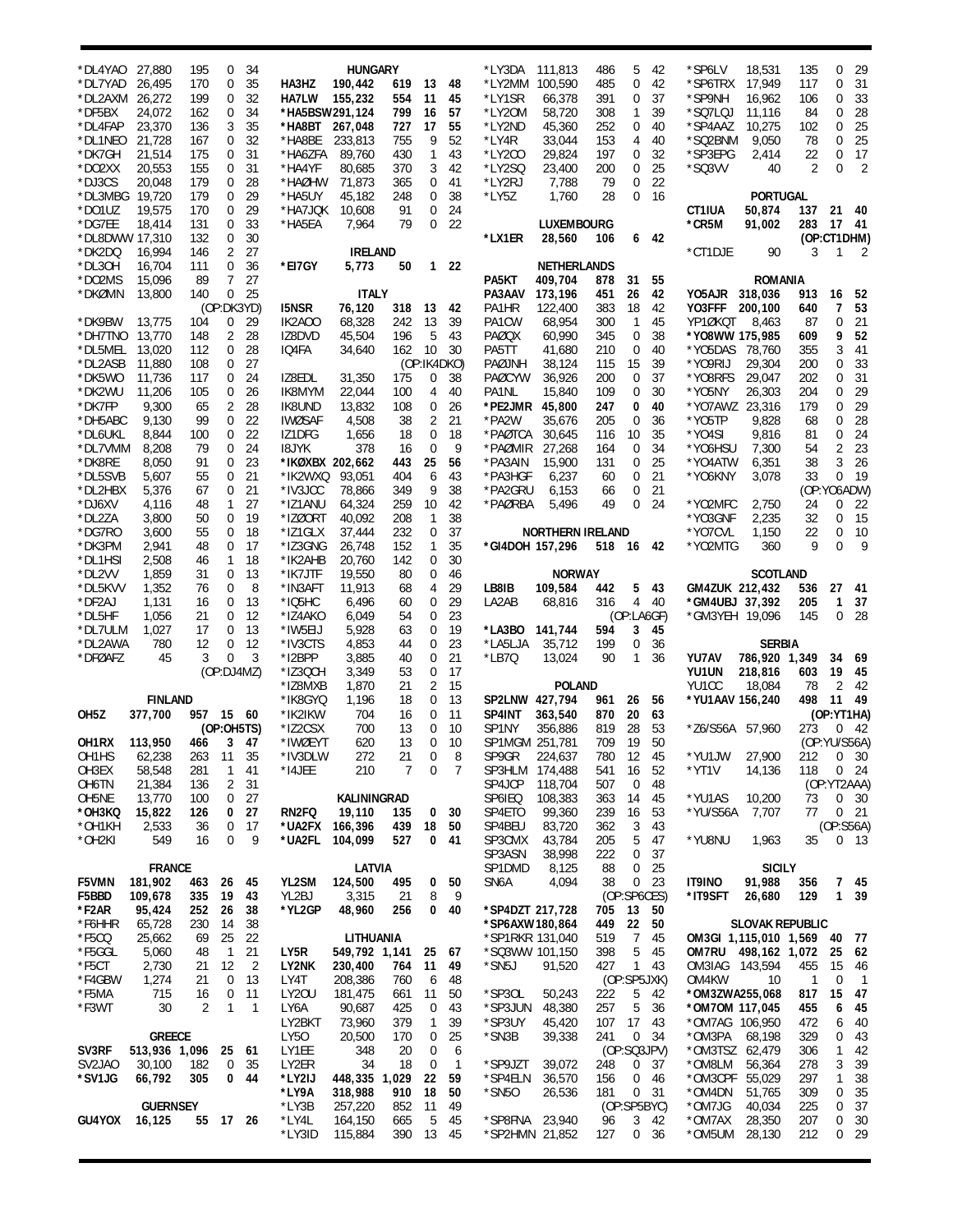| *OM2DT                              | 28,080                  | 145         | 0            | -39             | UT6IS                             | 6,360                | 73             | 0                                | 20                   | *YB1AR         | 168                         | 10             | 0           | 7                       |                 | ARIZONA                             |           |             |                 |
|-------------------------------------|-------------------------|-------------|--------------|-----------------|-----------------------------------|----------------------|----------------|----------------------------------|----------------------|----------------|-----------------------------|----------------|-------------|-------------------------|-----------------|-------------------------------------|-----------|-------------|-----------------|
| *OM3BA                              | 21,141                  | 156         | 0            | 29              | UX3IW                             | 4,935                | 28             | 10                               | 11                   | *YC1COZ        | 4                           | 2              | $\mathbf 0$ | $\mathbf{1}$            | *NA6E           | 21,476                              | 159 42 10 |             |                 |
| *OM4DU                              | 20,130                  | 139         | 0            | 30              | UR4LRG                            | 255                  | 9              | $\mathbf 0$                      | 5                    |                |                             |                |             |                         |                 |                                     |           | (OP:WT6P)   |                 |
| *OM4AY                              | 19,964                  | 154         | 3            | 25              | *ur7d                             | 273,834              | 856            | 14                               | 52                   |                | <b>NEW ZEALAND</b>          |                |             |                         | *N6HI           | 385                                 | 26        | 6           | $\overline{1}$  |
| *OM1II                              | 9,376                   | 62          | 2            | 30              | *UZ5UA 234,944                    |                      | 757            | 12                               | 52                   | *ZL4AS         | 4,994                       | 27 13          |             | 9                       |                 |                                     |           |             |                 |
| *OM3WMB                             | 40                      | 6           | 0            | 4               | *US7VF                            | 154,280              | 540            | 8                                | 50                   |                |                             |                |             |                         |                 | <b>MONTANA</b>                      |           |             |                 |
|                                     | <b>SLOVENIA</b>         |             |              |                 | *UY2UQ 153,556                    |                      | 643            | 7<br>4                           | 45<br>50             |                | SOUTH AMERICA               |                |             |                         | *K7GO           | 1,470                               |           | 51 14       | 0               |
| S5ØA                                | 558,642 1,042 33        |             |              | 61              | *UR5MM 136,890<br>*UT5UQN 124,179 |                      | 515<br>479     | 5                                | 48                   | PS2T           | <b>BRAZIL</b><br>51,357     | 111 25 26      |             |                         |                 | <b>NEVADA</b>                       |           |             |                 |
| <b>S57M</b>                         | 485,435 1,070           |             | 26           | 59              | *UX5D                             | 114,318              | 428            | 12                               | 42                   |                |                             |                | (OP:PY2ZEA) |                         | *KU7Y           | 8,289                               | 136       | - 24        | 3               |
| S57C                                | 362,850                 | 934         | 24           | 51              | *UT2AA                            | 113,040              | 397            | 10                               | 50                   | PY5XH          | 7,644                       | 38             | 15          | 13                      | *NU7T           | 1,885                               | 67        | -12         | 1               |
| S51F                                | 316,054                 | 801         | 23           | 51              | *UT2LU                            | 112,050              | 448            | $\mathbf 0$                      | 50                   | PV8DX          | 3,485                       | 24             | 5           | 12                      |                 |                                     |           |             |                 |
| S580                                | 141,246                 | 485         | -11          | 46              | *US7IA                            | 101,437              | 519            | 0                                | 43                   | *PY1KR         | 4                           | $\overline{2}$ | 0           | $\overline{1}$          |                 | <b>UTAH</b>                         |           |             |                 |
| S53M                                | 85,567                  | 426         | 0            | -41             | *UT4MF                            | 99,300               | 435            | 2                                | 48                   |                |                             |                |             |                         | *K9JWV          | 22,795                              | 207 43    |             | 4               |
|                                     |                         |             | (OP:S51FB)   |                 | *UX5NQ                            | 98,850               | 480            | 3                                | 47                   |                | <b>CHILE</b>                |                |             |                         |                 |                                     |           |             |                 |
| *S57DX                              | 387,894                 | 924         | - 25         | 53              | *UX3HX                            | 97,050               | 441            | 3                                | 47                   |                | CE1/K7CA 623,700            | 651 56 44      |             |                         |                 | <b>MICHIGAN</b>                     |           |             |                 |
| $*$ S57S                            | 48,654                  | 299         | 0            | 34              | *UY4W                             | 83,025               | 401            | 1                                | -44                  |                |                             |                |             |                         | *W8CUB          | 27,348                              | 248 47    |             | 6               |
| *S52BO                              | 12,627                  | 143         | 0            | 23              |                                   |                      |                |                                  | (OP:UT1WZ)           |                | COLOMBIA                    |                |             |                         |                 |                                     |           | (OP:WB2REI) |                 |
|                                     |                         |             |              |                 | *UX7U                             | 78,390               | 439            | 0                                | - 39                 | HK1R           | 931,725                     | 977            | 56          | 45                      |                 |                                     |           |             |                 |
| EA5KA                               | <b>SPAIN</b><br>128,908 | 344         | - 19         | 48              | *UT200                            | 76,608               | 393            | $\mathbf{1}$                     | (OP:UX7UA)<br>41     | HK1MW<br>*HK30 | 29,928<br>249,326           | 74<br>357      | 31<br>48    | 12<br>29                | *N8VW           | OHIO<br>154,445                     | 701 55    |             | 30              |
| EA5EHS                              | 87,360                  | 287         | 16           | 40              | *UY5AA                            | 71,126               | 228            | 9                                | 52                   |                |                             |                |             |                         | *W8VK           | 85,400                              | 647       | 51          | 10              |
| EA1EVR                              | 43,824                  | 204         | 4            | 40              | *UT7VR                            | 69.400               | 293            | $\mathbf{1}$                     | 49                   |                | <b>CURACAO</b>              |                |             |                         | *K8ZT           | 25,816                              | 180       | 47          | 9               |
| EA3GHZ                              | 33,549                  | 118         | 10           | 43              | *UW1WU                            | 68,508               | 331            | 0                                | 44                   | PJ2T           | 1,635,625 1,361 58 67       |                |             |                         | *N8HP           | 21,060                              | 218       | 44          | $\mathbf{1}$    |
| EA4AOC                              | 7,320                   | 54          | 3            | 27              | *UX3HA                            | 65,844               | 409            | 0                                | 36                   |                |                             |                | (OP:K8ND)   |                         |                 |                                     |           |             |                 |
| *ED30                               | 223,863                 | 593         | - 19         | 52              | *UX7FC                            | 58,394               | 279            | 3                                | 40                   |                |                             |                |             |                         |                 | <b>WEST VIRGINIA</b>                |           |             |                 |
|                                     |                         |             | (OP:EA3GXJ)  |                 | *UX7FD                            | 54,360               | 324            | $\mathbf{1}$                     | 39                   |                | <b>URUGUAY</b>              |                |             |                         | *K8OWL          | 6,132                               | 100 28    |             | 0               |
| *EA7NW                              | 60,115                  | 172         | 24           | 31              | *UT8IK                            | 50,196               | 244            | 4                                | 43                   | *CX9AU         | 88                          | 6              | 0           | 4                       |                 |                                     |           |             |                 |
| *EA3AGB                             | 21,266                  | 85          | 10           | 39              | *UR5KED                           | 49,525               | 304            | $\mathbf 0$                      | 35                   |                |                             |                |             |                         |                 | <b>ILLINOIS</b>                     |           |             |                 |
| *EA3GBA                             | 15,344                  | 110         | 3            | 25              | *UR5ETN                           | 48.070               | 284            | 0                                | 38                   |                | <b>VENEZUELA</b>            |                |             |                         | *K9FO           | 49,980                              | 363       | 52          | 8               |
| *EA5EOR                             | 8,880                   | 48          | 4            | 36              | *UU2J                             | 38,007               | 187            | 0                                | 41                   | *YV4BCD        | 45                          | 3              | 0           | 3                       | *N9DJ           | 9,720                               | 124       | 36          | 0               |
| *EA7MT                              | 1,710                   | 24          | 0            | 15              | *US5E                             | 36,468               | 216            | 0                                | 36                   |                |                             |                |             |                         |                 |                                     |           |             |                 |
| *EA3VN                              | 760                     | 20          | 0            | 8               |                                   |                      |                |                                  | (OP:UR7EQ)           |                |                             |                |             |                         |                 | <b>INDIANA</b>                      |           |             |                 |
|                                     | <b>SWEDEN</b>           |             |              |                 | *UT3UZ<br>*US5ELM 29,906          | 33,120               | 198            | 1<br>0                           | 35<br>38             |                | QRP<br><b>NORTH AMERICA</b> |                |             |                         | *W9CC           | 17,178                              | 185 41    |             | $\overline{1}$  |
| SM2CEW                              | 98,280                  | 442         |              | 1 44            | *UT7LW                            | 27,678               | 147<br>131     | 0                                | 42                   |                | UNITED STATES               |                |             |                         |                 | <b>WISCONSIN</b>                    |           |             |                 |
| SM6NET                              | 90,132                  | 302         | 14           | 44              | *UR5EPV 27,218                    |                      | 215            | 0                                | 31                   |                | <b>MASSACHUSETTS</b>        |                |             |                         | *W90P           | 39,480                              | 309       | 53          | 3               |
| SM5CZQ                              | 74,888                  | 336         | 0            | 44              | *US3ITA                           | 26,350               | 189            | 0                                | 31                   | *W1TW          | 3,120                       | 52 19          |             | 5                       | *KØCD           | 17,280                              | 187       | 43          | 2               |
| <b>SMØBSO</b>                       | 62,475                  | 255         | 6            | 43              | *UT2HM                            | 24,004               | 168            | 0                                | 34                   | *NM1J          | 85                          | $\overline{7}$ | 5           | 0                       |                 |                                     |           |             |                 |
| SE6Y                                | 48,400                  | 227         | $\mathbf{1}$ | -43             | *UT7QB                            | 23,963               | 168            | 0                                | 31                   |                |                             |                |             |                         |                 | <b>COLORADO</b>                     |           |             |                 |
|                                     |                         | (OP:SM6DED) |              |                 | *UR5UBR 23,364                    |                      | 157            | 0                                | 33                   |                | <b>NEW HAMPSHIRE</b>        |                |             |                         | *KIØII          | 2,576                               |           | 57 23       | 0               |
| SM <sub>6</sub> E                   | 42,978                  | 238         |              | 0 <sup>38</sup> | *UT8UL                            | 22,040               | 170            | 0                                | 29                   |                | *W1FMR 25,578               | 198            | 39          | 10                      | *NØTK           | 480                                 | 20        | -12         | $\mathbf 0$     |
|                                     |                         |             | (OP:SM6FUD)  |                 | *UR7Z0                            | 17,790               | 128            | 0                                | 30                   | *KN1H          | 4,592                       | 75             | 28          | $\mathbf 0$             |                 |                                     |           |             |                 |
| SA <sub>1</sub> A                   | 28,200                  | 201         | $\mathbf{1}$ | 29              | *UU4J0                            | 17,388               | 128            | $\mathbf 0$                      | 28                   | *K100          | 1,717                       | 47             | -17         | $\mathbf 0$             |                 | <b>IOWA</b>                         |           |             |                 |
| SM6M                                | 22,382                  | 111         |              | 6 32            | *UT4XU                            | 16,290               | 119            | $\mathbf 0$                      | 30                   |                |                             |                |             |                         | *WØGJ           | 89,624                              | 592 55    |             | - 13            |
|                                     |                         | (OP:SM6MCW) |              |                 | *UR8GX                            | 16.172               | 148            | $\mathbf 0$                      | 26                   |                | <b>NEW JERSEY</b>           |                |             |                         |                 |                                     |           |             |                 |
| *SEØX                               | 211,629                 | 811         |              | $3\quad 50$     | *UY5TE                            | 14,025               | 132            | 0                                | 25                   | *W2JEK         | 4,370                       | 87 23          |             | 0                       |                 | <b>KANSAS</b>                       |           |             |                 |
|                                     |                         | (OP:SMØMDG) |              |                 | *UT3WX                            | 13,052               | 110            | 0                                | 26                   |                |                             |                |             |                         | *WØNV           | 25,984                              | 202 51    |             | - 5             |
| *SM7MX 187,572                      |                         | 635 11 47   |              |                 | *UR5LAK                           | 7,480                | 73             | $\mathbf 0$                      | 22                   |                | PENNSYLVANIA                |                |             | 80  25  0               |                 |                                     |           |             |                 |
| *SM5C                               | 40,716                  | 204 2 37    | (OP:SM5MX)   |                 | *UR4LIN<br>*UT6UD                 | 5,680<br>4,186       | 80<br>27       | $\overline{0}$<br>$\overline{0}$ | 20<br>-23            | *K3HX          | 4,150                       |                |             |                         | *NØTT           | <b>MISSOURI</b><br>90,182 578 54 13 |           |             |                 |
|                                     |                         | (OP:SM5CBM) |              |                 | *UX5TQ                            | 2,880                | 29             | 0                                | 18                   |                | ALABAMA                     |                |             |                         |                 |                                     |           |             |                 |
| *SM5CSS 33,898                      |                         | 204         |              | 0, 34           | *UT7MR                            | 2,790                | 37             | 0                                | 18                   | *W5NZ          | 6,699                       | 113 28         |             | $\mathbf{1}$            |                 |                                     |           |             |                 |
| *SM5EPO 29,088                      |                         | 189         |              | 0 <sub>32</sub> | *UR1YAA                           | 287                  | 12             | 0                                | 7                    | *N4AX          | 2,968                       | 68             | 28          | $\mathbf 0$             |                 | CANADA                              |           |             |                 |
| *SI6W                               | 8,688                   | 74          |              | $0 \t24$        | *UT3QU                            | 140                  | $\overline{4}$ | $\mathbf 0$                      | $\overline{4}$       |                |                             |                |             |                         |                 | <b>ONTARIO</b>                      |           |             |                 |
|                                     |                         |             | (OP:SA6AQP)  |                 |                                   |                      |                |                                  |                      |                | GEORGIA                     |                |             |                         | *VE3MGY 214,320 |                                     | 574       | 55 21       |                 |
| *SM6RXZ 4,290                       |                         | 44          |              | 0 <sub>22</sub> |                                   | <b>WALES</b>         |                |                                  |                      | *W4Q0          | 22,500                      | 233 43         |             | 2                       | *VE3HG          | 26,496                              | 162       | 36          | 0               |
|                                     |                         |             |              |                 | *GW30QK 19,760                    |                      |                |                                  | 66 20 18             |                |                             |                |             |                         | *VA3WR          | 20,820                              | 148       | 30          | 0               |
|                                     | SWITZERLAND             |             |              |                 | *MWØIDX 4,140                     |                      | 40             |                                  | 0 <sub>23</sub>      |                | <b>NORTH CAROLINA</b>       |                |             |                         | *VA3RKM         | 4,482                               | 56        | 18          | 0               |
| HB9CVQ 128,160                      |                         | 576         |              | 1 44            |                                   |                      |                |                                  |                      |                | *WB4MSG 90,738              | 557 54         |             | 17                      | *VE3FAL         | 1,876                               | 29        | 14          | 0               |
| *HB9ARF 82,192                      |                         | 368         |              | 6 38            |                                   | <b>OCEANIA</b>       |                |                                  |                      | *W4UX          | 58,825                      | 374 50         |             | 15                      | *VE3IGJ         | 423                                 | 12        | 9           | 0               |
| *HB9FBG                             | 5,975                   | - 49        |              | 0 <sub>25</sub> |                                   | <b>AUSTRALIA</b>     |                |                                  |                      |                | *WA4VMC 56,700              | 331            | 50          | 20                      |                 |                                     |           |             |                 |
|                                     |                         |             |              |                 | VK6LW                             | 51,604               | 146            |                                  | 4 34                 | *N4DE          | 6,076                       | 100 27         |             | $\overline{1}$          |                 | <b>ALBERTA</b>                      |           |             |                 |
|                                     | <b>UKRAINE</b>          |             |              |                 | <b>VK310</b><br>VK2GR             | 17,250               | 71<br>25       |                                  | 10 20                |                | <b>FLORIDA</b>              |                |             |                         | *VE6EX          | 1,956                               |           | 36 12 0     |                 |
| UT5UGR 561,984 1,131 23 73<br>UX1UA | 513,270 1,069           |             | 20           | -70             | VK3HJ                             | 3,066<br>399         | $\overline{7}$ | 3<br>$\mathbf 0$                 | 11<br>$\overline{7}$ | *K3TW          | 18,384                      | 166 42 6       |             |                         |                 | <b>MEXICO</b>                       |           |             |                 |
| <b>UYØZG</b>                        | 433,500                 | 933         | -20          | 65              |                                   |                      |                |                                  |                      |                |                             |                |             |                         | *XE1HG          | 44                                  | 6         | 0           | $\overline{4}$  |
| UT4EK                               | 209,304                 | 782         | 4            | 53              |                                   | <b>EAST MALAYSIA</b> |                |                                  |                      |                | <b>SOUTH CAROLINA</b>       |                |             |                         |                 |                                     |           |             |                 |
| UT5C                                | 142,722                 | 531         |              | 1 53            | 9M6YBG                            | 16,215               | 77             |                                  | $122$                | *K4CNW         | 23,079                      | 208 44         |             | $-5$                    |                 | US VIRGIN ISLANDS                   |           |             |                 |
|                                     |                         |             | (OP:UX7CQ)   |                 |                                   |                      |                |                                  |                      |                |                             |                |             |                         | *KP2DX          | 5,800                               |           | 46 18 7     |                 |
| US3IZ                               | 124,956                 | 535         |              | 1 51            |                                   | HAWAII               |                |                                  |                      |                | <b>MISSISSIPPI</b>          |                |             |                         |                 |                                     |           | (OP:KP2BH)  |                 |
| <b>UX310</b>                        | 124,888                 | 391         |              | 6 61            | KH7X                              | 313,625              | 507 52 13      |                                  |                      | *N5PU          | 2,080                       |                | 58 20       | $\overline{\mathbf{0}}$ |                 |                                     |           |             |                 |
| UT7NY                               | 94,815                  | 427         | 3            | 46              |                                   |                      |                |                                  | (OP:KH6ND)           |                |                             |                |             |                         |                 |                                     |           |             |                 |
| <b>URØIQ</b>                        | 84,574                  | 357         | 3            | 46              | *NH6AH                            | 600                  |                |                                  | 20 10 2              |                | CALIFORNIA                  |                |             |                         |                 | ASIA                                |           |             |                 |
| UW5IM                               | 69,015                  | 335         | 0            | 43              |                                   |                      |                |                                  |                      | *W6QU          | 2,250                       |                | 53 15 3     |                         |                 | <b>ASIATIC RUSSIA</b>               |           |             |                 |
| UR5A0                               | 15,516                  | 93          | 0            | -36             |                                   | <b>INDONESIA</b>     |                |                                  |                      |                |                             |                |             | (OP:W8QZA)              | *RN90           | 4,728                               | 66        |             | 0 <sub>12</sub> |
| UR4EI                               | 13,032                  | 121         |              | $0 \t24$        | <b>YCØLOW 27,559</b>              |                      | 109 1 30       |                                  |                      | *N6OSB         | 90                          | 12             | 6           | $\overline{0}$          | *UAØSBQ         | 112                                 | 7         | 0           | - 4             |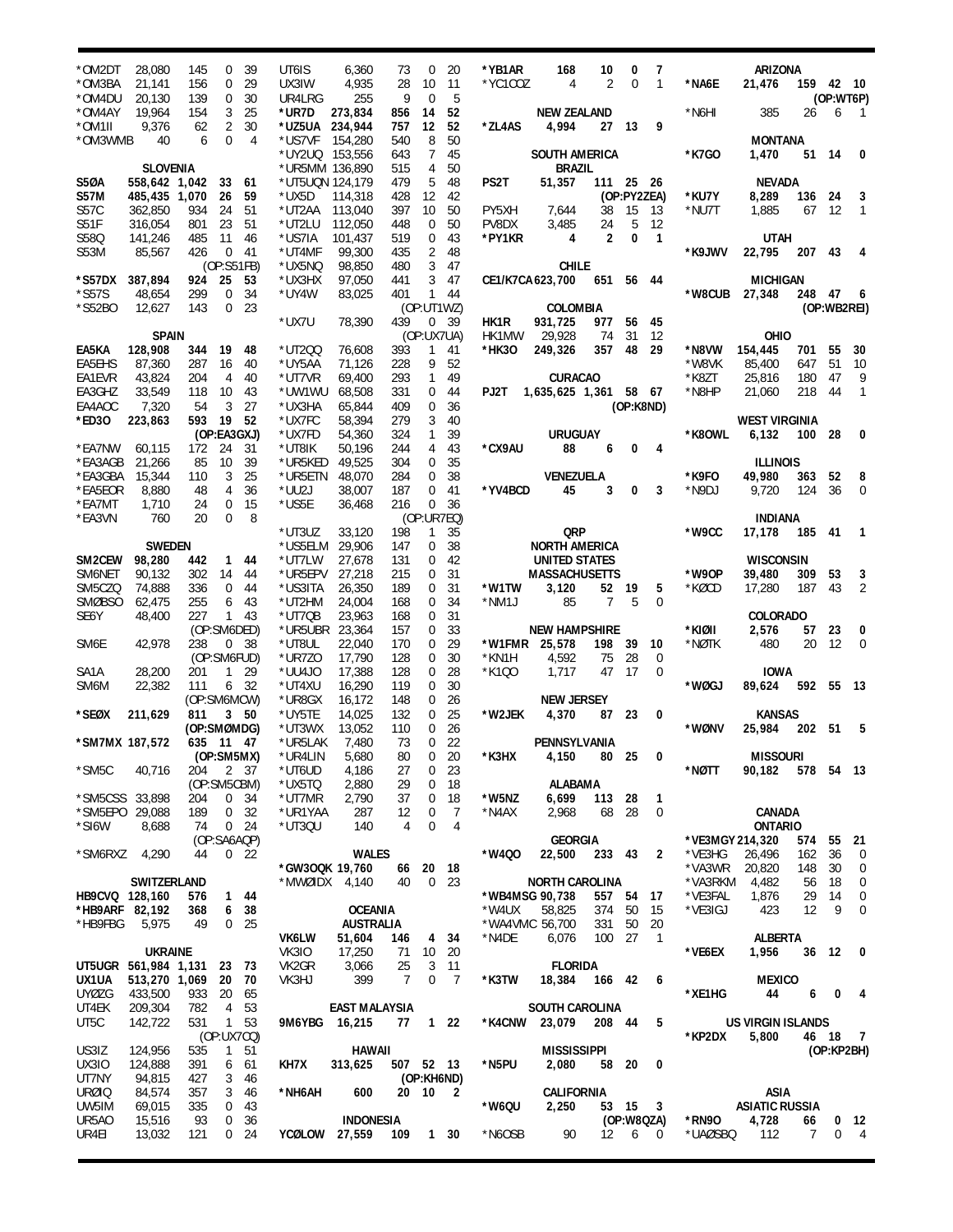| *TA2AL                                             | <b>ASIATIC TURKEY</b><br>15,015 | 78                   | 0                                 | - 21                 | *LY7Z              | LITHUANIA<br>5,166                           | 57         |                      | 0 <sub>21</sub>  | K1JB                                        | <b>MAINE</b><br>185,564                | 536                      |                      | 52 40                | KC3WX<br>*N3ZA<br>K3ND           | 40,015<br>37,448<br>21,438                    | 303<br>159<br>109       | 42<br>37<br>34       | -11<br>25<br>20              |
|----------------------------------------------------|---------------------------------|----------------------|-----------------------------------|----------------------|--------------------|----------------------------------------------|------------|----------------------|------------------|---------------------------------------------|----------------------------------------|--------------------------|----------------------|----------------------|----------------------------------|-----------------------------------------------|-------------------------|----------------------|------------------------------|
| *JH1GNU                                            | <b>JAPAN</b><br>1,900           | 61                   | $\mathbf{1}$                      | 9<br>8               | $*$ Z35T           | <b>MACEDONIA</b><br>2,672                    | 35         |                      | 0 <sub>16</sub>  | KØTV                                        | <b>NEW HAMPSHIRE</b><br>401,338 1,011  |                          | 56                   | 53                   | W3EA                             | 19,747                                        | 104                     | 29                   | 20                           |
| *JAØGBO/1 1,080<br>*JH7UJU<br>*JR6HMJ/1<br>*JN3DMJ | 192<br>168<br>58                | 47<br>26<br>26<br>13 | 0<br>0<br>$\mathbf 0$<br>$\Omega$ | 3<br>3<br>2          | *ER3AU             | MOLDOVA<br>9,765                             | 97         | 0                    | 21               | K1AR<br>N1KWF<br>*WX1S<br>K <sub>1</sub> QX | 222,807<br>109,746<br>65,527<br>45,660 | 549<br>539<br>315<br>232 | 46<br>50<br>53<br>38 | 41<br>28<br>24<br>22 | K4IQJ<br>KR4F<br>*K4ZGB          | <b>ALABAMA</b><br>122,220<br>96,140<br>45,288 | 407<br>517<br>426       | 53<br>54<br>45       | -44<br>22<br>-6              |
| *UN7CN                                             | <b>KAZAKHSTAN</b><br>404        | 20                   | 0                                 | 4                    | *PAØRBO<br>*PAØZAV | <b>NETHERLANDS</b><br>5,280<br>270           | 69<br>9    | 0<br>0               | 16<br>6          | *NF10<br>*NE1F                              | 7,560<br>10<br>RHODE ISLAND            | 38<br>$\mathbf{1}$       | 0<br>$\mathbf 0$     | 21<br>$\overline{1}$ | *N4KG<br>KG4CUY<br>K8KI<br>*N4UC | 41,541<br>31,034<br>12,768<br>2,277           | 248<br>217<br>129<br>45 | 42<br>48<br>37<br>23 | 19<br>11<br>5<br>$\mathbf 0$ |
| *A61BK                                             | UNITED ARAB EMIRATES<br>175     | 5                    | 0                                 | 5                    | *LA1ENA            | <b>NORWAY</b><br>420                         | 13         | 0                    | 7                | W1WBB                                       | 58,320                                 | 205                      | 47                   | 25                   |                                  | <b>GEORGIA</b>                                |                         |                      |                              |
|                                                    |                                 |                      |                                   |                      |                    | <b>POLAND</b>                                |            |                      |                  | K <sub>2</sub> SSS                          | <b>NEW YORK</b><br>380,930 1,063       |                          | 58                   |                      | N4PN                             | 246,688<br>188,552                            | 757<br>765              | 56<br>56             | 48<br>35                     |
|                                                    | <b>EUROPE</b>                   |                      |                                   |                      | *SP2DNI 119,760    |                                              | 519        | $\overline{2}$       | - 46             | N <sub>2</sub> ZX                           | 313,500                                | 717                      | 56                   | 52<br>54             | N4DU<br>W5JR                     | 161,037                                       | 723                     | 56                   | 31                           |
|                                                    | <b>BELARUS</b>                  |                      |                                   |                      | *SP4GL             | 69,552                                       | 350        | 0                    | 42               | W2LK                                        | 158,420                                | 430                      | 48                   | 41                   | AE4CW                            | 60,390                                        | 392                     | 52                   | -14                          |
| *EU1AA 145,575                                     |                                 | 665                  | 0                                 | 45                   | *SP9KAO            | 29,493                                       | 223        | 0                    | 29               | N <sub>2</sub> WK                           | 110,838                                | 346                      | 51                   | 40                   | ND4V                             | 33,831                                        | 184                     | 49                   | 14                           |
|                                                    |                                 |                      |                                   |                      |                    |                                              |            |                      | (OP:SP9JZT)      | W2RR                                        | 80,940                                 | 411                      | 52                   | 24                   | K1ZZI                            | 32,487                                        | 301                     | 40                   | 9                            |
|                                                    | <b>BOSNIA-HERZEGOVINA</b>       |                      |                                   |                      | *SP9DTE            | 18,786                                       | 142        | 1                    | 30               |                                             |                                        |                          | (OP:WA2AOG)          |                      | *NM2L                            | 6,870                                         | 107                     | 30                   | $\mathbf 0$                  |
| *E73TTT                                            | 39,000                          | 197                  | 1                                 | 39                   | *SP2AYC            | 14,661                                       | 110        | $\overline{0}$       | 27               | W <sub>2</sub> BC                           | 73,060                                 | 476 49                   |                      | - 16                 | WA4ZXV                           | 4,401                                         | 78                      | 26                   | $\overline{1}$               |
| *E77TA                                             | 3,366                           | 42                   | 0                                 | 17                   |                    |                                              |            |                      |                  |                                             |                                        |                          | (OP:W2RU)            |                      |                                  |                                               |                         |                      |                              |
|                                                    |                                 |                      |                                   |                      |                    | <b>ROMANIA</b>                               |            |                      |                  | K2QMF                                       | 62,835                                 | 242                      | 39                   | 32                   |                                  | <b>KENTUCKY</b>                               |                         |                      |                              |
|                                                    | <b>BULGARIA</b>                 |                      |                                   |                      | *Y08RIX            | 40,284                                       | 237        | 0                    | 36               | WA3AFS                                      | 29,504                                 | 136                      | 43                   | 21                   | N4QS                             | 119,730                                       | 507                     | 50                   | 28                           |
| *LZ1YE                                             | 13,920                          | 103                  |                                   | 0 <sub>29</sub>      | *Y05ALI            | 9,658                                        | 93         | 0                    | 22               | *KN2M                                       | 27,744                                 | 224                      | 46                   | 5                    | K4WW                             | 69,546                                        | 417                     | 51                   | 16                           |
|                                                    |                                 |                      |                                   |                      | *YO4AAC            | 8,400                                        | 80         | 0                    | 21               | K <sub>2</sub> W <sub>R</sub>               | 24,624                                 | 166                      | 35                   | 13                   | W4CDA                            | 34,709                                        | 231                     | 47                   | -14                          |
|                                                    | <b>CROATIA</b>                  |                      |                                   |                      |                    |                                              |            |                      |                  |                                             |                                        | (OP:@WB2ZKX)             |                      |                      |                                  |                                               |                         | (OP:K4FT)            |                              |
| *9A2AJ                                             | 199,597                         | 677<br>445           | 8<br>$\mathbf{1}$                 | 51<br>48             |                    | <b>SERBIA</b>                                |            |                      | 37               | K <sub>2</sub> EP                           | 22,080                                 | 158<br>141               | 36                   | 12                   | AB4IQ                            | 8,748                                         | 109                     | 34                   | 2                            |
| *9A2UZ                                             | 109,319                         |                      |                                   |                      | *YU1FG             | 51,689                                       | 292        | 0                    |                  | K <sub>2</sub> CYE<br>*K2DB                 | 11,319<br>11,160                       | 142                      | 30<br>29             | 3<br>2               |                                  | <b>NORTH CAROLINA</b>                         |                         |                      |                              |
|                                                    | <b>CZECH REPUBLIC</b>           |                      |                                   |                      |                    | <b>SLOVAK REPUBLIC</b>                       |            |                      |                  | WC2L                                        | 7,650                                  | 112                      | 27                   | 3                    | кзко                             | 169,482                                       | 557                     | 52 42                |                              |
| *OK1FKD 150,904                                    |                                 | 600                  | 8                                 | 44                   | *OM3TLE 19,240     |                                              | 163        | 0                    | 26               |                                             |                                        |                          |                      |                      | K <sub>2</sub> L <sub>S</sub>    | 133,496                                       | 456                     | 50                   | 38                           |
| *OK5WF                                             | 97,986                          | 499                  |                                   | 141                  |                    |                                              |            |                      |                  |                                             | <b>NEW JERSEY</b>                      |                          |                      |                      | AA4NC                            | 120,330                                       | 441                     | 51                   | 39                           |
|                                                    |                                 |                      |                                   |                      |                    | <b>SLOVENIA</b>                              |            |                      |                  | K2MK                                        | 121,097                                | 473                      | 55                   | 28                   | AA4VV                            | 53,747                                        | 245                     | 47                   | 24                           |
|                                                    | <b>ENGLAND</b>                  |                      |                                   |                      | *S53Q              | 124,980                                      | 450        | 15                   | 45               | AB2DE                                       | 74,100                                 | 281                      | 38                   | 37                   | N4GU                             | 48,312                                        | 194                     | 47                   | 25                           |
| *G3YMC                                             | 10,556                          | 82                   | 4                                 | 22                   | *S53AR             | 100,205                                      | 426        | 6                    | 43               | W2IRT                                       | 69,388                                 | 171                      | 37                   | 39                   | W <sub>3</sub> OA                | 29,862                                        | 212                     | 40                   | 14                           |
| *M1KTA                                             | 4,598                           | 46                   |                                   | $1 \quad 21$         | *S59D              | 54,943                                       | 287        | 8                    | 39               | K <sub>2</sub> CJ                           | 47,304                                 | 151                      | 41                   | 32                   | WB4IUY                           | 12,361                                        | 82                      | 29                   | 18                           |
|                                                    |                                 |                      |                                   |                      |                    |                                              |            |                      |                  |                                             |                                        |                          |                      |                      |                                  |                                               |                         |                      |                              |
|                                                    |                                 |                      |                                   |                      | *S52FT             | 20,864                                       | 156        | 1                    | 31               | K <sub>2</sub> ZC                           | 33,600                                 | 245                      | 48                   | 8                    | WW4DD                            | 3,956                                         | 90                      | 22                   | $\overline{1}$               |
|                                                    | <b>EUROPEAN RUSSIA</b>          |                      |                                   |                      |                    |                                              |            |                      |                  | N <sub>2</sub> VW                           | 18,105                                 | 157                      | 38                   | 13                   | W4ZV                             | 972                                           | 12                      | 4                    | 8                            |
| *UA3RC                                             | 35,185                          | 269                  | 0                                 | 31                   |                    | <b>SWEDEN</b>                                |            |                      |                  | N <sub>2</sub> WM                           | 616                                    | 25                       | 11                   | 0                    |                                  |                                               |                         |                      |                              |
| $*$ R3XX                                           | 9,890                           | 100                  | 0                                 | 23                   | *SMØTHU 35,640     |                                              | 227        | 0                    | -33              |                                             |                                        |                          |                      |                      |                                  | <b>FLORIDA</b>                                |                         |                      |                              |
| *RW3AI                                             | 3,792                           | 60                   | $\mathbf 0$                       | 16                   |                    |                                              |            |                      |                  |                                             | <b>DISTRICT OF COLUMBIA</b>            |                          |                      |                      | W4SVO                            | 296.780                                       | 830                     | 57                   | 53                           |
| *UA6AIW                                            | 2,958                           | 38                   | 0                                 | 17                   |                    | <b>UKRAINE</b>                               |            |                      |                  | KE3X                                        | 24,158                                 | 197 38                   |                      | 9                    | <b>N4OX</b>                      | 218,500                                       | 906                     | 57                   | 38                           |
| *RV3YR<br>*RU7A                                    | 1,144<br>957                    | 19<br>16             | $\mathbf 0$<br>0                  | 13<br>11             | *UT3N              | 84,134                                       | 389        |                      | 2 44             |                                             |                                        |                          |                      |                      | K5KG<br>N8PR                     | 204,168<br>108,108                            | 635<br>340              | 56<br>54             | 38                           |
|                                                    |                                 |                      |                                   |                      | *UX8IX             | 37,556                                       | 193        | 1                    | (OP:UT3NK)<br>40 |                                             | <b>MARYLAND</b>                        |                          |                      |                      | K1KNQ                            | 47,265                                        | 255                     | 49                   | 37<br>20                     |
|                                                    | FED. REP. OF GERMANY            |                      |                                   |                      | *UX5UU             | 32,271                                       | 228        | 0                    | 31               | N3RR                                        | 414,963 1,020 56                       |                          |                      | 53                   | K4PB                             | 32,193                                        | 199                     | 48                   | 15                           |
| *DJ7WW                                             | 88,536                          | 261                  | 22                                | 46                   | *UT2AB             | 27,348                                       | 144        | 0                    | 43               | N3QE                                        | 335,192                                | 882                      | 57                   | 41                   | W4QN                             | 2,668                                         | 42                      | 22                   | $\overline{7}$               |
| *DL8MBS                                            | 24,853                          | 211                  | 0                                 | 29                   | *UR4IGP            | 3,948                                        | 77         | 0                    | 14               | W6AAN                                       | 247,452                                | 583                      | 54                   | 48                   |                                  |                                               |                         |                      |                              |
| *DL8LR                                             | 19,985                          | 138                  | 0                                 | 35                   | *US7WW             | 900                                          | 20         | 0                    | 10               | WX3B                                        | 227,328                                | 519                      | 49                   | 47                   |                                  | <b>SOUTH CAROLINA</b>                         |                         |                      |                              |
| *DF5RF                                             | 16,095                          | 137                  | 0                                 | 29                   | *US1UU             | 693                                          | 25         | 0                    | 9                | NA3M                                        | 207,072                                | 562                      | 54                   | 42                   | K <sub>2</sub> SX                | 136,080                                       | 661                     | 53 27                |                              |
| *DL8ZAJ                                            | 15,270                          | 120                  | 0                                 | 30                   |                    |                                              |            |                      |                  | K3STX                                       | 154,170                                | 514                      | 50                   | 40                   | K4KZ                             | 7,446                                         | 96                      | 34                   | 0                            |
| *DL2BQD                                            | 6,467                           | 54                   | 2                                 | 27                   |                    | <b>WALES</b>                                 |            |                      |                  | W3KL                                        | 133,974                                | 518                      | 50                   | 31                   |                                  |                                               |                         |                      |                              |
| *DD1LD                                             | 1,856                           | 32<br>24             | 0<br>0                            | 16                   | *GW4EVX            | 9,168                                        | 77         | 0                    | -24              | K3IT                                        | 71,250                                 | 337                      | 47                   | 28                   |                                  | <b>TENNESSEE</b>                              |                         |                      |                              |
| *DJ3GE<br>*DL6JF                                   | 1,526<br>14                     | 9                    | $\mathbf 0$                       | 14<br>$\overline{1}$ |                    |                                              |            |                      |                  | N3AM<br><b>W30U</b>                         | 70,173<br>58,857                       | 401<br>286               | 53<br>47             | 16<br>22             | N4VV                             | 220,968                                       | 708                     | 53                   | 40                           |
|                                                    |                                 |                      |                                   |                      |                    | <b>ASSISTED</b>                              |            |                      |                  | N <sub>1</sub> SZ                           | 53,751                                 | 247                      | 39                   | 30                   | NY <sub>4</sub> N                | 48,496                                        | 394                     | 50                   | 6                            |
| *F8FKD                                             | <b>FRANCE</b><br>2,682          | 40                   | 0                                 | 18                   |                    | <b>NORTH AMERICA</b><br><b>UNITED STATES</b> |            |                      |                  | W <sub>2</sub> GPS<br>N3XL                  | 38,295<br>520                          | 124<br>31                | 36<br>8              | 33<br>0              | *K4DZR                           | 5,656                                         | 92                      | 28                   | 0                            |
|                                                    |                                 |                      |                                   |                      |                    | <b>CONNECTICUT</b>                           |            |                      |                  |                                             |                                        |                          |                      |                      |                                  | <b>VIRGINIA</b>                               |                         |                      |                              |
| *HA5NB                                             | <b>HUNGARY</b>                  | 493                  |                                   | 7 41                 | W1QK<br>K1VW       | 236,300<br>75,036                            | 788<br>319 | 51<br>43             | 34<br>31         | K3WW                                        | PENNSYLVANIA<br>592,242 1,282          |                          | 57                   | 61                   | N3UA<br>W4NF                     | 783,184 1,298<br>471,020 1,195                |                         | 57 67<br>57          |                              |
| *HG6C                                              | 115,296<br>71,724               | 354                  |                                   | 3 40                 | W1CTN              | 47,784                                       | 124        | 29                   | 37               | AA3B                                        | 499,904 1,071                          |                          | 55                   | 52                   | N4HB                             | 242,804                                       | 795                     | 54                   | 53<br>47                     |
|                                                    |                                 | (OP:HA6IAM)          |                                   |                      | *N1EN              | 44,368                                       | 299        | 48                   | 11               | N3RS                                        | 457,296                                | 910                      | 56                   | 56                   | W4PK                             | 230,733                                       | 785                     | 54                   | 39                           |
| *HA8MT                                             | 16,929                          | 103                  | $\mathbf 0$                       | 33                   | *K2RS              | 17,894                                       | 107        | 29                   | 17               | NN <sub>3</sub> Q                           | 321,978                                | 944                      | 53                   | 50                   | N <sub>2</sub> QT                | 177,270                                       | 551                     | 54                   | 41                           |
| *HA5BA                                             | 3,120                           | 46                   | 0                                 | 16                   | W6YI               | 4,212                                        | 36         | 12                   | -14              | W3FV                                        | 237,068                                | 765                      | 57                   | 37                   | N3MK                             | 145,530                                       | 429                     | 52                   | 46                           |
|                                                    |                                 |                      |                                   |                      |                    |                                              |            |                      |                  | K4IKM                                       | 235,561                                | 773                      | 58                   | 45                   | K <sub>1</sub> GG                | 70,110                                        | 294                     | 53                   | 29                           |
|                                                    | <b>ITALY</b>                    |                      |                                   |                      |                    | <b>MASSACHUSETTS</b>                         |            |                      |                  | K3NM                                        | 132,462                                | 342                      | 54                   | 45                   | W2YE                             | 50,952                                        | 241                     | 38                   | 28                           |
| *IK5AFJ                                            | 66,740                          | 313                  | 6                                 | 41                   | W1NT               | 87,162                                       | 403        | 46                   | 27               | NJ3I                                        | 126,368                                | 405                      | 52                   | 36                   | *N4BCC                           | 26,600                                        | 188                     | 45                   | 11                           |
| *IKØEIE                                            | 14,624<br>234                   | 98<br>9              | 0<br>0                            | 32<br>6              | W1FV               | 64,094                                       | 222        | 43                   | 30               | K300<br>N3BNA                               | 110,442                                | 408                      | 44                   | 35                   | KT4U                             | 18,003                                        | 142                     | 41                   | 10                           |
| *IZ3NVR                                            |                                 |                      |                                   |                      | K1RV<br>KT1B       | 57,600<br>38,396                             | 224<br>211 | 43<br>39             | 32<br>19         | WA3F                                        | 97,920<br>68,968                       | 292<br>281               | 46<br>46             | 39<br>28             | W4RM<br>WK4Y                     | 16,983<br>14,520                              | 197<br>104              | 31<br>27             | 6<br>17                      |
|                                                    | LATVIA                          |                      |                                   |                      | WJ1R               | 9,720                                        | 91         | 30                   | 6                | W3WH                                        | 57,519                                 | 291                      | 52                   | 25                   | *K4DJG                           | 11,856                                        | 136                     | 39                   | 0                            |
| *YL2CV<br>*YL2QN                                   | 58,216<br>29,940                | 304<br>213           | 0<br>0                            | 38<br>30             | N1TA<br>*WA1DRQ    | 2,850<br>301                                 | 55<br>20   | 24<br>$\overline{7}$ | 1<br>0           | *KN3A<br>NG3J                               | 45,440<br>40,986                       | 273<br>196               | 48<br>41             | 16<br>25             | KG4W<br>*AK4WL                   | 11,196<br>1,978                               | 109<br>45               | 27<br>23             | 9<br>0                       |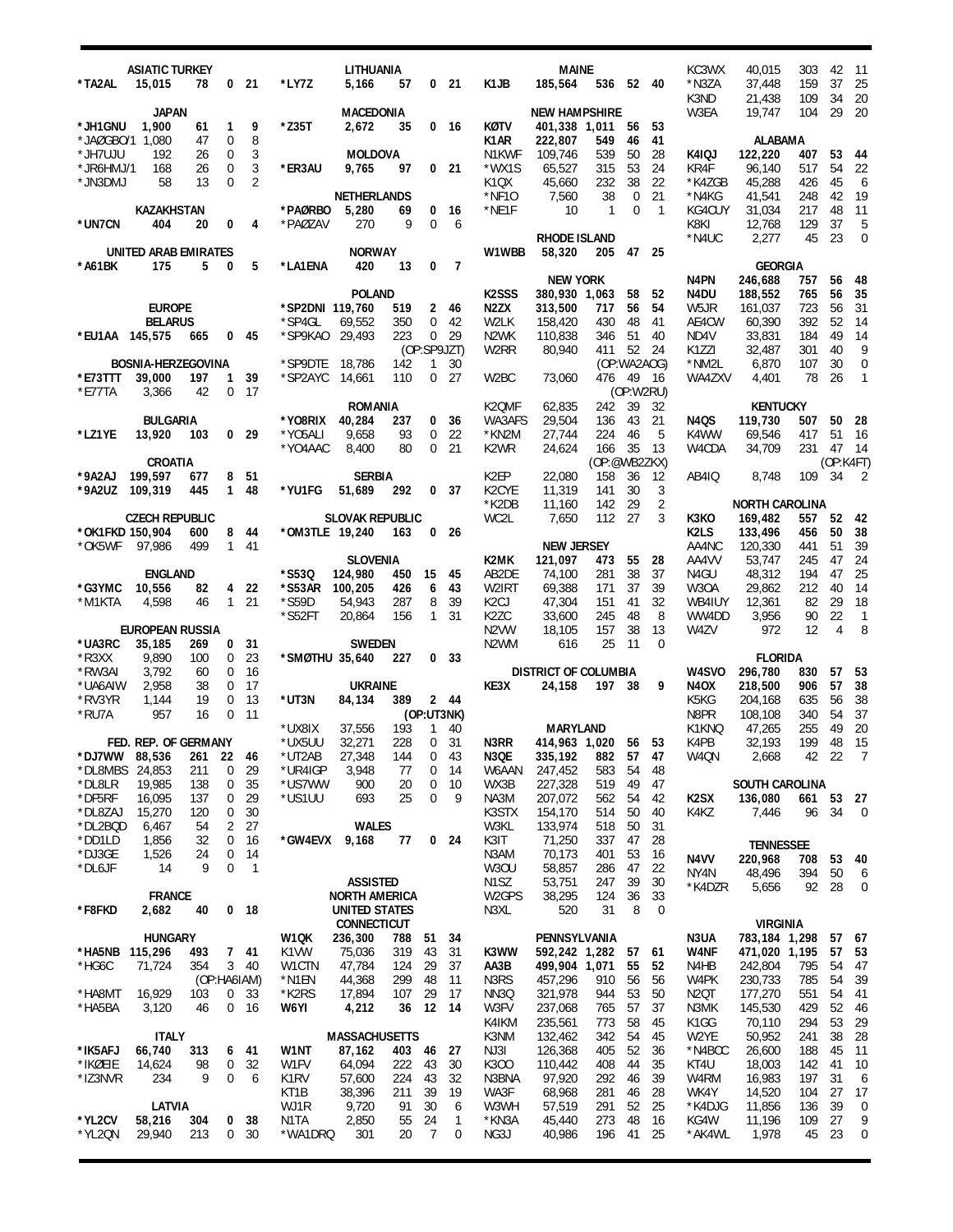|                               | LOUISIANA           |               |           |              |                   | <b>WEST VIRGINIA</b> |                |             |                | VA3DX                | 93,223                   | 264               | 52              | -19                   | JA2XYO          | 12,604               | 100            | 4              | 19              |
|-------------------------------|---------------------|---------------|-----------|--------------|-------------------|----------------------|----------------|-------------|----------------|----------------------|--------------------------|-------------------|-----------------|-----------------------|-----------------|----------------------|----------------|----------------|-----------------|
| W5WMU                         | 69,502              | 485           |           | 52 10        | *N4ZR             | 68,746               | 307            | 50          | 24             | *VA3EC               | 84,032                   | 343               | 49              | 3                     | JH4UTP          | 8,712                | 80             | $\overline{2}$ | 20              |
|                               |                     |               |           |              | W80HT             | 27,348               | 208            | 42          | - 11           | VE3XAT               | 38,023                   | 170               | 45              | 2                     | JE4CIL          | 8,080                | 100            | 3              | -17             |
|                               | <b>NEW MEXICO</b>   |               |           |              |                   |                      |                |             |                | VE3MV                | 15,164                   | 98                | 33              | 1                     | JA1PTJ          | 6,600                | 39             | 10             | -12             |
| N5BG                          | 37,856              | 304 48        |           | 8            |                   | <b>ILLINOIS</b>      |                |             |                |                      |                          |                   |                 |                       | JA40PW          | 2,716                | 43             | $\overline{2}$ | 12              |
|                               |                     |               |           |              | K9NR              | 276,450 1,026        |                | 57          | 38             |                      | <b>ALBERTA</b>           |                   |                 |                       | *JM1NKT         | 2,628                | 56             | $\overline{2}$ | 10              |
|                               | <b>TEXAS</b>        |               |           |              | *N9CO             | 88,308               | 573            | 54          | 12             |                      | VE6BMX 142,208           | 463 54 10         |                 |                       | *JG1LFR         | 2,508                | 46             | $\mathbf{1}$   | 11              |
| K5NA                          | 112,579             | 323           | 56        | -47          | WX9U              | 65.794               | 422            | 55          | 12             |                      |                          | (OP:VE6BMX@VE6JY) |                 |                       | JR7MAZ          | 1,620                | 19             | $\overline{2}$ | 10              |
| AC4CA                         | 63,135              | 380           | 54        | 15           | KX9DX             | 57,348               | 457            | 50          | 9              | VE6LB                | 27,132                   | 148 35            |                 | 3                     | JA1HGY          | 1,344                | 19             | 0              | - 12            |
| AC5K                          | 51,026              | 351           | 52        | 10           | *K9IJ             | 32,248               | 245            | 53          | 5              |                      |                          |                   |                 |                       | JA3GN           | 1,164                | 17             | $\mathbf 0$    | 12              |
| W <sub>5</sub> OV             | 25,326              | 200           | 48        | 6            | N7MB              | 29,862               | 208            | 42          | 12             |                      | <b>BRITISH COLUMBIA</b>  |                   |                 |                       | JA2VQF          | 973                  | 21             | 1              | 6               |
| N5TY                          | 21,060              | 157           | 42        | 12           | AB9M              | 21,456               | 196            | 45          | 3              | *VE7CA               | 14,364                   | 110 23            |                 | 4                     | JA7ZP           | 720                  | 18             | 0              | 8               |
| *WA5VSK 11,730                |                     | 107           | 41        | 5            |                   | *KC9QPM 20.610       | 229            | 44          | 1              |                      |                          |                   |                 |                       | JO4CTB          | 532                  | 22             | 0              | 7               |
| *WD5IYT                       | 11,130              | 115           | 38        | 4            | N <sub>2</sub> BJ | 15,525               | 155            | 43          | 2              |                      | <b>NEWFOUNDLAND</b>      |                   |                 |                       | *JG1EIQ         | 500                  | 37             | 0              | 5               |
| KU5B                          | 7,638               | 61            | 27        | -11          | N9I0              | 4,719                | 61             | 32          | 1              | VO1HP                | 236,560                  | 406 38 42         |                 |                       | JA2FSM          | 380                  | 22             | 1              | 4               |
|                               |                     |               |           |              | *NG9R             | 1,827                | 33             | 18          | 3              |                      |                          |                   |                 |                       | JO4CFV          | 294                  | 7              | $\mathbf 0$    | $\overline{7}$  |
|                               | <b>CALIFORNIA</b>   |               |           |              |                   |                      |                |             |                |                      | <b>MEXICO</b>            |                   |                 |                       | *JA3VUI         | 105                  | 13             | $\Omega$       | 3               |
| N6QQ                          | 65,664              | 326 54        |           | 22           |                   | <b>INDIANA</b>       |                |             |                | *XE2FGC              | 2,002                    | 34                | - 10            | 4                     |                 |                      |                |                |                 |
| N6KI                          | 56,259              | 399           | 54        | 9            | K9NW              | 269,382              | 742            | 54          | 48             |                      |                          |                   |                 |                       |                 | <b>KAZAKHSTAN</b>    |                |                |                 |
| N <sub>2</sub> N <sub>S</sub> | 45,424              | 232 51        |           | 17           | W9IU              | 219,866              | 841            | 57          | 37             |                      | <b>US VIRGIN ISLANDS</b> |                   |                 |                       | UN9LW           | 162,150              | 390            | 0              | - 47            |
| W6SX                          | 29,784              | 259           | 45        | 6            | KE9I              | 213,840              | 943            | 55          | 33             | KV4FZ                | 651,966                  | 988 55 59         |                 |                       | UN8GV           | 52,416               | 167            | 0              | 36              |
| W6DR                          | 27,189              | 168           | 45        | 12           | W8FIB             | 64,425               | 320            | 54          | 21             |                      |                          |                   |                 |                       | UN5J            | 16,680               | 97             | 0              | 20              |
| N6JV                          | 25,928              | 166           | 44        | 12           | *W9TC             | 47,864               | 320            | 48          | 14             |                      | <b>AFRICA</b>            |                   |                 |                       | UN7LZ           | 8,640                | 37             | 0              | 27              |
| K6NV                          | 15,365              | 212           | 33        | 2            | K9LA              | 30,210               | 233            | 44          | 9              |                      | <b>MADEIRA ISLANDS</b>   |                   |                 |                       | UN6T            | 2,405                | 23             | 0              | - 13            |
| *WV6E                         | 15,092              | 152           | 39        | 5            | K <sub>2</sub> UR | 21,457               | 63             | 8           | 35             | CT3HF                | 7,290                    | 34                |                 | 9 18                  |                 |                      |                |                |                 |
| W8KA                          | 14,706              | 137           | 38        | 5            |                   |                      |                |             |                |                      |                          |                   |                 |                       |                 | MONGOLIA             |                |                |                 |
| *K9YC                         | 13,104              | 113           | 43        | 5            |                   | <b>WISCONSIN</b>     |                |             |                |                      | ASIA                     |                   |                 |                       | JT5DX           | 267,978              | 591            |                | 2 57            |
| NI6T                          | 3,720               | 32            | 14        | 10           | WØAIH             | 329,490 1,144 59 46  |                |             |                |                      | AFGHANISTAN              |                   |                 |                       |                 |                      |                | (OP:JT1CO)     |                 |
| K6JEY                         | 2,525               | 39            | 19        | 6            |                   |                      |                | (OP:KØTG)   |                | T6LG                 | 79,206                   | 225               |                 | 2 41                  |                 |                      |                |                |                 |
| AF6WF                         | 1,200               | 37            | 14        | 1            | K9IMM             | 197,106              | 807 57         |             | 34             |                      |                          |                   | (OP:LZ1CNN)     |                       |                 | UNITED ARAB EMIRATES |                |                |                 |
| K2RDX                         | 550                 | 12            | 7         | 4            | *WE9R             | 20.650               | 157            | 42          | 8              |                      |                          |                   |                 |                       | A65BP           | 99,820               | 241            |                | 046             |
| *WQ6X                         | 66                  | 11            | 3         | 0            | *N9UA             | 17,934               | 200            | 42          | $\mathbf 0$    |                      | <b>ASIATIC RUSSIA</b>    |                   |                 |                       |                 |                      |                | (OP:RV6LNA)    |                 |
|                               |                     |               |           |              |                   |                      |                |             |                | RT9A                 | 267,905                  | 579               |                 | 0 <sub>55</sub><br>61 | A65BD           | 30<br><b>EUROPE</b>  | $\overline{2}$ | $\mathbf 0$    | $\overline{2}$  |
|                               | ARIZONA             |               |           |              |                   | <b>COLORADO</b>      |                |             |                | <b>R8US</b>          | 240,035                  | 532               | 0               |                       |                 |                      |                |                |                 |
| N7AT                          | 215,578 1,011 56 26 |               |           |              | <b>KVØQ</b>       | 148,603              | 610            | 57          | 34             | RY9C                 | 158,515                  | 375               |                 | 0, 49                 |                 | <b>AUSTRIA</b>       |                |                |                 |
|                               |                     |               | (OP:K8IA) |              | NØKE              | 70,794               | 436            | 54          | 15             |                      |                          | (OP:UA9CGA)       |                 |                       | OE6IMD 326,928  |                      | 718            | 25             | - 59            |
| N6VR                          | 174,468             | 796 57        |           | - 27         | KOØC              | 22,842               | 196            | 50          | 4              | UA9MA                | 113,300                  | 321               | 0               | 44                    | OE2Ø13S 191,576 |                      | 689            | (OP:OE2VEL)    | 3 <sub>53</sub> |
| W7ZR                          | 68,352              | 445<br>179    | 54<br>46  | 10<br>10     | KØUK<br>KIØKB     | 13,019<br>9,744      | 123            | 43          | 4<br>4         | RG9A<br><b>RUØFM</b> | 111,296                  | 272               | 1               | 46<br>31              |                 |                      |                |                |                 |
| KF7ADB                        | 24,696              |               |           |              |                   |                      |                |             |                |                      |                          |                   |                 |                       |                 |                      |                |                |                 |
|                               |                     |               |           |              |                   |                      | 97             | 38          |                |                      | 110,638                  | 370               | 16              |                       | *OE2LCM 98,730  |                      | 450            | $\mathbf 0$    | - 45            |
| AA7A                          | 23,940              | 127           | 42        | 15           | <b>KBØYH</b>      | 231                  | $\overline{7}$ | 5           | 2              | R9DA                 | 110,600                  | 317               | 0               | 40                    | *OE3DXA         | 16,500               | 99             | 0              | 33              |
| N7CW                          | 20,650              | 121           | 48        | 11           |                   |                      |                |             |                | RM9I                 | 100,395                  | 272               | 0               | 45                    | OE1TKW          | 10,385               | 43             | 11 20          |                 |
| K9DR                          | 16,168              | 133           | 39        | 8            |                   | <b>IOWA</b>          |                |             |                | UA9TF                | 94,178                   | 219               | 0               | 49                    |                 |                      |                |                |                 |
| N9NA                          | 9,600               | 85            | 33        | 7            | <b>WB8ZRL</b>     | 79,170               | 369            | 54          | 24             | RN9A                 | 52,884                   | 160               | 0               | 39                    |                 | <b>BELARUS</b>       |                |                |                 |
| W6XI                          | 5,852               | 73            | 24        | 4            | *WØGN             | 3,658                | 38             | 23          | 8              | UA9CGL               | 49,362                   | 152               | 0               | 38                    | EW2M            | 496,144 1,055 24 64  |                |                |                 |
|                               |                     |               |           |              |                   |                      |                |             |                | *RK9UE               | 46,235                   | 179               | 0               | 35                    |                 |                      |                | (OP:EU1FC)     |                 |
|                               | <b>WASHINGTON</b>   |               |           |              |                   | <b>KANSAS</b>        |                |             |                | RM9U                 | 39,933                   | 182               | 0               | 29                    | EW4AA           | 232,911              | 726            | 10 53          |                 |
| K7LFY                         | 64,020              | 399           | 52        | -14          | <b>ACØC</b>       | 168,728              | 702 58 34      |             |                | <b>RWØCR</b>         | 12,140                   | 99                | 6               | -14                   | EW8DX           | 175,616              | 730            | 3              | - 46            |
| K <sub>7</sub> OX             | 48,510              | 334           | 51        | 12           |                   |                      |                |             |                | RA9MA                | 11,802                   | 81                | $\mathbf 0$     | 21                    | EW7BR           | 164,406              | 682            | 3              | 44              |
| WX7P                          | 16,422              | 137 46        |           | 5            |                   | <b>MINNESOTA</b>     |                |             |                | *RW9C                | 10,574                   | 84                | 0               | - 17                  | *EU3NA 127,980  |                      | 473            | 6              | - 48            |
|                               |                     |               |           |              | KØKX              | 61,704               | 308 54 18      |             |                | R9SA                 | 10,098                   | $34\,$            | $\overline{0}$  | 34                    | *EW6GF          | 51,185               | 356            |                | $1\quad28$      |
|                               | <b>MONTANA</b>      |               |           |              | *WØAD             | 34,291               | 274            | 48          | 5              | UBØA                 | 2,275                    | 28                | 0               | 13                    | *EW8CF          | 45,024               | 301            |                | 0 <sub>32</sub> |
| N3RC                          | 8,346               | 101 38        |           | $\mathbf{1}$ | AAØAW             | 23,594               | 231            | 46          | 1              | <b>RWØMM</b>         | 1,680                    | 75                | 0               | 5                     | EW1BA           | 1,950                | 20             |                | $3 \quad 10$    |
|                               |                     |               |           |              | WØERP             | 14,405               | 128            | 38          | 5              | *RAØLQ               | 1,211                    | 39                | 0               | 7                     |                 |                      |                |                |                 |
|                               | <b>NEVADA</b>       |               |           |              | KØIR              | 7,050                | 99             | 28          | 2              | *R9RT                | 1,134                    | 30                | 0               | 6                     |                 | <b>BELGIUM</b>       |                |                |                 |
| *NF7R                         | 9,120               | 103 32        |           | - 6          | *WGØM             | 4,110                | 71             | 30          | 0              | *RA9MX               | 944                      | 25                | 0               | 8                     | ON7TK           | 338,884              | 648 33 58      |                |                 |
|                               |                     |               |           |              |                   |                      |                |             |                | <b>RWØCF</b>         | 920                      | 11                | 1               | 9                     | ON4WW 104,266   |                      | 249 18 56      |                |                 |
|                               | <b>OREGON</b>       |               |           |              |                   | <b>MISSOURI</b>      |                |             |                | R9AM                 | 864                      | 26                | 0               | 6                     | 005M            | 84,280               | 268 15 41      |                |                 |
| N7XU                          | 158,000             | 822 57 22     |           |              | WØTT              | 29,900               | 266 46         |             | 6              | RUØLL                | 348                      | 14                | 0               | 6                     |                 |                      |                | (OP:ON5ZO)     |                 |
| WS7L                          | 57,750              |               | 347 53 13 |              | *K2HT             | 19,074               | 148            | 43          | 8              | RAØAM                | 259                      | 14                | 0               | 7                     |                 |                      |                |                |                 |
|                               |                     |               |           |              | *AF4JF            | 4,108                | 51             | 20          | 6              | *UAØZC               | 10                       | 2                 | 0               | $\overline{2}$        |                 | BOSNIA-HERZEGOVINA   |                |                |                 |
|                               | <b>MICHIGAN</b>     |               |           |              |                   |                      |                |             |                |                      |                          |                   |                 |                       | *E73ESP 108,976 |                      | 489            |                | 5 44            |
| K8GG                          | 245,322             | 802 57 42     |           |              |                   | CANADA               |                |             |                |                      | <b>CYPRUS</b>            |                   |                 |                       |                 |                      |                | (OP:E73EQI)    |                 |
| N8EA                          | 242,942             | 727           | 56        | 42           |                   | <b>NEW BRUNSWICK</b> |                |             |                | C45T                 | 34,203                   | 108               | 0 <sub>39</sub> |                       |                 |                      |                |                |                 |
| W8TE                          | 21,420              | 140           | 46        | 14           | VE9HF             | 268,000              | 588 48 32      |             |                |                      |                          |                   | (OP:5B4MF)      |                       |                 | <b>BULGARIA</b>      |                |                |                 |
| KG8CW                         | 11,433              | 145           | 36        | $\mathbf{1}$ |                   |                      |                |             |                |                      |                          |                   |                 |                       | LZ9W            | 787,580 1,286 34 72  |                |                |                 |
| N8CAK                         | 8,436               | 93            | 36        | 2            |                   | <b>NOVA SCOTIA</b>   |                |             |                |                      | <b>GEORGIA</b>           |                   |                 |                       |                 |                      |                | (OP:LZ1UQ)     |                 |
|                               |                     |               |           |              | VE10P             | 1,683                |                | 23 14       | 3              | *4L8A                | 19,198                   | 70                |                 | 0 <sub>29</sub>       | *LZ2DF          | 369,246              | 845 19 63      |                |                 |
|                               | OHIO                |               |           |              |                   |                      |                |             |                |                      |                          |                   |                 |                       | LZ3FN           | 70,048               | 315            |                | $0$ 44          |
| K1LT                          | 516,340 1,299       |               | 58        | 52           |                   | QUEBEC               |                |             |                |                      | <b>ISRAEL</b>            |                   |                 |                       | LZ8C            | 50,922               | 289            |                | 1 40            |
| N8TR                          | 266,805             | 646           | 56        | 49           | VA2AM             | 88,060 214 43 31     |                |             |                | *4Z5TK               | 15,498                   | 64                |                 | 0 <sub>27</sub>       |                 |                      |                | (OP: LZ2CW)    |                 |
| N8BJQ                         | 169,740             | 641           | 56        | 34           |                   |                      |                |             |                |                      |                          |                   |                 |                       | LZ2ZG           | 30,636               | 129            |                | 2 44            |
| W8AV                          | 35,673              | 93            | 7         | 40           |                   | <b>ONTARIO</b>       |                |             |                |                      | <b>JAPAN</b>             |                   |                 |                       | LZØM            | 1,960                | 26             |                | $0 \t14$        |
| ND8L                          | 32,142              | 135           | 41        | 25           | VE3KI             | 477,564              | 884 57 45      |             |                | JH2FXK               | 49,588                   | 135               | 8               | - 41                  |                 |                      |                | (OP: LZ2SX)    |                 |
| W8FAX                         | 30,263              | 226           | 43        | 10           |                   | VE3MMQ 404,687       | 703            | 56          | 47             | JR40ZR               | 40,920                   | 170               | 4               | 40                    |                 |                      |                |                |                 |
| W8EH                          | 22,540              | 220           | 43        | 3            | VE3CX             | 317,944              | 729            | 58          | 30             | JA6BZI               | 39,204                   | 132               | 6               | 38                    |                 | <b>CROATIA</b>       |                |                |                 |
| K8AJS<br>W8KEN                | 20,139<br>13,680    | 159<br>122 37 | -41       | 8<br>8       |                   | VE3MIS 155,614       | 585 51         | (OP:VE3IMG) | $\overline{7}$ | JH3PRR<br>JS3CTQ     | 36,344<br>29,645         | 118<br>148        | 6<br>9          | 38<br>26              | 9A8M            | 565,675 1,230 26 59  |                | (OP:9A5ADT)    |                 |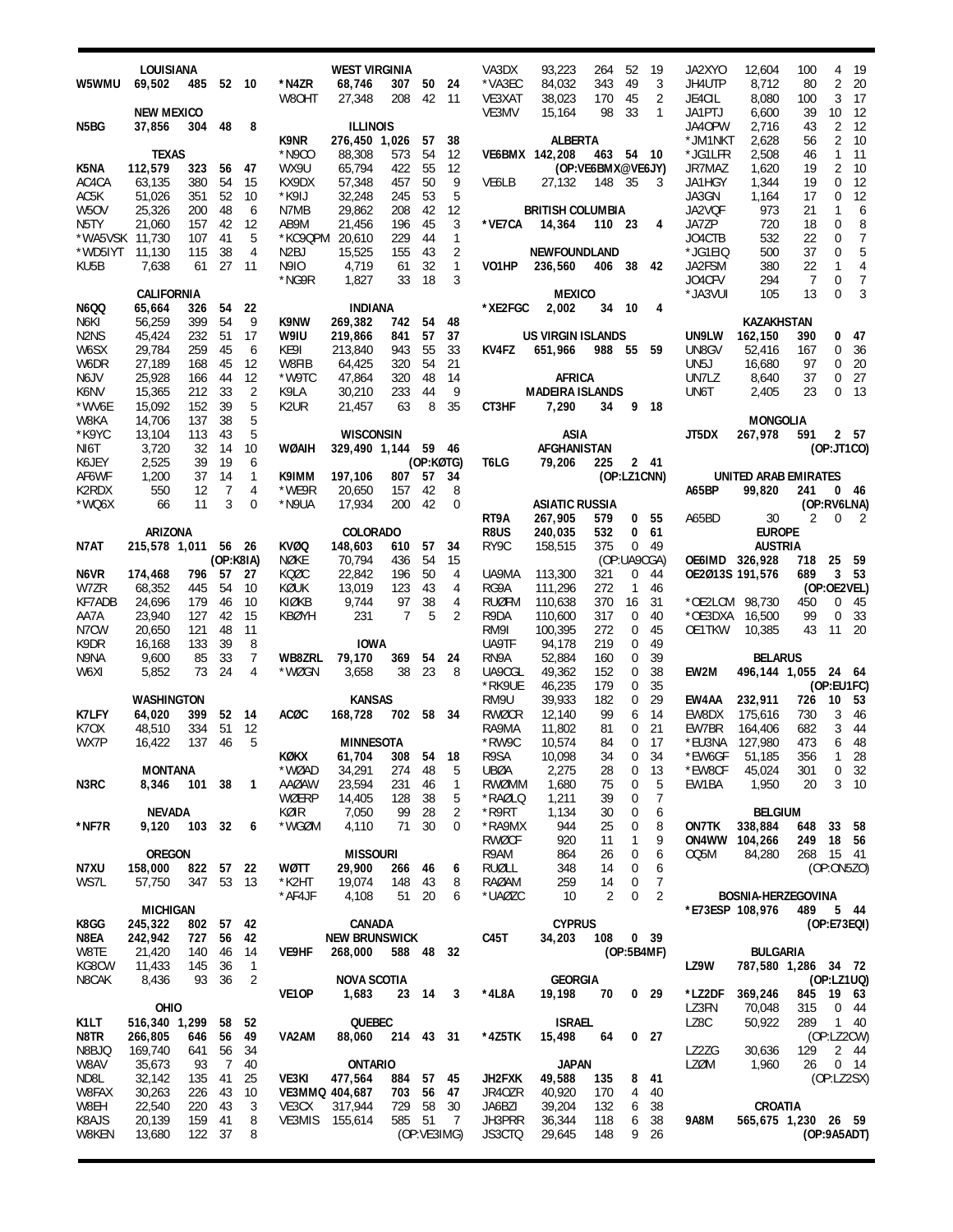| OK2D                       | <b>CZECH REPUBLIC</b><br>750,228 1,320 36 65 |            |                                  |                       | *R3LC<br>RT5X                    | 4,712<br>4,300                        | 56<br>32             | 0<br>$\mathbf 0$            | 19<br>25            | DJ2MX<br>DL4LAM                | 41,400<br>39,204                | 206<br>208 | 1<br>0              | 44<br>44  | <b>I3VJW</b><br>IK4VET                   | 10,800<br>9,486                            | 47<br>61   | 11<br>$\mathbf{1}$             | 25<br>30             |
|----------------------------|----------------------------------------------|------------|----------------------------------|-----------------------|----------------------------------|---------------------------------------|----------------------|-----------------------------|---------------------|--------------------------------|---------------------------------|------------|---------------------|-----------|------------------------------------------|--------------------------------------------|------------|--------------------------------|----------------------|
| OK1T                       | 363,075 1,006 22 53                          |            | (OP:OK2PMU)                      |                       | *RW4NH<br>*RU3DM                 | 595<br>385                            | 10<br>$\overline{7}$ | 0<br>$\Omega$               | 7<br>$\overline{7}$ | DR4W                           | 38,661                          | 161        | 13<br>(OP:DL4NAC)   | 36        | IK1YED<br>IC8POF                         | 9,480<br>8,532                             | 65<br>43   | $\mathbf 0$<br>$\mathbf 0$     | 30<br>36             |
| OK2ZV                      | 162,888                                      | 493        | (OP:OK1TP)<br>- 15               | 51                    |                                  | FED. REP. OF GERMANY                  |                      |                             |                     | DL5MEV<br>DF6QV                | 38,514<br>37,640                | 151<br>216 | 3<br>0              | 46<br>40  | I7CSB<br>IK2QIN                          | 7,260<br>3,300                             | 56<br>42   | $\mathbf 0$<br>$\mathbf 0$     | 30<br>- 15           |
| OL5Y                       | 110,010                                      | 378        | 9                                | 48                    | DL70N                            | 683,539 1,209                         |                      | 34                          | -75                 | DF2RG                          | 35,308                          | 129        | 12                  | 40        |                                          |                                            |            |                                |                      |
| OK1DTC                     | 96.957                                       | 274        | 23                               | 40                    | <b>DK6WL</b>                     | 662,445 1,224<br>DL4MCF 633,045 1,221 |                      | 35<br>34                    | 70<br>71            | DJ9RR<br>DL3ARK                | 34,790<br>33,456                | 236<br>181 | $\mathbf 0$<br>4    | 35<br>37  | YL3FT                                    | LATVIA<br>310,420                          |            | 881 12 56                      |                      |
|                            | <b>DENMARK</b>                               |            |                                  |                       |                                  | DL5AXX 608,656 1,042                  |                      | 35                          | 74                  | *DL6ON                         | 32,058                          | 195        | 4                   | 35        | YL9T                                     | 300,105                                    | 881        |                                | 362                  |
| OZ1IKY<br>0Z40             | 383,600<br>89.040                            | 915<br>321 | 24<br>9                          | 56<br>44              | DF2UU<br>DL6RAI                  | 524,400 1,048<br>499,503 1,059        |                      | 33<br>33                    | 62<br>60            | DL5NDX<br>DL10LI               | 31,860<br>31.703                | 200<br>131 | 0<br>8              | 36<br>41  | *YL2TB                                   | 126,720                                    | 561        | (OP:YL2TW)<br>$\mathbf{0}$     | - 45                 |
| 502T                       | 85,360                                       | 405        |                                  | 2, 42                 |                                  | DJØMDR 462,826 1,045                  |                      | 24                          | -67                 | DL5ASK                         | 28,512                          | 174        | 0                   | 36        | YL2KO                                    | 100,040                                    | 309        | 5                              | 56                   |
| $*OZ4CG$                   | 960                                          | 17         | (OP:OZØJ)<br>0                   | - 12                  | DR7B                             | 418,370 1,004                         |                      | 27<br>(OP:DL2JRM)           | 58                  | DO4DXA<br>*DL3HWD 24,726       | 27,148                          | 141<br>153 | 2<br>0              | 42<br>39  |                                          | LITHUANIA                                  |            |                                |                      |
|                            | <b>ENGLAND</b>                               |            |                                  |                       | DL1WA<br>DD2ML                   | 413,049<br>409,016                    | 925<br>988           | 32<br>25                    | 57<br>61            | DL3BXX<br>*DL1RTL              | 16,469<br>15,522                | 68<br>78   | 6<br>$\mathbf{1}$   | 37<br>38  | LY7M<br>LY9Y                             | 769,704 1,335<br>203,412                   | 586        | 28<br>13                       | - 76<br>54           |
| G3XTT                      | 384,652                                      | 734        | 37                               | 55                    | DJ5QV                            | 405,223                               | 896                  | 27                          | 64                  | *DL3BCR                        | 11,211                          | 60         | $\overline{2}$      | 35        | LY3BN                                    | 160,642                                    | 499        | 8                              | 54                   |
| G3SVL                      | 208,162                                      | 501        | 22                               | 52                    | DL3ANK 379,174                   |                                       | 877                  | 31                          | 55                  | DL7VEE                         | 10,720                          | 50         | 7                   | 25        | *LY5W                                    | 86,141                                     | 443        | $\mathbf 0$                    | -41                  |
| G4MKP<br><b>MØVKY</b>      | 190,992<br>105,042                           | 530<br>341 | 24<br>21                         | 45<br>40              | DL5JS<br>DJ3CQ                   | 332,829<br>308,320                    | 834<br>783           | 26<br>30                    | 55<br>52            | *DK5MB<br>DL <sub>2</sub> OE   | 9,542<br>6,000                  | 81<br>30   | $\mathbf 0$<br>18   | 26<br>2   | LY2BVB<br>*LY4BF                         | 82,308<br>79,765                           | 286<br>390 | 10 <sup>°</sup><br>$\mathbf 0$ | - 47<br>- 43         |
| G4RGK                      | 63,830                                       | 147        | 20                               | 45                    | DK1KC                            | 302,318                               | 890                  | 19                          | 52                  | *DL1VTL                        | 3,924                           | 51         | $\mathbf 0$         | 18        | LY2BAW                                   | 37,695                                     | 223        | $\overline{2}$                 | 33                   |
| G3UHU<br>GØSYP             | 60,940<br>33,308                             | 283<br>149 | $\mathbf{1}$<br>6                | 43<br>38              | DL5SE<br>DJ2YA                   | 294,217<br>284,920                    | 822<br>665           | 22<br>28                    | 55<br>57            | *DL1DVE                        | 2,920                           | 35         | $\mathbf 0$         | 20        | LY1R                                     | 9,180                                      | 54         | $\mathbf 0$                    | 36                   |
| *GØAZH                     | 26,424                                       | 151        | 3                                | 33                    | DL7URH 281,890                   |                                       | 831                  | 21                          | 49                  |                                | <b>FINLAND</b>                  |            |                     |           |                                          | <b>MOLDOVA</b>                             |            |                                |                      |
| G3SVD                      | 26,367                                       | 90         | 9                                | 42                    | DJ1MM                            | 266,828                               | 649                  | 28                          | 54                  |                                | OH6MW 445,200 1,050             |            | 18 62               |           | ER5AA                                    | 158,720                                    | 514        | 11                             | - 51                 |
| *G3ZRJ<br>G4DRS            | 11,968<br>9,509                              | 65<br>50   | 9<br>$\mathbf{1}$                | 23<br>36              | DL5LYM 256,116<br>DL1GBQ 249,281 |                                       | 601<br>731           | 29<br>22                    | 55<br>49            | OH4X<br>OH <sub>2</sub> BO     | 350,625<br>227,205              | 931<br>505 | 13<br>18            | 62<br>63  | *ER1LW 145,794<br>*ER3DX                 | 70,510                                     | 616<br>230 | 1<br>8                         | 46<br>47             |
| *G6NHU                     | 2,805                                        | 34         | 0                                | 17                    | DL6MHW 231,075                   |                                       | 635                  | 24                          | 51                  | OH <sub>2</sub> XX             | 135,521                         | 513        | 1                   | 52        |                                          |                                            |            |                                |                      |
| *MØKLO                     | 488                                          | 14         | $\Omega$                         | 8                     | DJ80G<br>*DL3DTH 218,484         | 221,680                               | 552<br>764           | 27<br>14                    | 53<br>49            | OG6N<br>OH6RE                  | 91,575<br>77,456                | 409<br>331 | $\mathbf 0$<br>1    | 45<br>46  |                                          | <b>NETHERLANDS</b><br>PA3FYM 518,696 1,065 |            | 30 62                          |                      |
|                            | <b>EUROPEAN RUSSIA</b>                       |            |                                  |                       | DJ6QT                            | 211,040                               | 516                  | 25                          | 55                  | OH3FM                          | 42.513                          | 242        | 0                   | 37        | PI4W                                     | 488,070                                    | 962        | 33 57                          |                      |
| UA4M                       | 627,471 1,246 10 83                          |            |                                  |                       | *DF5BM 206,561                   |                                       | 679                  | 20                          | 47                  |                                |                                 |            |                     |           |                                          |                                            |            | (OP:PA3GVI)                    |                      |
| UA5C                       | 624,630 1,296                                |            | (OP:RW4PL)<br>23                 | 71                    | DM5P                             | 201,469                               | 662                  | 20<br>(OP:DJØIP)            | -47                 | F5IN                           | <b>FRANCE</b><br>723,472 1,157  |            | 44                  | 59        | PA5WT<br>PAØLOU                          | 88,724<br>82,885                           | 448<br>291 | $\mathbf{0}$<br>12 43          | - 41                 |
| R <sub>5</sub> GA          | 312,550                                      | 868        | 6                                | 64                    | DL2NOM 200,910                   |                                       | 516 21               |                             | 53                  | F6FYA                          | 415,800                         | 784        | 37                  | 53        | *PA1M                                    | 39,300                                     | 157        |                                | 7 43                 |
| R3KM<br>RA3A               | 279,323<br>278,159                           | 824<br>702 | 2<br>12                          | 65<br>67              | DL4HG<br>DK3UA                   | 194,856<br>190,200                    | 621<br>462           | 20<br>20                    | 49<br>55            |                                | <b>GREECE</b>                   |            |                     |           | *PA1T<br>*PA9CW                          | 18,180<br>518                              | 103<br>23  | $\mathbf{1}$<br>$\mathbf 0$    | 35<br>$\overline{7}$ |
| R7LV                       | 265,880                                      | 528        | 19                               | 73                    | DM5TI                            | 185,688                               | 525                  | 22                          | 50                  | SV1DPJ 330,638                 |                                 | 808        | 19                  | 58        |                                          |                                            |            |                                |                      |
|                            |                                              |            |                                  |                       |                                  |                                       |                      |                             |                     |                                |                                 |            |                     |           |                                          |                                            |            |                                |                      |
| R3ZZ                       | 265,824                                      | 773        | 5                                | 66                    | DJ5AN                            | 179,656                               | 553                  | 18                          | 50                  | *SV2GNC 158,345                |                                 | 582        | 6                   | 49        |                                          | <b>NORWAY</b>                              |            |                                |                      |
| UA10MS 223,360<br>RX4W     |                                              | 706<br>659 | $\mathbf{1}$<br>$\mathbf{1}$     | 63<br>58              | DL9NDV 175,680                   |                                       | 464<br>563           | 23<br>21                    | 49<br>46            | SV1DPI                         | 18,792                          | 88         | (OP:SV2GNC)<br>- 13 | 23        | LA9TJA                                   | 22,836                                     | 138        |                                | 0 <sub>33</sub>      |
| RV1CC                      | 189,567<br>184,266                           | 669        | 6                                | 52                    | *DJ9MH 175,205<br>DL9YAJ         | 170,255                               | 320                  | 30                          | 55                  |                                |                                 |            |                     |           |                                          | <b>POLAND</b>                              |            |                                |                      |
| UA3RF                      | 154,546                                      | 669        | 0                                | 49                    | DL5YM                            | 162,321                               | 593                  | 13                          | 48                  |                                | <b>HUNGARY</b>                  |            |                     |           | SN <sub>3</sub> R                        | 878,256 1,443 35 72                        |            |                                |                      |
| RK3ER<br>RN7F              | 153,408<br>128,250                           | 653<br>463 | 4<br>8                           | -47<br>49             | DHØGHU 162,288<br>DL4R           | 161,365                               | 544<br>611           | 15<br>13                    | 48<br>-46           | HA1DAE 452,352<br>*HA6NL       | 208,320                         | 880<br>689 | 31<br>12            | 62<br>48  | SN <sub>2</sub> M                        | 636,306 1,266 31 62                        |            | (OP:SP3HRN)                    |                      |
| RN3TT                      | 118,500                                      | 402        | $\mathbf{1}$                     | 59                    |                                  |                                       |                      | (OP:DL4RCK)                 |                     | *HG1DX                         | 77,952                          | 390        | $\mathbf{1}$        | 41        |                                          |                                            |            | (OP:SP2XF)                     |                      |
| UA4CC<br>RT <sub>5</sub> K | 110,715                                      | 345<br>389 |                                  | 160<br>2 53           | DJ3HW<br>DL4CF                   | 155,916<br>154,500                    | 413<br>364 23        | 21                          | 50<br>52            | *HG8C                          |                                 | 260        | (OP:HA1XR)          | 0.44      | SN7Q                                     | 573,660 1,126 29 61                        |            |                                |                      |
| RV4LC                      | 108,515<br>88,365                            | 436        |                                  | $0 \t 43$             | DL6NCY 146,025                   |                                       |                      | 561 6                       | 53                  |                                | 56,540                          |            | (OP:HA8EK)          |           | SP4Z 425,169 917 24 63                   |                                            |            | (OP:SP7GIO)                    |                      |
| *RA3FD                     | 86,632                                       | 382        | $\overline{0}$                   | 49                    | DM3XM                            | 144,480                               | 398                  | 23                          | 47                  | *HA1ZH                         | 33,660                          | 205        | 0                   | 34        | SP1GZF                                   | 356,076                                    | 849        | 20                             | 64                   |
| RA3EA<br>*RQ3M             | 82,530<br>69,975                             | 406<br>335 | $\overline{2}$<br>$\overline{a}$ | 43<br>43              | DL7AT<br>DL8OH                   | 141,240<br>140,462                    | 555<br>327           | 14<br>23                    | 46<br>56            | *HA6NN<br>*HA5AQ               | 19,343<br>4,425                 | 151<br>25  | 0<br>8              | 29<br>-17 | SP9JZU<br>SP <sub>2</sub> Q <sub>G</sub> | 250,268<br>237,917                         | 645<br>693 | 17<br>18                       | 59<br>49             |
| RD4AF                      | 62,980                                       | 270        | 4                                | 43                    | DL8ZAW 134,505                   |                                       | 463                  | 13                          | 48                  | *HA5OV                         | 3,675                           | 31         | $\mathbf{1}$        | 24        | SP9LAS                                   | 59,437                                     | 245        | 4                              | 45                   |
| *RT3M<br>RX3AEX            | 56,240<br>56,043                             | 298<br>325 | 0<br>0                           | 40<br>39              | DF1LX<br><b>DJØAH</b>            | 134,190<br>127,985                    | 542<br>538           | $\overline{7}$              | 47<br>43            | *HG6L                          | 1,298                           | 31         | (OP:HA6NW)          | $0$ 11    | SP2MKT<br>3Z8T                           | 46,098<br>45,200                           | 240<br>191 | $\mathbf 0$                    | 39<br>6 44           |
| RV5K                       | 51,988                                       | 285        | 0                                | 41                    | DL8NBJ                           | 123,000                               | 444                  | 12<br>18                    | 42                  | HA5UA                          | 24                              | 4          | 0                   | 3         |                                          |                                            |            | (OP:SQ8JX)                     |                      |
| RA6GW                      | 51,696                                       | 204        | 0                                | 48                    | DL5RDO                           | 104,850                               | 464                  | $\mathbf{1}$                | 49                  |                                |                                 |            |                     |           | *SN9U                                    | 25,216                                     | 161        |                                | $0 \t32$             |
| RT3N<br>UA4AZ              | 45,430<br>44,640                             | 281<br>261 | 0<br>0                           | 35<br>36              | DJ4AX<br>DK1AX                   | 104,539<br>101,920                    | 123<br>295           | 33<br>21                    | 74<br>44            | 4U1ITU                         | ITU HQ<br>97,240                | 360        |                     | 9 43      | SP3GTS                                   | 24,063                                     | 125        | (OP:SP9UMJ)<br>0               | - 39                 |
| *R3RR                      | 41,082                                       | 195        | 0                                | 41                    | DL1DAW 101,185                   |                                       | 362                  | 14                          | 45                  |                                |                                 |            | (OP:JA1TRC)         |           | *SP5RE                                   | 7,656                                      | 78         |                                | $0$ 24               |
| RK3QS                      | 38,675                                       | 231<br>204 | 0                                | 35                    | DL7JRD                           | 88,165                                | 332                  | 10                          | 45                  |                                |                                 |            |                     |           | SP6T                                     | 2,730                                      | 21<br>13   | 1<br>0                         | 20                   |
| RM4R<br>UA1CKC             | 38,571<br>37,668                             | 189        | 0<br>0                           | 39<br>43              | <b>DJØIF</b><br>DF9GR            | 77,832<br>69,476                      | 402<br>375           | 0<br>2                      | 46<br>42            | EI2CN                          | <b>IRELAND</b><br>710,587 1,096 |            | 44                  | 63        | *SP2DKI                                  | 520                                        |            |                                | 8                    |
| RQ4F                       | 34,200                                       | 168        | 0                                | 40                    | DL5GAC                           | 67,298                                | 329                  | 5                           | 41                  | E161Z                          | 675,364                         | 986        | 46                  | 63        |                                          | <b>PORTUGAL</b>                            |            |                                |                      |
| *RC6U<br>*R4WT             | 28,003<br>27,521                             | 148<br>206 | 0<br>0                           | 41<br>29              | *DL1TS<br>DL2A                   | 60,536<br>60,458                      | 303<br>332           | 6<br>$1 \quad 42$           | 41                  | EI2GLB                         | 58,212                          | 203        | 5                   | 49        | CT1FJK 220,584<br>*CT1AOZ 11,315         |                                            | 344<br>69  | 38 66                          | 2 29                 |
| RA3DNC                     | 26,790                                       | 150        | 0                                | 38                    |                                  |                                       |                      | (OP:DK1AX)                  |                     |                                | <b>ITALY</b>                    |            |                     |           |                                          |                                            |            |                                |                      |
| *RA3UT                     | 25,074                                       | 119        | 0                                | 42                    | DL6DCD                           | 58,506                                | 283                  | 6                           | -43                 | IKØYUT                         | 867,465 1,356                   |            | 39                  | - 72      |                                          | <b>ROMANIA</b>                             |            |                                |                      |
| *RN1CW<br>UA6LCN           | 23,560<br>22,610                             | 130<br>149 | 4<br>0                           | 34<br>35              | DF5MA<br>*DL1LH                  | 56,588<br>56,088                      | 273<br>317           | 1<br>0                      | 46<br>41            | <b>ITEIS</b><br><b>IV3AZV</b>  | 198,172<br>149,904              | 495<br>579 | 23<br>3             | 51<br>51  | YQ6A                                     | 373,251                                    |            | 825 19 64<br>(OP:YO6BHN)       |                      |
| RZ3AUL                     | 18,150                                       | 102        | 1                                | 32                    | DL5ST                            | 52,185                                | 220                  | 9                           | 40                  | IZ5NFD                         | 132,928                         | 408        | 14                  | 50        | YO8DOH 323,679                           |                                            | 897        | 18                             | - 51                 |
| R3QX<br>RW3SK              | 18,012<br>17,712                             | 97<br>98   | 0<br>0                           | 38<br>36              | *DL6RBH<br>DF1HF                 | 50,400<br>47,808                      | 247<br>96            | 7<br>21                     | 38<br>43            | IK4DCX<br><b>IKØYVV</b>        | 119,184<br>106,722              | 485<br>446 | $\mathbf{1}$<br>3   | 51<br>46  | YO3APJ<br>Y08RNI                         | 263,175<br>114,171                         | 666<br>374 | 23<br>10                       | 52<br>47             |
| *UA1A                      | 16,434                                       | 103        | 0                                | 33                    | *DL5YL                           | 46,960                                | 272                  | 5                           | 35                  | IK2ANI                         | 57,888                          | 235        | 7                   | 41        | YO9FNP 100,485                           |                                            | 353        | 12                             | 43                   |
| *UA4FCO<br>*UA3YCX         | 7,392<br>6,864                               | 66<br>79   | 0                                | 22<br>0 <sub>22</sub> | <b>DLØTUM</b>                    | 44,058                                | 238                  | $\mathbf{3}$<br>(OP:DL7LIN) | 39                  | <b>IV3BCA</b><br><b>IK2TDM</b> | 27,922<br>12,025                | 138<br>57  | 5<br>6              | 41<br>31  | YO4RDW<br>*YO2MKL                        | 49,020<br>4,410                            | 230<br>53  | $\overline{4}$                 | 39<br>$0$ 18         |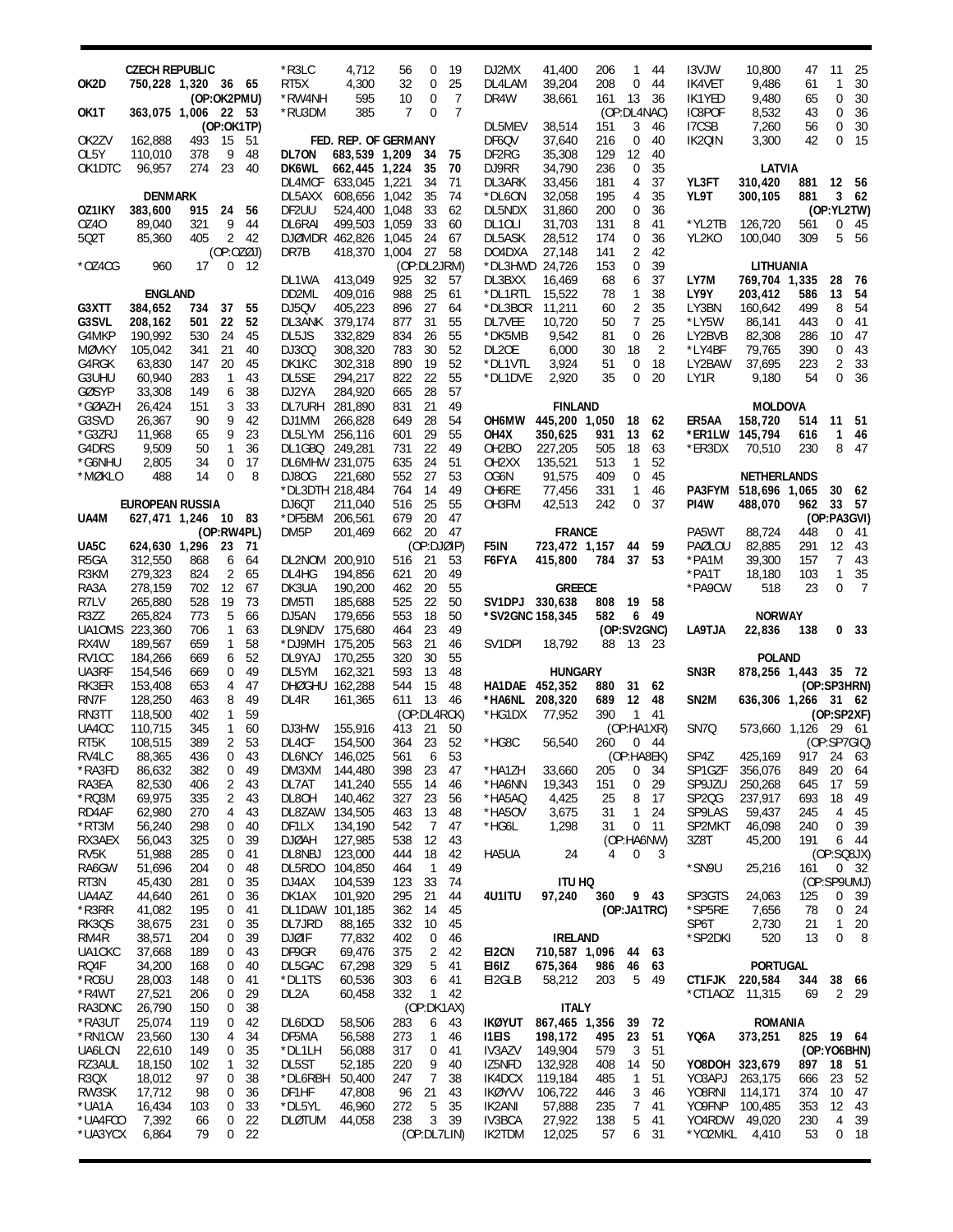| *YO7MGG<br>YO3BA                           | 1,782<br>100                                                   | 23<br>4                        | $\mathbf 0$<br>$\mathbf 0$       | 18<br>4                      | US5WE<br>UR7GO<br>UR5IFB         | 257,334<br>250,036<br>214,036                               | 838<br>766<br>572 | 6<br>12<br>14                           | 60<br>56<br>59         | W10P                  | RHODE ISLAND<br>108,568                                           | 447 50 32         |                      |                          | VE2OJ                             | QUEBEC<br>481,702                                                               | 986                      | 57 40                             |                          |
|--------------------------------------------|----------------------------------------------------------------|--------------------------------|----------------------------------|------------------------------|----------------------------------|-------------------------------------------------------------|-------------------|-----------------------------------------|------------------------|-----------------------|-------------------------------------------------------------------|-------------------|----------------------|--------------------------|-----------------------------------|---------------------------------------------------------------------------------|--------------------------|-----------------------------------|--------------------------|
| GMØNAI 298,410                             | <b>SCOTLAND</b>                                                | 509 39 48                      |                                  |                              | UT5YY<br>UX1UF<br>UR8RF          | 211,365<br>192,852<br>158,802                               | 753<br>589<br>566 | 10<br>12<br>$\overline{7}$              | 51<br>- 54<br>50       | W2XL                  | <b>NEW YORK</b><br>462,269 1,120 57 52                            |                   |                      |                          |                                   | <b>ONTARIO</b><br>VE3YAA 288,720                                                | 720 53 27                |                                   |                          |
| *YT8A                                      | <b>SERBIA</b><br>YU1LA 1,026,084 1,538<br>451,388              | 859 28 66                      | 36 75                            |                              | UT2PX<br>UT7QF<br><b>USØHZ</b>   | 146,496<br>135,891<br>118,772                               | 655<br>421<br>524 | $\mathbf{1}$<br>6                       | - 47<br>57<br>2 44     | W2GD                  | NEW JERSEY<br>913,003 1,624 58 69                                 |                   |                      |                          | XE1TD                             | <b>MEXICO</b><br>XE1RCS 239,239<br>70,950                                       | 629<br>288               | 43 12                             | 54 23                    |
| *YT2T<br>*YU2A<br>YU7BW                    | 337,990<br>141,450<br>20,790                                   | 886<br>566<br>140              | (OP:YU1EA)<br>20<br>$\mathbf{1}$ | 53<br>49<br>0 <sup>30</sup>  | UZ8I<br>UX6IR<br>UY3AW           | 115,750<br>114,070<br>108,648                               | 475<br>416<br>417 | $\overline{2}$<br>(OP:US7IY)<br>3<br>10 | -48<br>52<br>- 44      | K3UA<br>W3MF<br>K3MJW | PENNSYLVANIA<br>214,952<br>136,425<br>95,904                      | 535<br>525<br>487 | 55 42<br>53<br>49    | 32<br>23                 |                                   | ASIA<br><b>ASIATIC RUSSIA</b><br>RX9CAZ 578,634                                 | 932                      |                                   | 0.69                     |
| <b>IT9RZU</b>                              | <b>SICILY</b><br>42,280                                        | 216                            |                                  | 2 38                         | US8UA<br>UT1IR<br>*UT5UT         | 100,300<br>97,308<br>94,080                                 | 421<br>257<br>429 | 2<br>13<br>$\overline{1}$               | -48<br>55<br>47        | N3RD                  | 72,919<br>GEORGIA                                                 | 311               | 49                   | 28                       | RK9CYA                            | 40,712<br>CHINA                                                                 | 197                      |                                   | 0 <sub>28</sub>          |
| IT9FCP<br>IT9FGA                           | 11,160<br>8,000                                                | 61<br>45                       | 0<br>0                           | 36<br>32                     | *UT8IO<br>*UX9Q<br>UT5E0         | 86,100<br>79,515<br>77,088                                  | 352<br>375<br>392 | 4<br>$\mathbf{1}$<br>3                  | - 46<br>-44<br>41      | NQ41<br>W6IZT         | 653,184 1,505 58 68<br>432,448 1,199                              |                   | 57 59                |                          | BY4BBS                            | 24,127<br><b>CYPRUS</b>                                                         | - 193                    |                                   | 1 22                     |
| OM2KI<br>OMØM                              | <b>SLOVAK REPUBLIC</b><br>865,351 1,379 36 73<br>847,682 1,386 |                                | 32 74                            |                              | UZ5ZV<br>UR2VA                   | 67,968<br>*UR3LPM 60,480<br>46,520                          | 304<br>331<br>239 | 4<br>0                                  | -44<br>$0$ 40<br>-40   | W5MX                  | <b>KENTUCKY</b><br>494,172 1,334 58 48                            |                   |                      |                          | C4N                               | 1,454,928 1,507 29 73<br><b>JAPAN</b>                                           |                          |                                   |                          |
| OM4EX<br>*OM8DD 174,847                    | 258,516                                                        | 521<br>666                     | (OP:OMØWR)<br>29<br>8            | -57<br>- 45                  | UR7LY<br>*US6IKT<br>UX7LL        | 39,648<br>39,636<br>36,180                                  | 200<br>255<br>144 | 0<br>0<br>$\overline{2}$                | -42<br>36<br>- 43      | N1LN                  | NORTH CAROLINA<br>693,209 1,539 58 63                             |                   |                      |                          | JE1ZWT                            | JA3YBK 165,106<br>30.450                                                        | 386<br>178               | 12 50<br>13 22                    |                          |
| OM4XA<br>OM8LA<br>*OMØATP 56,406<br>*OM7YC | 130,845<br>113,245<br>36,660                                   | 465<br>416<br>273<br>158       | 9<br>8                           | - 46<br>- 47<br>1 41<br>2 45 | *UT4WA<br>*UW5M<br>*US2YW        | 34,300<br>21,964<br>19,296                                  | 215<br>127<br>140 | $\mathbf{1}$<br>(OP:UT7MA)<br>0         | 34<br>$0 \t34$<br>- 32 | KØDI<br>WJ4N<br>N4WW  | <b>FLORIDA</b><br>550,310 1,430<br>319,225<br>274,328             | 891<br>813        | 58<br>57<br>58       | 55<br>56<br>48           | OHØZ                              | <b>EUROPE</b><br><b>ALAND ISLANDS</b><br>227,392 619 22 46                      |                          |                                   |                          |
| S530                                       | <b>SLOVENIA</b><br>700,738 1,269 33 68                         |                                |                                  |                              | <b>USØLW</b><br>UT1AA<br>*UT5ERV | 15,136<br>10,868<br>5,111                                   | 56<br>93<br>66    | 3<br>$\mathbf 0$<br>$\mathbf 0$         | 40<br>26<br>19         | K4PMT                 | 12,800<br><b>SOUTH CAROLINA</b>                                   | 134 35            |                      | .5                       |                                   | <b>BELARUS</b><br>EW1WA 587,496 1,210 23 68                                     |                          |                                   |                          |
| <b>S59ABC</b><br>S53APR                    | 397,844<br>394,447 1,007 22 57                                 | 942 22 57                      | (0P:S51DS)                       |                              | *UXØHO<br>UY5LQ                  | 2,422<br>270                                                | 32<br>6           | $\mathbf 0$<br>$\Omega$                 | 14<br>- 6              | AA4V                  | 310,072 1,064 57 41<br><b>VIRGINIA</b>                            |                   |                      |                          | ON9CC                             | <b>BELGIUM</b><br>857,024 1,291 43 69                                           |                          |                                   |                          |
| $*$ S57L<br>S53V                           | 371,475<br>293,360                                             | 949 20<br>747                  | (OP:SS5Z)<br>20                  | 55<br>56                     | GWØGEI                           | <b>WALES</b><br>33,670 193                                  |                   |                                         | 0 <sub>35</sub>        | NR4M<br>N4RV<br>KC4D  | 804,346 1,524<br>516,636 1,148<br>358,938 1,019                   |                   | 58 64<br>56<br>58 44 | 57                       |                                   | <b>BOSNIA-HERZEGOVINA</b><br>E7DX 1,494,155 1,895 43 84                         |                          |                                   |                          |
| S5ØR<br>S59AA<br>*S5ØXX 176,900            | 200,244<br>178,740                                             | 506<br>603<br>555              | 22<br>$\overline{7}$<br>13       | 52<br>53<br>48               | KH6CC                            | <b>OCEANIA</b><br><b>HAWAII</b><br>413,352                  | 618 54 18         |                                         |                        | W6BH                  | CALIFORNIA<br>364,419 1,158                                       |                   | 58 41                |                          | LZ5R                              | BULGARIA<br>351,568 744 26 60                                                   |                          |                                   |                          |
| <b>S57U</b><br>S540<br>S52AW               | 173,712<br>135,876<br>105,600                                  | 407<br>535<br>522              | 19<br>4<br>0                     | 58<br>48<br>44               |                                  | <b>MARIANA ISLANDS</b>                                      |                   | (OP:KH6ZM)                              |                        | N6RZ                  | 231,420<br>ARIZONA                                                | 875               | 58 29                |                          | 9A1P<br>9A1A                      | CROATIA<br>1,224,641 1,697 42 79<br>1,128,216 1,640                             |                          | 38                                | - 78                     |
| <b>S58WW</b><br>*S57EA<br>$*$ S53F         | 90,206<br>79,144<br>71,232                                     | 335<br>304<br>252              | 8<br>$\overline{7}$<br>13        | 45<br>45<br>40               | NHØZ                             | 91,260                                                      | 290 6 30          | (OP:JA1LZR)                             |                        | N7DD                  | 341,548 1,114 58 45<br>UTAH                                       |                   |                      |                          | 9A4M<br>9A7T                      | 828,503 1,429<br>393,600                                                        | 897                      | 30<br>23 59                       | 71                       |
| S57KM<br>S5ØB<br>*S52WW 2,015              | 69,736<br>60,537                                               | 300<br>246<br>39               | 6                                | 40<br>4 47<br>$0$ 13         |                                  | <b>SOUTH AMERICA</b><br>ARGENTINA<br>LU6QI 175              |                   |                                         |                        | NS7K                  | 79,002 550 54 12<br>7 3 4 MICHIGAN                                |                   |                      |                          |                                   | <b>CZECH REPUBLIC</b><br>OL7M 1,105,416 1,655 40 77<br>OK5Z 984,569 1,539 36 77 |                          |                                   |                          |
| S51DX                                      | 6<br><b>SPAIN</b>                                              | 3                              | $\mathbf 0$                      | -1                           | PP1CZ                            | <b>BRAZIL</b><br>470                                        | 15                | $\mathbf{1}$                            | 9                      | W8RA<br>KG8CO<br>N8CC | 484,883 1,324 58 55<br>356,500 1,218 57 43<br>293,072 1,116 58 46 |                   |                      |                          | OL4W<br>OL <sub>1</sub> C         | 741,300 1,314<br>OK1KZD 407,769<br>328,320                                      | 927<br>827               | 33<br>27                          | 34 66<br>-54<br>- 49     |
| EA4KD<br>EA1/DH1TW82,530<br>$*$ EF5X       | 162,763<br>67,024                                              | 333<br>188<br>210              | 33<br>27<br>15                   | 50<br>36<br>44               | PY2IU<br>PY7ZY<br>PY1NB          | 414<br>360<br>135                                           | 11<br>6<br>5      | 2<br>3<br>$\mathbf 0$                   | 7<br>3<br>5            |                       | OHIO<br>*WW8OH 119,493 782 56 15                                  |                   |                      |                          | OK7K<br>OL <sub>2U</sub><br>OK1IW | 265,119<br>237,951<br>60,236                                                    | 764<br>754<br>108        | 16<br>18<br>26 48                 | - 51<br>- 45             |
| EA3AKA<br>*EA5GDW<br>*EA3BHK               | 53,570<br>6,396<br>3,266                                       | 166<br>46<br>27                | 16<br>6<br>0                     | 39<br>20<br>23               | PY2KJ                            | 22<br><b>URUGUAY</b>                                        | 4                 | $\mathbf 0$                             | $\overline{2}$         | K9CT                  | <b>ILLINOIS</b><br>521,536 1,426 59 57                            |                   |                      |                          | G4AQG                             | <b>ENGLAND</b><br>369,350                                                       | 717 35 54                |                                   |                          |
| *EA2AZ<br>EA1WX<br>EA3CEC                  | 1,210<br>1,034<br>240                                          | 22<br>12<br>6                  | 0<br>5<br>1                      | 11<br>6<br>5                 | CV5K                             | 816                                                         | 21                | $\mathbf{0}$<br>(OP:CX7ACH)             | - 8                    | KM9M                  | 8,990<br><b>COLORADO</b>                                          | 138               | - 31                 | $\overline{\phantom{0}}$ |                                   | <b>EUROPEAN RUSSIA</b><br>RL3A 1,070,864 1,516 34 90                            |                          |                                   |                          |
| SM6CNN 431,640<br>8SØDX                    | <b>SWEDEN</b><br>367,992                                       | 887 25 65<br>968 13 63         |                                  |                              | YW4V                             | <b>VENEZUELA</b><br>360                                     |                   | 12 0 12<br>(OP:YV4DYJ)                  |                        | KØRF                  | 291,168 1,165 58 38<br><b>MINNESOTA</b>                           |                   |                      |                          | RY6Y<br>RM4F<br>RM3F              | 346,040<br>298,271<br>211,060                                                   | 827<br>847<br>762        | 14 68<br>6<br>6                   | - 65<br>- 55             |
| SM6NOC 156,585<br>*SE5E                    | 282                                                            | (OP:SMØDSG)<br>452 15 50<br>10 |                                  | $0\quad 6$                   |                                  | MULTI-OPERATOR<br>SINGLE TRANSMITTER                        |                   |                                         |                        | WØMR<br>KØLIR         | 88,458 594 54 15<br><b>MISSOURI</b><br>131,880                    | 843 52 18         |                      |                          | RV3A<br>RT7M<br>UA4FAC            | 144,716<br>89,088<br>84,694<br>RK4WWQ 69,342                                    | 593<br>403<br>368<br>350 | $\mathbf{1}$<br>$\mathbf{1}$<br>0 | 51<br>2 46<br>46<br>- 42 |
| *UX4U                                      | <b>UKRAINE</b><br>408,772                                      | 869 28 63                      | (OP:SM5AJV)                      |                              |                                  | <b>NORTH AMERICA</b><br>UNITED STATES<br><b>CONNECTICUT</b> |                   |                                         |                        | KDØS                  | SOUTH DAKOTA<br>71,001                                            | 501 55 8          |                      |                          | RK4HYT                            | 66,240<br>FED. REP. OF GERMANY                                                  | 319                      | 0                                 | 45                       |
| UZØU                                       | 377,541                                                        | 960 20 61                      | (OP:US7UX)<br>(OP:UY5ZZ)         |                              | NZ1U                             | 145,976 412 40 31<br><b>MASSACHUSETTS</b>                   |                   |                                         |                        |                       | CANADA                                                            |                   |                      |                          | DR4A<br><b>DLØCS</b>              | DR1A 1,285,632 1,711 48 80<br>846,058 1,428<br>837,369 1,345                    |                          | 43 66<br>42                       | - 75                     |
| UW5U                                       | 344,519                                                        | 844 20 59                      | (OP:UY2UA)                       |                              | K1LZ<br>KB1W                     | 961,280 1,468 57 71<br>648,312 1,442 57 62                  |                   |                                         |                        |                       | <b>NEW BRUNSWICK</b><br>*VE9ML 90,858 329 43 14                   |                   |                      |                          | DL <sub>2</sub> CC<br>DMØB        | 644,800 1,308<br>615,168 1,234 37 59                                            |                          | 29                                | 71                       |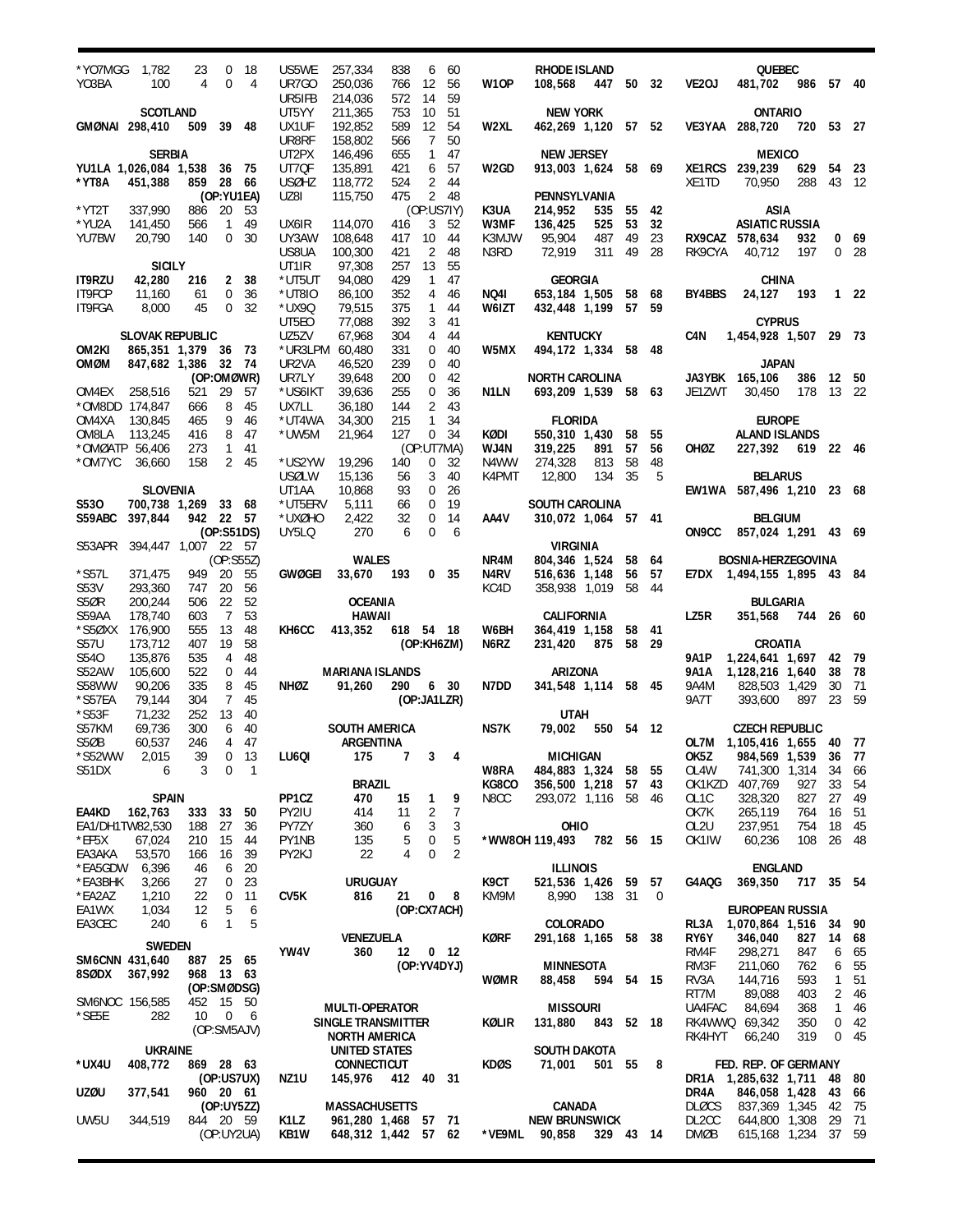| <b>DLØGL</b>                        | 512,532 1,111                              | 32             | 60        | <b>UKRAINE</b>                                                                      | *WX1S                      | 23,040<br>196                   | 41               | 7                 | <b>GEORGIA</b>                      |                          |                               |
|-------------------------------------|--------------------------------------------|----------------|-----------|-------------------------------------------------------------------------------------|----------------------------|---------------------------------|------------------|-------------------|-------------------------------------|--------------------------|-------------------------------|
| DF7ZS                               | 804<br>249,016                             | 14             | 54        | UU7J<br>1,090,764 1,526<br>34<br>89                                                 | *AE1P                      | 2,484<br>48                     | 22               | $\mathbf{1}$      | NO9E<br>41,568                      | 40<br>397                | - 8                           |
|                                     | *DB100AWPB1,635<br>46                      | $\Omega$       | 15        | 32<br>87<br>UZ2M 1,000,671 1,454<br>UT5A<br>19<br>80<br>650,133 1,215               | *KA2KON                    | 405<br>18                       | 9                | $\mathbf 0$       | 9,761<br>W4AMP<br>*KD4YDD<br>4,833  | 33<br>90<br>26<br>82     | 10<br>$\overline{1}$          |
|                                     | <b>FINLAND</b>                             |                |           | 28<br>UT4XXA<br>542,474 1,086<br>66                                                 |                            | RHODE ISLAND                    |                  |                   | *KG4USN<br>1,598                    | 17<br>47                 | $\mathbf{0}$                  |
| OG9W                                | 277,200<br>794                             | 14             | 56        | 11<br>284,487<br>828<br>58<br>UT7E                                                  | *N1EYE                     | 13,845<br>151                   | 35               | 4                 |                                     |                          |                               |
| OG4T                                | 247,370<br>833                             | 4              | 54        | 9<br>59<br>UX4E<br>239,564<br>716                                                   |                            |                                 |                  |                   | <b>KENTUCKY</b>                     |                          |                               |
| OH <sub>8</sub> X                   | 553<br>139,995                             | $\mathbf{1}$   | 50        | <b>OCEANIA</b>                                                                      | *KC1SS                     | <b>VERMONT</b><br>7,650<br>146  | 25               | 0                 | *N9KY<br>350                        | 12                       | 8<br>$\overline{2}$           |
|                                     | <b>HUNGARY</b>                             |                |           | <b>HAWAII</b>                                                                       | *KB1NHV                    | 4,628<br>81                     | 25               | $\mathbf{1}$      | <b>NORTH CAROLINA</b>               |                          |                               |
| HG7T                                | 786,653 1,267                              |                | 32 77     | KH6LC<br>344,341<br>484<br>53<br>20                                                 | *N1EMF                     | 370<br>14                       | 10               | $\mathbf 0$       | N4XD<br>93,733                      | 49<br>564                | -18                           |
| HG5A<br>HA3ØS                       | 693,065 1,304<br>692,468 1,345             | 29<br>30       | 68<br>68  | <b>SOUTH AMERICA</b>                                                                |                            |                                 |                  |                   | KU4V<br>84,876<br>WX4G<br>40,698    | 549<br>50<br>279<br>40   | -16<br>17                     |
| *HG5P                               | 46,800<br>357                              | $\mathbf 0$    | 36        | <b>ECUADOR</b>                                                                      |                            | <b>NEW YORK</b>                 |                  |                   | K4QE<br>8,896                       | 116<br>29                | 3                             |
|                                     |                                            |                |           | HD2A<br>245,088<br>350 47 25                                                        | K3QDV<br>W2XL              | 8,400<br>121<br>1,872<br>58     | 29<br>16         | 1<br>0            | K5EK<br>1,501                       | 37<br>18                 | 1                             |
|                                     | <b>IRELAND</b>                             |                |           |                                                                                     | *WA2JQK 18,084             | 172                             | 37               | 7                 | *KK4RV<br>31,392                    | 310<br>41                | 7                             |
| EI7M<br>EIØW                        | 1,154,824 1,472<br>786<br>479,400          | 49<br>40 60    | - 72      | SOUTH SHETLAND ISLANDS<br>RI1ANF<br>101,080<br>204 27 29                            | *W2LP                      | 10,412<br>116                   | 34               | 4                 | *K4TMC<br>10,260<br>9,504<br>*K4NC  | 155<br>28<br>31<br>110   | $\overline{2}$<br>5           |
|                                     |                                            |                |           |                                                                                     | *W2JUV                     | 8,468<br>134                    | 29               | 0                 | *NR3X<br>6,776                      | 25<br>105                | 3                             |
|                                     | <b>ITALY</b>                               |                |           | <b>CHECKLOGS</b>                                                                    | *K2CAF<br>*WY2E            | 7,328<br>104<br>7,047<br>99     | 27<br>26         | 5<br>3            | *AI4GR<br>3,120                     | 24<br>64                 | $\mathbf 0$                   |
| IQ <sub>2</sub> CJ<br><b>IK3VUU</b> | 735,066 1,297<br>305,937<br>741            | 35<br>25       | 62<br>56  | 4Z5MU, 9A4WY, DF3OL, DJ3RA,<br>DL1EKO,<br>DKØSWF,<br>DL2BQV,                        | *N2MKO                     | 4,671<br>82                     | 27               | $\mathbf 0$       | *N4NTO<br>128                       | 8                        | 8<br>$\mathbf 0$              |
| IK30RD                              | 531<br>221,910                             | 22             | 56        | DL3NSM, DL9MRF, E72U, E74WN,                                                        | *NW2K                      | 2,540<br>56                     | 20               | $\mathbf{0}$      | <b>FLORIDA</b>                      |                          |                               |
| IQ5BL                               | 25,305<br>172                              | $\mathbf 0$    | 35        | E74Y, E75AZ, EN1C, EU6RO, G3VGZ,                                                    | *KB2URI<br>*KV2X           | 1,168<br>32<br>702<br>29        | 16<br>13         | 0<br>$\mathbf 0$  | WX4US<br>14,878                     | 38<br>150                | 5                             |
|                                     |                                            |                |           | HA1ZN, HF3T, HK1X, I2WIJ, IV3PRK,                                                   | *K2TV                      | 492<br>21                       | 12               | $\mathbf 0$       | N4BRF<br>14,168                     | 37<br>120                | 9                             |
| YL1S                                | <b>LATVIA</b><br>82,386<br>210             | 15 54          |           | IZ4DZD, IZ5MOQ, JA5EXW, JT1E,<br>K6TA, K7NJ, LA1U, LA4OGA, LA8WG,                   |                            |                                 |                  |                   | WA2VYA<br>6,948                     | 26<br>64                 | (OP:NAII)<br>10               |
|                                     |                                            |                |           | LY2BNL, LZ1JZ, LZ1KFM, LZ4UU,                                                       |                            | <b>NEW JERSEY</b>               |                  |                   | N4PSK<br>1,615                      | 15<br>26                 | $\overline{4}$                |
|                                     | LITHUANIA                                  |                |           | N2CG, OK1DMP, OK2PAY, OK2SG,                                                        | N2FI<br>W <sub>2</sub> OIB | 79,920<br>439<br>39,558<br>307  | 52<br>48         | 22<br>9           | AJ4RW<br>1,280                      | 17<br>26                 | 3                             |
| LY2W                                | 619,272 1,218                              | 28             | 66        | OK4MM, OP4A, OZ5UR, PC2F, PY2XB,                                                    | KC2LSD                     | 38,122<br>334                   | 38               | 11                | *WA4GIF<br>11,760<br>*NM1A          | 34<br>116                | 8<br>5                        |
| LY2XW<br>LY7A                       | 509,378 1,104<br>414,960 1,040             | 20<br>18       | 66<br>58  | R3AT, R3VA, R6GA, R6YY, R7FK,<br>R7GX, R9QQ, RA3ZH, RA6YDX, RK7G,                   | K2DLS                      | 27,300<br>284                   | 38               | 4                 | 2,185<br>2<br>*NN4AA                | 18<br>35<br>$\mathbf{1}$ | $\mathbf{1}$<br>$\mathbf 0$   |
| LY <sub>2</sub> J                   | 246,297<br>886                             | $7^{\circ}$    | 50        | RK7T, RN3DMU, RN7G, RO7T, RT6T,                                                     | N2NT                       | 25,088<br>150                   | 44               | 12                |                                     |                          |                               |
|                                     |                                            |                |           | RU3UN, RV100, RW4NY, RW9MC,                                                         | K2TTT<br>N2ED              | 24,864<br>228<br>11,520<br>115  | 40<br>32         | 8<br>8            | <b>SOUTH CAROLINA</b>               |                          |                               |
| <b>Z37M</b>                         | <b>MACEDONIA</b><br>455,674 1,060          |                | 20 62     | RY7G, RZ6FA, SP3CGK, SP5CFD,<br>SP9H, SQ5M, TF4M, UAØACG,                           | N1IBM                      | 9,720<br>105                    | 29               | $\overline{7}$    | K4YYL<br>9,720<br>5,760<br>NJ4F     | 33<br>94<br>28<br>86     | 7<br>4                        |
|                                     |                                            |                |           | UA1AIR, UA3FX, UA4FEN, UA6CEY,                                                      | W2NO                       | 6,888<br>105                    | 27               | $\mathbf{1}$      | *KG4IGC<br>8,784                    | 29<br>107                | $\overline{7}$                |
|                                     | <b>MONTENEGRO</b>                          |                |           | UA6FJ, UA6GK, UA6GU, UA6IGI,                                                        | *W2ID<br>*K2FJ             | 18,146<br>175<br>5,075<br>90    | 36<br>24         | 7<br>$\mathbf{1}$ | *WB5NHL<br>8,400                    | 32<br>107                | 3                             |
| 403A                                | 1,112,870 1,740                            | 36 74          |           | UA6IK, UA9AB, US1IW, US4IRT,                                                        | *K2FL                      | 3,850<br>22                     | 80               | 0                 | *VE3HED/W46,545                     | 31<br>72                 | 4                             |
|                                     | <b>NETHERLANDS</b>                         |                |           | UTØNN, UT3UA, UW5Q, UX1AA,<br>UX1IL, W8UE, YO2GL, YO7LCB,                           | *W2JEK                     | 1,926<br>55                     | 18               | 0                 | *KM4RK<br>4,669<br>*KT400<br>408    | 27<br>71<br>17<br>12     | $\overline{2}$<br>$\mathbf 0$ |
| PC5M                                | 689,208 1,161                              |                | 42 62     | YO7WB, YO9HP, YP8T, YUØT, YU1M,                                                     |                            |                                 |                  |                   |                                     |                          |                               |
| PI4D                                | 511,270 1,070                              | 31             | 55        | ZL1BYZ                                                                              | AA1K                       | DELAWARE<br>25,850<br>200       | 38               | -12               | <b>TENNESSEE</b>                    |                          |                               |
|                                     | <b>POLAND</b>                              |                |           | <b>SSB RESULTS</b>                                                                  | *KA3HED                    | 5,967<br>101                    | 26               | $\mathbf{1}$      | W4KW<br>93,056<br>K4EJQ<br>34,452   | 55<br>673<br>301<br>48   | 9<br>6                        |
| HF8J                                | 688,800 1,370                              | 29             | 67        | SINGLE OPERATOR                                                                     | *K3CWF                     | 3.192<br>75                     | 20               | $\overline{1}$    | WB4YDY<br>16.168                    | 38<br>166                | 5                             |
| SP2KPD                              | 175,218<br>628                             | 10             | 47        | <b>NORTH AMERICA</b>                                                                |                            | <b>MARYLAND</b>                 |                  |                   | NY4S<br>3,302                       | 25<br>58                 | $\mathbf{1}$                  |
| SN <sub>1</sub> LH                  | 598<br>155,376                             | $\overline{7}$ | 45        | UNITED STATES                                                                       | W3/DF9MV171,298            | 734 49 33                       |                  |                   | *N4ARO<br>20,400                    | 175<br>44                | $\overline{7}$                |
| *SP7MC                              | 316<br>56,906                              | $\mathbf{1}$   | 36        | <b>CONNECTICUT</b><br>N1ABY<br>12,062 139 34 3                                      |                            |                                 | (OP:DF9MV)       |                   | *W4BCU<br>3,625<br>3,288<br>*N4VV   | 67<br>24<br>24<br>61     | 1<br>$\overline{0}$           |
|                                     | <b>PORTUGAL</b>                            |                |           | 5<br>37<br>19<br>W4/AHØA<br>2,712                                                   | K3ZO                       | 165,984<br>739                  | 54               | 30                | *KS4X<br>552                        | 12<br>20                 | $\overline{\phantom{0}}$      |
| CS2F                                | 1,747,200 1,860 54 86                      |                |           | *NY6DX<br>76,635<br>484<br>45<br>20                                                 | W6AAN<br>W3UR              | 149,732<br>589<br>60,385<br>364 | 52<br>48         | 31<br>17          | *N4DTF<br>96                        | 8                        | 6<br>0                        |
|                                     | <b>SERBIA</b>                              |                |           | *W1TJL<br>6,832<br>109<br>28<br>0<br>$\overline{2}$<br>36<br>*KE5AUK<br>5,928<br>70 | KK4GV                      | 31,584<br>311                   | 42               | 6                 | <b>VIRGINIA</b>                     |                          |                               |
| YTØA                                | 1,004,217 1,568                            | 35 74          |           | 1<br>*WA1LJD<br>4,602<br>80<br>25                                                   | K3XZ                       | 20,200<br>251                   | 38               | 2                 | K3ZM<br>506,690 1,166               |                          | 58<br>- 57                    |
| YT9X                                | 477,713 1,180                              | 18 61          |           | 2,968<br>22<br>6<br>*K3UA<br>37                                                     | KB3MUV<br>N3WD             | 5,712<br>93<br>4,774<br>58      | 27<br>26         | $\mathbf{1}$<br>5 | N4DJ<br>85,376                      | 528<br>45                | - 19                          |
| YU5R                                | 471,996 1,043                              | 24             | 60        | *W1RJ<br>2,147<br>58<br>19<br>0                                                     | *N3IQ                      | 52,338<br>378                   | 50               | 11                | KA8Q<br>20,102                      | 165<br>36                | 10                            |
|                                     | *YT2AAA 262,275<br>768                     | 16 49          |           | 28<br>15<br>5<br>*KT4NN<br>1,520                                                    | *W3KL                      | 25,662<br>259                   | 34               | 8                 | K4CGY<br>18,765<br>N3JT<br>15,972   | 173<br>37<br>145<br>34   | 8<br>10                       |
|                                     | <b>SLOVAK REPUBLIC</b>                     |                |           | <b>MASSACHUSETTS</b>                                                                | *K3YDX                     | 1,260<br>32                     | 17               | $\mathbf{1}$      | *K1HTV<br>84,240                    | 547<br>49                | 16                            |
|                                     | OM7M 1,358,241 1,747 41 88                 |                |           | 16<br>K5ZD<br>33,288<br>203<br>41                                                   | *K3KU                      | 1,200<br>36                     | -16              | 0                 | *KB4OLM 50,176                      | 407<br>49                | 7                             |
| OM6A                                | OM3RRC 426,041 1,049<br>335,700<br>866 22  | 22             | 55<br>-53 | 21,624<br>W1UJ<br>144<br>37<br>14<br>7,223<br>90<br>25                              |                            |                                 |                  |                   | *W4NFT<br>21,650<br>*N4VA<br>13,338 | 184<br>43<br>45<br>32    | $\overline{7}$<br>6           |
|                                     |                                            |                |           | W1KQ<br>6<br>5,797<br>AA10<br>27<br>86<br>4                                         | W3BGN                      | PENNSYLVANIA<br>222,728<br>828  | 54               | 34                | *W4GDG<br>12,469                    | 33<br>141                | 4                             |
|                                     | <b>SLOVENIA</b>                            |                |           | *K1MAZ<br>5,486<br>22<br>4<br>84                                                    | W3TS                       | 170,240<br>838                  | 53               | 27                | *K4ORD<br>10,362                    | 138<br>30                | 3                             |
| <b>S51V</b>                         | 1,311,519 1,815                            | 39 82          |           | *N1AW<br>2,204<br>19<br>0<br>55                                                     | W <sub>3</sub> SO          | 48,556<br>326                   | -49              | 12                | *W4YE<br>6,815                      | 25<br>104                | 4                             |
| S <sub>59</sub> T                   | 35<br>2,324                                | 0              | -14       | 38<br>*WB1EAZ<br>800<br>15<br>$\mathbf{1}$                                          |                            | 199                             | (OP:W3YOZ)<br>40 |                   | 6,580<br>*K4FTO<br>*K4YCR<br>3,105  | 106<br>28<br>21<br>60    | 0<br>2                        |
|                                     | <b>SPAIN</b>                               |                |           | <b>MAINE</b>                                                                        | K4JLD<br>W3PN              | 30,195<br>12,376<br>154         | 27               | - 15<br>7         | 884<br>*K3MZ                        | 28<br>13                 | 0                             |
| EA5RS                               | 536,209<br>874 37 64                       |                |           | K1WHS<br>237<br>39<br>30,600<br>12                                                  | WØBR                       | 9,756<br>103                    | -29              | 7                 |                                     |                          |                               |
| EB1LA                               | 342,528<br>516 39 57                       |                |           | KV1J<br>3,938<br>73<br>20<br>2                                                      | W3BC                       | 8,432<br>106                    | 29               | 5                 | <b>ARKANSAS</b>                     |                          |                               |
|                                     | <b>SWEDEN</b>                              |                |           | 35<br>*K10YB<br>1,575<br>21<br>0<br>232<br>8<br>*N1VVV<br>10<br>0                   | *KD3HN<br>*K3VED           | 250<br>27,792<br>7,200<br>98    | 40<br>29         | 8<br>3            | *K5PO<br>7,812                      | 94 34 2                  |                               |
| SK7DX                               | 558,186 1,145 25 68                        |                |           |                                                                                     | *W30FT                     | 3,197<br>68                     | 22               | 1                 |                                     |                          |                               |
|                                     |                                            |                |           | <b>NEW HAMPSHIRE</b>                                                                |                            |                                 |                  |                   | <b>MISSISSIPPI</b><br>NA5NN         |                          |                               |
|                                     | SWITZERLAND<br>HB9JOE 283,832<br>843 15 53 |                |           | K1EEE<br>32,670<br>283 47<br>8<br>8<br>K1HAP<br>13,294<br>117 38                    | KK4TE                      | <b>ALABAMA</b><br>30,030        | 230 44 11        |                   | 34,944                              | 265 45 11                | (OP:K2FF)                     |
|                                     |                                            |                |           |                                                                                     |                            |                                 |                  |                   |                                     |                          |                               |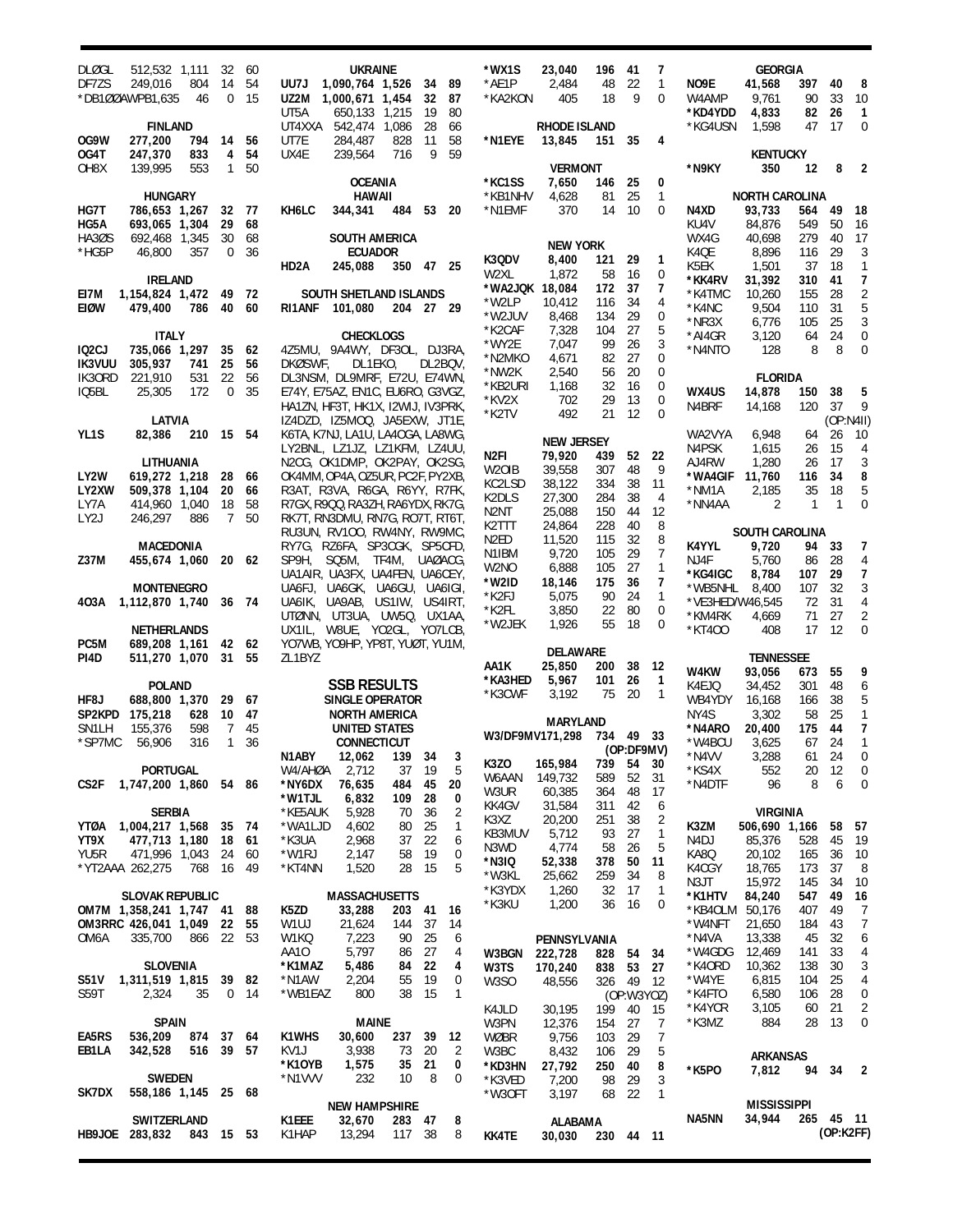|                           | <b>NEW MEXICO</b> |                |                      |                   |                    | <b>UTAH</b>          |            |          |                             | WE9V                 | 17,484                    | 154           | 39       | 8                           | *VA3NW           | 2,464                      | 37        | 14                          | 0                       |
|---------------------------|-------------------|----------------|----------------------|-------------------|--------------------|----------------------|------------|----------|-----------------------------|----------------------|---------------------------|---------------|----------|-----------------------------|------------------|----------------------------|-----------|-----------------------------|-------------------------|
| WD5COV 141,750            |                   | 734            | 58                   | 23                | *NS7K              | 15,686               | 157        | 42       | 4                           | *N9LB                | 24,225                    | 195           | 44       | 7                           |                  |                            |           |                             |                         |
| AA5B<br>NM <sub>5</sub> P | 19,600<br>19,229  | 172<br>231     | 44<br>39             | 5<br>2            |                    | <b>MICHIGAN</b>      |            |          |                             | *WB9BWP<br>*AC9DE    | 9,799<br>8,280            | 102<br>104    | 37<br>35 | 4<br>$\mathbf{1}$           | *VE4VT           | <b>MANITOBA</b><br>8,580   | 59        | 30                          | 0                       |
| N5BG                      | 7,168             | 109            | 31                   | $\mathbf{1}$      | W8GP               | 76,320               | 574        | 54       | 6                           | *WV9E                | 2,806                     | 55            | 23       | $\mathbf 0$                 |                  |                            |           |                             |                         |
| K7IA                      | 340               | 17             | 10                   | 0                 | K8MJZ              | 34,730               | 337        | 43       | 3                           | *KC9DOA              | 1,540                     | 34            | 20       | $\mathbf 0$                 |                  | <b>ALBERTA</b>             |           |                             |                         |
| *N5JDT                    | 6,372             | 74             | 30                   | 6                 | *W8CO              | 129,291              | 819        | 56       | 15                          |                      |                           |               |          |                             | VE6BBP           | 80,825                     | 275       | 54                          | 7<br>5                  |
| *W5CF<br>*K9GAJ           | 2,950<br>2,280    | 53<br>43       | 24<br>23             | 1<br>$\mathbf{1}$ | *K8JA<br>*N8NJA    | 20,400<br>19,712     | 166<br>197 | 44<br>40 | 7<br>4                      | KQØC                 | <b>COLORADO</b><br>72,712 | 535           | 52       | 9                           | VE6DDD<br>*VE6EX | 45,200<br>14,432           | 195<br>98 | 45<br>30                    | 2                       |
|                           |                   |                | (OP:@K9GAJ)          |                   | *W8DCQ             | 11,968               | 172        | 34       | 0                           | *KØBAM               | 14,241                    | 138           | 45       | $\overline{\mathbf{2}}$     |                  |                            |           |                             |                         |
| *AG5S                     | 1,909             | 37             | 23                   | 0                 | *N8GEO             | 10,268               | 127        | 33       | 1                           | *KIØJ                | 602                       | 20            | 14       | $\mathbf 0$                 |                  | PRINCE EDWARD ISLAND       |           |                             |                         |
|                           | <b>TEXAS</b>      |                |                      |                   | *WS8K<br>*AB8XU    | 4,700<br>4,408       | 93<br>74   | 25<br>29 | $\mathbf 0$<br>0            |                      | <b>IOWA</b>               |               |          |                             | VY2ZM            | 202,400                    | 364       | 48 44<br>(OP:K1ZM)          |                         |
| AK5DX                     | 122,901           | 791            | 54                   | 17                | *KE8UM             | 2,225                | 40         | 25       | 0                           | <b>NØDQS</b>         | 35,640                    | 258           | 50       | 10                          |                  |                            |           |                             |                         |
| K5RX                      | 84,169            | 451            | 54                   | 19                | *WB8TQZ            | 1,568                | 40         | 16       | 0                           | *WBØLJK 20,400       |                           | 179           | 45       | 3                           |                  | <b>ALASKA</b>              |           |                             |                         |
| KE5FXE                    | 7,980             | 89             | 36                   | 2                 | *K8BHK             | 533                  | 19         | 13       | $\mathbf 0$                 | *AAØAI               | 16,464                    | 176           | 40       | $\overline{2}$              | <b>KL7RA</b>     | 1,140                      | 17        | 8                           | 4                       |
| K5BG                      | 3,472             | 51             | 29                   | 2<br>6            | *AB8DF             | 64                   | 8          | 4        | $\overline{0}$              | *WØGN                | 2,225                     | 42            | 24<br>16 | $\mathbf{1}$<br>$\mathbf 0$ | WL7E             | 30                         | 3         | 2                           | $\mathbf 0$             |
| *AD5XD<br>*N5RZ           | 18,100<br>5,112   | 165<br>64      | 44<br>33             | 3                 |                    | OHIO                 |            |          |                             | *KØEWS               | 1,280                     | 37            |          |                             |                  | <b>CAYMAN ISLANDS</b>      |           |                             |                         |
| *KJ5RM                    | 3,416             | 61             | 28                   | 0                 | WN8R               | 62,238               | 379        | 50       | 16                          |                      | <b>KANSAS</b>             |               |          |                             | ZF2AM            | 358,400                    |           | 647 54 46                   |                         |
| *NW5Q                     | 2,700             | 51             | 24                   | $\mathbf{1}$      | NB8I               | 42,862               | 324        | 47       | 11                          | KØRH                 | 60,600                    | 468           | 52       | 8                           |                  |                            |           | (OP:K6AM)                   |                         |
| *K5MDK                    | 336               | 14             | 12                   | 0                 | N8HP               | 29,792               | 264        | 44       | 5                           | <b>NØGMT</b>         | 14,053                    | 129           | 43       | 4                           |                  |                            |           |                             |                         |
|                           | <b>OKLAHOMA</b>   |                |                      |                   | AC8G<br>WD8E       | 21,607<br>11,430     | 244<br>115 | 38<br>39 | 3<br>6                      | <b>WØBH</b><br>NØYET | 10,335<br>9,165           | 123<br>113    | 39<br>38 | 0<br>$\mathbf{1}$           | XE1GZU           | <b>MEXICO</b><br>7,967     | 55        | 26                          | 5                       |
| K5LAD                     | 21,150            | 187            | 47                   | 3                 | N8BJQ              | 7,878                | 75         | 31       | 8                           | *NØTEK               | 1,116                     | 28            | 18       | 0                           | XE1H             | 520                        | 10        | $\overline{7}$              | 3                       |
|                           |                   |                |                      |                   | K8ALM              | 480                  | 19         | 10       | $\overline{2}$              |                      |                           |               |          |                             |                  |                            |           | (OP:@XE1TD)                 |                         |
|                           | <b>CALIFORNIA</b> |                |                      |                   | *K8BL              | 37,229               | 258        | 48       | 11                          |                      | <b>MINNESOTA</b>          |               |          |                             | XE1GXI           | 162                        | 6         | 5                           | 1                       |
| KG6AO<br>N6NF             | 14,476<br>12,996  | 129<br>158     | 43<br>32             | 4<br>4            | *W8MET<br>*WB8JUI  | 29,610<br>23,490     | 296<br>234 | 39<br>42 | 6<br>3                      | <b>NØOK</b><br>NXØX  | 27,000<br>13,650          | 209<br>142    | 48<br>39 | 6<br>3                      | XE1GXJ<br>XE1FXF | 14<br>$\mathbf{1}$         | 2<br>1    | $\mathbf{1}$<br>$\mathbf 0$ | 1<br>1                  |
| KØNW                      | 5,564             | 93             | 23                   | 3                 | *K8VUS             | 21,424               | 165        | 42       | 10                          | K4IU                 | 8,448                     | 117           | 33       | $\mathbf 0$                 |                  |                            |           | (OP:@XE1TD)                 |                         |
| K6HRT                     | 2,826             | 70             | 17                   | 1                 | *W8KTQ             | 19,411               | 167        | 39       | 8                           | K9WN                 | 2,875                     | 54            | 25       | $\overline{0}$              |                  |                            |           |                             |                         |
| W6SX                      | 820               | 41             | 10                   | 0                 | *KE8E              | 10,416               | 113        | 37       | 5                           | <b>KDØCVO</b>        | 36                        | 6             | 3        | $\mathbf 0$                 |                  | <b>PUERTO RICO</b>         |           |                             |                         |
| AG6AY<br>*KE6QR           | 48<br>3,145       | 6<br>85        | $\overline{4}$<br>17 | 0<br>0            | *K8ME<br>*K8AB     | 10,000<br>7,990      | 108<br>101 | 39<br>30 | 1<br>4                      | *KØTT<br>*NNØQ       | 77,748<br>5,544           | 523<br>71     | 54<br>32 | 12<br>1                     | *KP4KE           | 303,114                    | 495       | 49 49                       |                         |
| *KI6JJW                   | 924               | 33             | 14                   | 0                 | *W8IDM             | 6,960                | 105        | 28       | 2                           | *KCØVFP              | 3,136                     | 53            | 28       | $\mathbf 0$                 |                  | <b>US VIRGIN ISLANDS</b>   |           |                             |                         |
| *AE6YB                    | 583               | 25             | 11                   | 0                 | *AF8C              | 6,440                | 102        | 27       | $\mathbf{1}$                | *NØUJJ               | 2,486                     | 54            | 22       | $\overline{0}$              | *KP2DX           | 1,635                      | 19        | 7                           | 8                       |
| *K7XE                     | 572               | 26             | 11                   | 0                 | *W8KNO             | 6,188                | 100        | 28       | $\mathbf 0$                 |                      |                           |               |          |                             |                  |                            |           | (OP:KP2BH)                  |                         |
| *AA6EE                    | 484               | 22             | 44                   | 11                | *K8JTD<br>*N8XTH   | 2,829<br>2,688       | 60<br>51   | 23<br>23 | $\mathbf 0$<br>$\mathbf{1}$ | <b>KDØFW</b>         | <b>MISSOURI</b><br>60,552 | 478           | 52       | 6                           |                  | AFRICA                     |           |                             |                         |
|                           | ARIZONA           |                |                      |                   | *NS80              | 2,247                | 45         | 19       | 2                           | KØJPL                | 57,960                    | 420           | 51       | 9                           |                  | <b>CEUTA &amp; MELILLA</b> |           |                             |                         |
| N7GP                      | 146,832           | 827            | 55                   | 21                |                    |                      |            |          |                             | KIØI                 | 50,652                    | 336           | 52       | 11                          | *EA9CF           | 805                        | 12        | 0                           | $\overline{7}$          |
| NI7J                      | 15,792            | 154            | 44                   | 4                 |                    | <b>WEST VIRGINIA</b> |            |          |                             | *KFØF                | 7,918                     | 100           | 37       | 0                           |                  |                            |           |                             |                         |
| W70N<br>N7RK              | 4,290<br>1,743    | 64<br>40       | 28<br>21             | 2<br>0            | K8MN<br>W80HT      | 21,168<br>2,046      | 184<br>46  | 38<br>21 | 11<br>$\mathbf{1}$          | *KCØHPM<br>*K8MCN    | 3,614<br>2,037            | 65<br>44      | 26<br>21 | 0<br>0                      | ZS6EZ            | <b>SOUTH AFRICA</b><br>336 | 8         | 1                           | 5                       |
| *W7ZR                     | 10,132            | 130            | 30                   | 4                 | *KW8V              | 32,938               | 364        | 40       | 3                           |                      |                           |               |          |                             |                  |                            |           |                             |                         |
| *W7UPF                    | 1,005             | 34             | 14                   | 1                 |                    |                      |            |          |                             |                      | NEBRASKA                  |               |          |                             |                  |                            |           |                             |                         |
| *N7TEW                    | 176               | 11             | 8                    | 0                 |                    | <b>ILLINOIS</b>      |            |          |                             | *WNØL                | 4,148                     | 56            | 33       | 1                           |                  | ASIA                       |           |                             |                         |
| *WØPAN                    | $\overline{4}$    | $\overline{2}$ | 1                    | 0                 | WB9Z<br>KX9DX      | 363,800 1,409        | 312        | 58<br>44 | 42<br>3                     | *KBØOWY              | 21                        | 3             | 3        | $\mathbf 0$                 | UA8WAA           | <b>ASIATIC RUSSIA</b>      | 42        |                             | $0$ 17                  |
|                           | <b>WASHINGTON</b> |                |                      |                   | K9FO               | 30,550<br>6,336      | 77         | 31       | $\overline{2}$              |                      | CANADA                    |               |          |                             | *RU9CC           | 7,055<br>23,125            | 104       | 0                           | 25                      |
| W7AV                      | 25,520            | 189            | 47                   | 8                 | *K9MMS             | 63,984               | 450        | 52       | 10                          |                      |                           |               |          |                             | *UA9BA           | 14,750                     | 65        | 0                           | 25                      |
| W7FI                      | 6,868             | 85             | 32                   | 2                 | *AC9S              | 22,095               | 228        | 42       | 3                           |                      | <b>NEW BRUNSWICK</b>      |               |          |                             | *R90AZ           | 415                        | 12        | 0                           | 5                       |
| W7IJ<br>KI7DG             | 1,320<br>396      | 49<br>15       | 12<br>12             | 0<br>0            | *N9LYE<br>*N9TF    | 20,090<br>15,498     | 239<br>175 | 40<br>40 | $\mathbf{1}$<br>1           | VE9HF<br>VE9AA       | 28,197<br>17,792          | 148 29<br>103 | 21       | - 10<br>-11                 |                  | <b>ASIATIC TURKEY</b>      |           |                             |                         |
| *W7AVK                    | 7,776             | 110            | 30                   | 2                 | *KC9QPM            | 3,510                | 60         | 26       | 1                           |                      |                           |               |          |                             | TA3X             | 90                         | 3         | 0                           | $\overline{\mathbf{3}}$ |
| $*$ W7ZZ                  | 7,080             | 136            | 24                   | 0                 | *K9IJ              | 2,921                | 56         | 23       | 0                           |                      | QUEBEC                    |               |          |                             | *TA70M           | 6,700                      | 35        |                             | 0 <sub>20</sub>         |
| *N7ZUF                    | 3,775             | 61             | 24                   | 1                 | *WM9Q              | 1,440                | 39         | 18       | 0                           | *VE2HAY 10,692       |                           | 85 25         |          | 2                           | $*$ TC2C         | 4,575                      | 31        |                             | $0$ 15                  |
| *W7SAW<br>*KK7VL          | 2,938<br>540      | 50<br>21       | 26<br>12             | 0                 | *WO9S<br>*NG9R     | 1,020<br>300         | 27<br>15   | 17<br>10 | 0<br>0                      |                      | <b>ONTARIO</b>            |               |          |                             |                  |                            |           | (OP:TA2RX)                  |                         |
| *N7BKS                    | 390               | 15             | 10                   | 0<br>0            |                    |                      |            |          |                             | <b>VE3CX</b>         | 150,016                   | 490           | 54       | 10                          |                  | KAZAKHSTAN                 |           |                             |                         |
| *W7QN                     | 220               | 18             | 4                    | 1                 |                    | <b>INDIANA</b>       |            |          |                             | VE3EJ                | 73,405                    | 282           | 40       | 13                          | UP2L             | 85,995                     | 232       |                             | 0 <sub>39</sub>         |
|                           |                   |                |                      |                   | K9WWT              | 55,958               | 527        | 48       | 1                           | VE3KZ                | 48,418                    | 233           | 41       | 2                           |                  |                            |           |                             |                         |
|                           | <b>IDAHO</b>      |                |                      |                   | W9RE               | 27,750<br>53,012     | 235        | 44       | 6                           | VE3XAT               | 6,024                     | 53            | 24       | 0                           |                  | SAUDI ARABIA               |           |                             |                         |
| KG7H<br>*AD7P             | 95,436<br>2,750   | 621<br>46      | 55<br>25             | 11<br>0           | *K9SH<br>*KV9W     | 35,328               | 414<br>331 | 50<br>43 | 8<br>5                      | VE3SS<br>VE3CUI      | 819<br>708                | 20<br>17      | 9<br>11  | 0<br>1                      | 7Z1SJ            | 12,336                     | 61        |                             | 0 <sub>24</sub>         |
| *K7JAN                    | 1,700             | 49             | 17                   | 0                 | *W9CSX             | 6,231                | 105        | 31       | 0                           | *VE3MGY 114,480      |                           | 444           | 45       | 8                           |                  | UNITED ARAB EMIRATES       |           |                             |                         |
|                           |                   |                |                      |                   | *K9SQL             | 5,445                | 75         | 32       | 1                           | *VE3VZ               | 55,750                    | 250           | 43       | 7                           | A65BP            | 27,744                     | 98        |                             | 0 <sub>32</sub>         |
|                           | <b>MONTANA</b>    |                |                      |                   | *NT9M              | 4,158                | 72         | 27       | 0                           | *VE3NB<br>*VE3EDY    | 53,193                    | 218           | 44       | 7                           |                  |                            |           | (OP:RV6LNA)                 |                         |
| *KG7VQ<br>*AE7AP          | 4,590<br>384      | 69<br>16       | 28<br>12             | 2<br>0            | *WB9NOO<br>*WD9CVI | 1,800<br>1,444       | 47<br>32   | 18<br>19 | 0<br>0                      | *VA3WU               | 49,764<br>49,235          | 201<br>242    | 44<br>36 | 8<br>7                      |                  |                            |           |                             |                         |
|                           |                   |                |                      |                   | *N4TZ              | 810                  | 20         | 13       | 2                           | *VE3TU               | 36,388                    | 177           | 41       | 3                           |                  | <b>EUROPE</b>              |           |                             |                         |
|                           | <b>OREGON</b>     |                |                      |                   | *KC9ELU            | 688                  | 20         | 16       | 0                           | *VA3GKO              | 33,084                    | 204           | 33       | 3                           |                  | <b>ALAND ISLANDS</b>       |           |                             |                         |
| K7RAT                     | 25,960            | 208 50         |                      | 5                 | *AJ9C              | 8                    | 2          | 2        | 0                           | *VE3RCN              | 11,050                    | 91            | 25       | 1                           | OHØR             | 166,675                    | 565       |                             | 4 55                    |
| *W7MTL                    | 4,862             |                | (OP:NGTR)<br>78 23   | 3                 |                    | <b>WISCONSIN</b>     |            |          |                             | *VE3NQM<br>*VA3EC    | 10,100<br>6,776           | 87<br>64      | 25<br>21 | 0<br>1                      |                  |                            |           | (OP:OH2PM)                  |                         |
| *W70R                     | 4,347             | 68             | 25                   | 2                 | W9AV               | 32,256               | 301        | 46       | 2                           | *VE3MT               | 3,900                     | 45            | 20       | 0                           |                  | <b>AUSTRIA</b>             |           |                             |                         |
| *KA6BIM                   | 944               |                | 25 16                | 0                 | K9TY               | 20,112               | 175        | 44       | 4                           | *VA3FN               | 3,774                     | 46            | 17       | 0                           | *OE6HLF          | 576                        | 15        | $\mathbf{0}$                | $_{\rm 8}$              |
|                           |                   |                |                      |                   |                    |                      |            |          |                             |                      |                           |               |          |                             |                  |                            |           |                             |                         |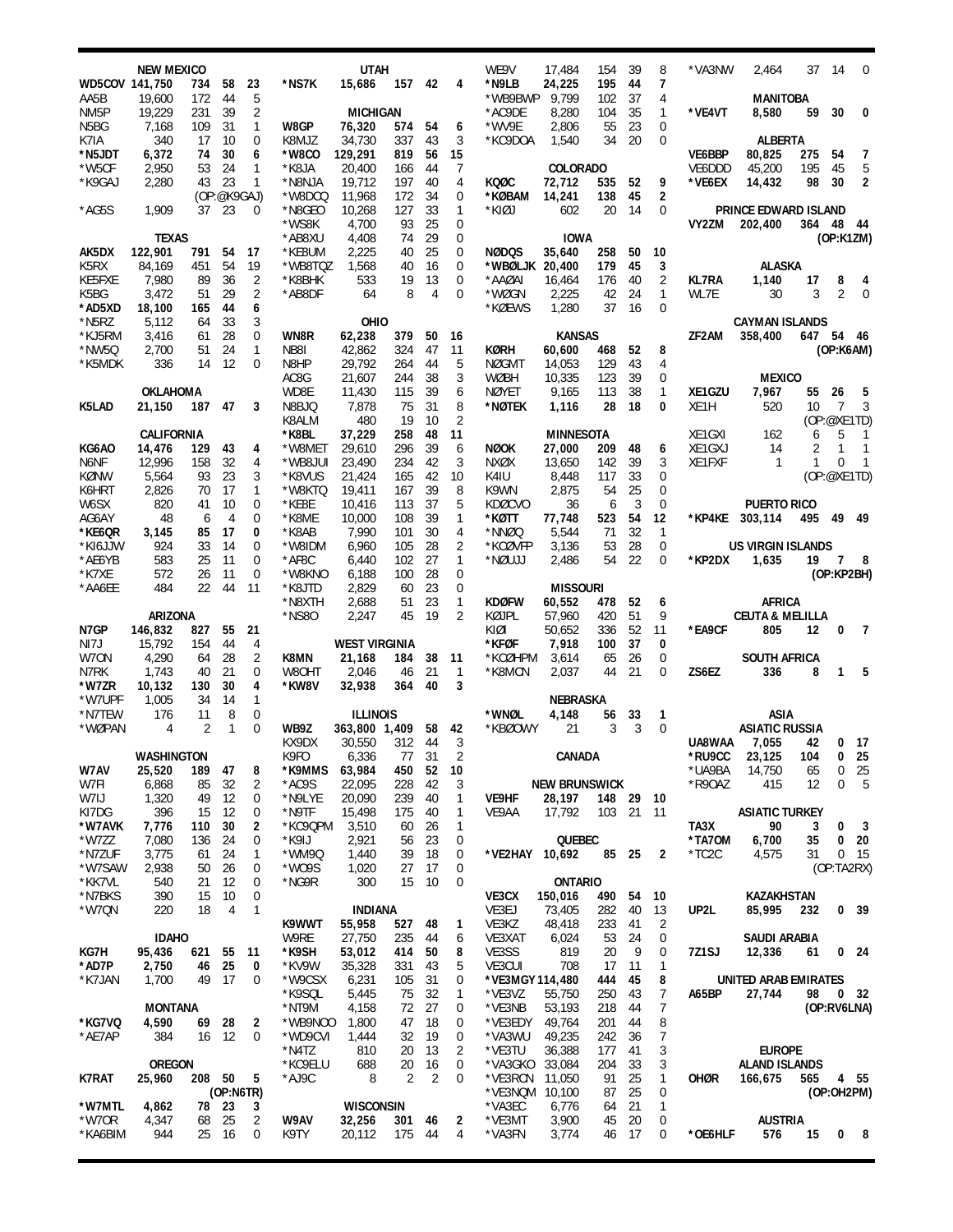|                   | <b>AZORES</b>             |           |                   |                 |                        |                        |            |                |           | *DL9NEI                               | 11,275         |            |                   |                 |                             | LATVIA             |            |                |                 |
|-------------------|---------------------------|-----------|-------------------|-----------------|------------------------|------------------------|------------|----------------|-----------|---------------------------------------|----------------|------------|-------------------|-----------------|-----------------------------|--------------------|------------|----------------|-----------------|
| CR <sub>2</sub> X | 407,192                   | 688 42 50 |                   |                 | *RK4NAB<br>*UA4NDX     | 30,742<br>26,588       | 186<br>169 | 0<br>0         | 38<br>34  | *DL1MAJ                               | 11,200         | 121<br>99  | 0<br>0            | 25<br>28        | YL2UI                       | 32,280             | 155        | 1              | 39              |
|                   |                           |           | (OP:CU2CE)        |                 | *RN3ZJJ                | 25,466                 | 160        | 0              | 34        | *DL4KC                                | 10,476         | 100        | 0                 | 27              | *YL2GQG                     | 26,910             | 179        | 0              | 30              |
|                   |                           |           |                   |                 | *UA4UT                 | 17,408                 | 109        | 0              | 32        | *DMØB                                 | 10,136         | 82         | 0                 | 28              | *YL2PP                      | 3,750              | 50         | 0              | 15              |
|                   | <b>BELARUS</b>            |           |                   |                 | *RG5A                  | 10,892                 | 82         | 0              | 28        |                                       |                |            | (OP:DK9IP)        |                 |                             |                    |            |                |                 |
| EW8DD             | 50,076                    | 264       | 0                 | 39              | *RW2B                  | 9,048                  | 87         | 0              | 24        | *DG3FCT                               | 10,010         | 104        | 0                 | 26              |                             | LITHUANIA          |            |                |                 |
| *EU6AF            | 39,401                    | 202       | 0                 | 41              | *RU3UW                 | 8,544                  | 75         | 0              | 24        | *DL4HG                                | 9,715          | 80         | $\mathbf{1}$      | 28              | LY4T                        | 85,554             | 425        | 0              | 42              |
| *EU4CQ            | 18,569                    | 124       | 0                 | 31              | *RA6XB                 | 8,120                  | 59         | 0              | 28        | *DJ9SN                                | 9,600          | 114        | 0                 | 24              | LY5R                        | 54,138             | 276        | $\mathbf 0$    | 42              |
| *EW8RR            | 11,400                    | 92        | 0                 | 25              | *UA300                 | 6,644                  | 63         | 0              | 22        | *DL6MI                                | 8,932          | 72         | 0                 | 29              | LY2ER                       | 2,142              | 29         | $\overline{0}$ | 18              |
|                   |                           |           |                   |                 | *R3AAA                 | 6,600                  | 66         | 0              | 22        | *DL3LBA                               | 7,084          | 82         | 0                 | 22              | *LY9A                       | 90,240             | 380        | 2              | 46              |
|                   | <b>BOSNIA-HERZEGOVINA</b> |           |                   |                 | *RX6CC                 | 5,160                  | 44         | 0              | 24        | *DL7VMM                               | 6,942          | 70         | 0                 | 26              | *LY4L                       | 49,720             | 264        | $\overline{0}$ | 40              |
| E73ESP            | 40,536                    | 243       | 0                 | 36              | *R3LC                  | 3,248                  | 42         | 0              | 16        | *DJ4DN                                | 5,940          | 70         | 0                 | 22              | *LY1SR                      | 39,708             | 230        | $\mathbf 0$    | 36              |
|                   | *E74WN 111,750            | 448       | 3                 | 47              | $*$ R9FR               | 2,534                  | 35         | 0              | 14        | *DL2ZA                                | 5,940          | 69         | 0                 | 22              | *LY3B                       | 33,336             | 195        | $\mathbf 0$    | 36              |
|                   |                           |           |                   |                 | *RA6LES                | 2,353                  | 44         | 0              | 13        | *DF1IAQ                               | 5,680          | 70         | 0                 | 20              | *LY20M                      | 23,968             | 156        | $\mathbf 0$    | 32              |
|                   | <b>BULGARIA</b>           |           |                   |                 | *RZ6FL                 | 1,652                  | 27         | 0              | 14        | *DL2RUG                               | 4,370          | 37         | 0                 | 23              | *LY2ND                      | 20,305             | 144        | $\mathbf 0$    | 31              |
| *LZ2ZY            | 11,674                    | 89        |                   | 0 <sub>26</sub> | *UA3EID                | 738                    | 17         | 0              | 9         | *DL2SWW                               | 3,843          | 42         | 0                 | 21              | *LY2MM                      | 14,384             | 99         | $\mathbf 0$    | 29              |
|                   |                           |           |                   |                 | *RA4WO                 | 285                    | 16         | 0              | 5         | $*$ DO4OD                             | 3,540          | 42         | 0                 | 20              | *LY4R                       | 4,393              | 47         | $\mathbf 0$    | 23              |
|                   | <b>CRETE</b>              |           |                   |                 | *UA4NC                 | 78                     | 9          | 0              | 3         | *DK3YD                                | 2,850          | 47         | 0                 | 15              |                             |                    |            |                |                 |
|                   | *SV9FBM 25,296            | 152       | 0                 | 34              | *RM6J                  | 68                     | 4          | 0              | 4         | *DL5SWB                               | 2,224          | 32         | $\mathbf 0$       | 16              |                             | <b>MACEDONIA</b>   |            |                |                 |
|                   |                           |           |                   |                 |                        |                        |            |                |           | *DKØMN                                | 1,974          | 36         | 0                 | 14              | *Z36N                       | 133,375            | 471        |                | 5 50            |
|                   | CROATIA                   |           |                   |                 |                        | <b>EUROPEAN TURKEY</b> |            |                |           |                                       |                |            | (OP:DK3YD)        |                 |                             |                    |            |                |                 |
| 9A3KS             | 39,456                    | 229       | 0                 | 36              | *TA1CM                 | 72,496                 | 308        | 1              | 45        | *DL6NDW                               | 1,963          | 38         | 0                 | 13              |                             | <b>NETHERLANDS</b> |            |                |                 |
| *9A6NDD           | 3,980                     | 43        | 0                 | 20              | *TA1ED                 | 48,796                 | 225        | 2              | 42        | *DB8AH                                | 1,023          | 23         | 0                 | 11              | PA1NHZ                      | 89,206             | 394        | 6              | -41             |
|                   |                           |           |                   |                 | *TC1BW                 | 1,744                  | 22         | 0              | 16        | *DLØMFL                               | 972            | 30         | $\mathbf 0$       | 9               | PA1HR                       | 56,430             | 250        | 6              | 39              |
|                   | <b>CZECH REPUBLIC</b>     |           |                   |                 |                        |                        |            | (OP:TA1HZ)     |           |                                       |                |            | (OP:DO2RL)        |                 | PA9DD                       | 9,019              | 58         | 5              | 24              |
| OK <sub>1</sub> W | 197,505                   | 648       | 11 52             |                 |                        | FED. REP. OF GERMANY   |            |                |           | *DK8HE<br>*DF9MP                      | 890            | 32         | 0<br>$\mathbf{1}$ | 10<br>9         | PAØLOU                      | 2,698              | 31         | $\mathbf 0$    | 19              |
|                   |                           | 168       | (OP:OK2WM)<br>1   |                 | DJ7WW                  |                        |            |                | 54        | *DK6CS                                | 780            | 17<br>11   | $\mathbf 0$       | 9               | PA3J<br>*PE2JMR 20,000      | 1,484              | 25<br>127  | 0<br>1         | -14<br>31       |
| OK5ET<br>OK1ZY    | 30,615<br>1,950           | 34        | 0                 | 38<br>13        | DL7CX                  | 225,456<br>99,780      | 636<br>372 | 23<br>11       | 49        | *DG7RO                                | 468<br>448     | 19         | 0                 | $\overline{7}$  | *PH2A                       | 4,598              | 51         | $\mathbf 0$    | 19              |
| OK1DOL            | 1,386                     | 20        | 0                 | 14              | DAØI                   | 84,083                 | 461        | $\mathbf{1}$   | 46        | *DK2BJ                                | 416            | 11         | 0                 | 8               | *PC5A                       | 3,872              | 51         | $\mathbf 0$    | 16              |
| *OK1Q             | 26,860                    | 167       | $\mathbf{1}$      | 33              |                        |                        |            | (OP:DK1II)     |           | *DL9HCO                               | 160            | 7          | 0                 | 5               | *PAØMIR                     | 1,708              | 25         | $\mathbf 0$    | -14             |
|                   |                           |           | (OP:OK1XQ)        |                 | DF2UU                  | 70,406                 | 358        | $\overline{2}$ | 45        | *D05WW                                | 10             | 7          | $\mathbf 0$       | $\mathbf{1}$    | *PA3FBI                     | 1,608              | 30         | $\mathbf 0$    | 12              |
| *OK2BUT           | 26,037                    | 165       | 1                 | 32              | DM3VL                  | 69,940                 | 300        | 9              | 43        |                                       |                |            |                   |                 | *PI4TUE                     | 1                  | 10         | $\Omega$       | - 5             |
| *OK1MJA           | 24,038                    | 143       | 0                 | 34              | DK1NO                  | 51,080                 | 326        | 0              | 40        |                                       | <b>FINLAND</b> |            |                   |                 |                             |                    |            | (OP:PC5A)      |                 |
| *OK2BEN           | 20,020                    | 119       | $\mathbf{1}$      | 34              | DG1EA                  | 34,983                 | 243        | 1              | 38        | OH5NE                                 | 33,110         | 196        | 0                 | 35              |                             |                    |            |                |                 |
| *OK7AW            | 9,396                     | 79        | 0                 | 27              | DK5TX                  | 34,000                 | 250        | 0              | 34        | OH1HS                                 | 5,502          | 52         | 0                 | 21              |                             | <b>NORWAY</b>      |            |                |                 |
| *OK1KZ            | 6,555                     | 61        | 0                 | 23              | DD1LD                  | 30,248                 | 200        | $\mathbf{1}$   | 37        | OH5DA                                 | 1,890          | 27         | 0                 | 14              | LA9TJA                      | 17,790             | 132        | 0              | 30              |
| *OK1VHV           | 4,389                     | 43        | 0                 | 21              | DK9DX                  | 22,591                 | 108        | 6              | 35        | *OH5TS                                | 5,300          | 55         | 0                 | 20              | LB9RE                       | 1,610              | 22         | 0              | 14              |
| *OK1HEH           | 3,250                     | 53        | 0                 | 13              | DK3GI                  | 18,598                 | 136        | 0              | 34        | *OH3KQ                                | 4,608          | 54         | 0                 | 18              | LA9VDA                      | 68                 | 4          | $\mathbf 0$    | $\overline{4}$  |
| *OK2ABU           | 2,384                     | 31        | 0                 | 16              | DL1DWR                 | 18,030                 | 153        | 0              | 30        | *OH6ECM                               | 2,562          | 39         | $\mathbf 0$       | 14              | *LA1DSA                     | 38,844             | 219        | 0              | 36              |
|                   |                           |           |                   |                 | DF6RI                  | 17,688                 | 137        | 0              | 33        |                                       |                |            |                   |                 | *LA8OKA                     | 15,080             | 111        | $\overline{0}$ | 29              |
|                   | <b>DENMARK</b>            |           |                   |                 | DL7LIN                 | 14,499                 | 132        | 0              | 27        |                                       | <b>FRANCE</b>  |            |                   |                 | *LA2NTA                     | 8,295              | 84         | 0              | 21              |
| OZ7X              | 41,148                    | 227       |                   | 2 34            | DJ1MM                  | 14,000                 | 138        | 0              | 25        | F5VMN                                 | 43,708         | 167        | 10                | 39              | *LA7TN                      | 6,358              | 58         | $\mathbf{1}$   | 21              |
|                   |                           |           | (OP:OZ5KF)        |                 | DL9YAJ                 | 10,590                 | 78         | 0              | 30        | F <sub>2</sub> AR                     | 11,946         | 64         | 5                 | 28              |                             |                    |            |                |                 |
| OZ1ADL            | 34,440                    | 199       | $\mathbf{1}$      | 34              | DL5RCW                 | 10,261                 | 81         | 0              | 31        | F8CRS                                 | 245            | 7          | 0                 | 7               |                             | <b>POLAND</b>      |            |                |                 |
| OZ6GH             | 5,060                     | 48        | 0                 | 22              | DJ4PT                  | 9,798                  | 95         | 1              | 22        |                                       |                |            |                   |                 | SP9AQF                      | 144,456            | 584        | 2              | 50              |
| *0U2V             | 22,308                    | 134       |                   | 2 31            | <b>DHØGHU</b>          | 5,880                  | 68         | 0              | 21        |                                       | <b>GREECE</b>  |            |                   |                 | SP4JCP                      | 123,292            | 501        | 5              | 47              |
|                   |                           |           | (OP:OZ1FJB)       |                 | DJ2IA<br>DJ8QA         | 3,366<br>2,405         | 49<br>51   | 0<br>0         | 18<br>13  | SV <sub>2</sub> GJV<br>*SV1GRD 18,150 | 12,972         | 118<br>120 | 1<br>0            | 22<br>33        | HF9Q<br>SP3CMX              | 100,215<br>49,106  | 410<br>249 | 5<br>4         | 46<br>39        |
|                   | <b>ENGLAND</b>            |           |                   |                 |                        |                        | 21         | 0              |           |                                       |                |            | 0                 |                 |                             |                    | 201        |                | $0$ 40          |
| *G3VAO            | 42,182                    | 171       |                   | 9 37            | DLSMEV<br><b>DKØSU</b> | 1,632<br>1,624         | 25         | 0              | 16<br>-14 | *SV3GKU<br>*SV2CUU                    | 4,872<br>2,325 | 49<br>31   | 0                 | 21<br>-15       | SP3SLU<br>SN <sub>2</sub> M | 36,680<br>9,156    | 94         |                | $0$ 21          |
| $*G3R$            | 31,302                    | 180       | 3 <sup>1</sup>    | 34              |                        |                        |            | (OP:DF7SA)     |           | *SV2YC                                | 2,176          | 28         | 0                 | 17              |                             |                    |            | (OP:SP2XF)     |                 |
|                   |                           |           | (OP:GØDCK)        |                 | DJ6TB                  | 186                    | 8          | 0              | 6         |                                       |                |            |                   |                 | SP9WZS                      | 5,825              | 47         | 0              | 25              |
| $*$ M9Z           | 23,332                    | 129       |                   | 7 31            | $*$ DO6CC              | 48,034                 | 255        | 3              | 44        |                                       | <b>HUNGARY</b> |            |                   |                 | SQ9NIS                      | 4,464              | 42         | 0              | 24              |
|                   |                           |           | (OP:G4WMH)        |                 | *DL6NCY                | 43,662                 | 274        | 0              | 38        | HA5UA                                 | 13,780         | 113        | $\mathbf{0}$      | 26              | *SP5CJY                     | 77,844             | 309        | 4              | 48              |
| *MØMCV            | 16,170                    | 110       | 0                 | 30              | *DH1HB                 | 43,470                 | 266        | 3              | 39        | *HA8BE                                | 182,094        | 539        | 13                | 53              | *SQ4JEN                     | 48,174             | 256        | 0              | 42              |
| *G7DDN            | 5,434                     | 62        | 0                 | 19              | *DLØNG                 | 43,031                 | 297        | 0              | 37        | *HA8BT                                | 18,000         | 126        | 0                 | 30              | *SP1FPG                     | 36,582             | 203        | 1              | 38              |
| *MØMPM            | 3,510                     | 38        | 0                 | 18              |                        |                        |            | (OP:DK8NC)     |           | *HA9MDP 17,376                        |                | 110        | 0                 | 32              | *SQ10D                      | 34,447             | 213        | $\mathbf{1}$   | 36              |
| *MØCFW            | 20                        | 2         | 0                 | 2               | *DL6JF                 | 42,462                 | 264        | 3              | 39        | *HA7JQK                               | 6,384          | 62         | 0                 | 21              | *SQ6ODD                     | 31,535             | 194        | 0              | 35              |
|                   |                           |           | (OP:JK3GAD)       |                 | *DL4ZA                 | 36,371                 | 267        | 0              | 37        | *HA5EA                                | 5,700          | 66         | 0                 | 19              | *SQ2MTK 28,149              |                    | 185        | 1              | 32              |
|                   |                           |           |                   |                 | *DF2DJ                 | 32,062                 | 154        | 5              | 41        | *HAØRZK                               | 3,757          | 46         | $\mathbf 0$       | 17              | *SQ8NZB                     | 27,872             | 194        | 0              | 32              |
|                   | <b>ESTONIA</b>            |           |                   |                 | *DL1NKS                | 27,400                 | 163        | 2              | 38        |                                       |                |            |                   |                 | *SQ5GVY                     | 25,956             | 154        | $\mathbf{1}$   | 35              |
| ES5RW             | 260,000                   | 770       |                   | 7 58            | *DL9CW                 | 25,920                 | 179        | 0              | 36        |                                       | <b>ICELAND</b> |            |                   |                 | *SQ2SAT                     | 15,834             | 117        | 0              | 29              |
|                   |                           |           |                   |                 | *DM6DX                 | 23,264                 | 188        | 0              | 32        | TF2LL                                 | 960            | 15         |                   | 0 <sub>12</sub> | *SP7VTQ                     | 14,607             | 129        | 0              | 27              |
|                   | <b>EUROPEAN RUSSIA</b>    | 305       |                   |                 | *DK7CH<br>*DLØTY       | 23,232                 | 176<br>139 | 0              | 33<br>34  |                                       | <b>IRELAND</b> |            |                   |                 | *SQ2EAN<br>*SQ9NIN          | 14,066<br>13,702   | 120<br>126 | 0<br>0         | 26<br>26        |
| R7NP<br>R7AW      | 78,599<br>69,408          | 290       | $\mathbf{1}$<br>1 | 52<br>47        | *DL1AOB                | 19,380<br>17,136       | 129        | 0<br>0         | 34        | EI7M                                  | 471,295        | 793 37 58  |                   |                 | *SP7TEX                     | 9,438              | 78         | $\mathbf 0$    | 26              |
| R <sub>1</sub> DX | 60,858                    | 278       | 2                 | 44              | *DH6BH                 | 15,480                 | 110        | 0              | 36        |                                       |                |            | (OP: E13JZ)       |                 | *SQ9KEJ                     | 7,613              | 79         | 0              | 23              |
| RA1AL             | 49,266                    | 245       | 0                 | 42              | *DL6RBH                | 14,252                 | 129        | 0              | 28        | EI3GYB                                | 1,040          | 15         |                   | 0 <sub>13</sub> | *SP1DMD                     | 6,951              | 79         | 0              | 21              |
| RA30A             | 28,594                    | 184       | 0                 | 34              | *DL1KRT                | 13,380                 | 114        | 0              | 30        | *EI3ENB                               | 16,731         | 103        | 4                 | 29              |                             |                    |            |                |                 |
| RC5Z              | 23,345                    | 137       | 0                 | 35              | *DFØKF                 | 13,284                 | 148        | $\overline{0}$ | 27        |                                       |                |            |                   |                 |                             | <b>PORTUGAL</b>    |            |                |                 |
| UA4IC             | 18,060                    | 110       | 0                 | 35              |                        |                        |            | (OP:DM1KF)     |           |                                       | <b>ITALY</b>   |            |                   |                 | CT1FJK                      | 3,300              | 22         |                | 4 16            |
| RW4NN             | 7,784                     | 52        | 0                 | 28              | *DO6PS                 | 12,958                 | 102        | 0              | 31        | IQ5PO                                 | 35,424         | 198        | $\mathbf{1}$      | 40              | *CT1HIX                     | 15,750             | 87         |                | 3 <sub>32</sub> |
| UA6JFG            | 4,142                     | 47        | 0                 | 19              | *DG9MA                 | 12,540                 | 88         | 0              | 33        | IV3BCA                                | 21,770         | 131        | 0                 | 35              |                             |                    |            |                |                 |
| UA4FER            | 3,540                     | 49        | 0                 | 15              | *DL5AWE 12,348         |                        | 117        | 0              | 28        | IZ3SQW                                | 11,150         | 93         | 0                 | 25              |                             | ROMANIA            |            |                |                 |
| RA1QD             | 185                       | 8         | 0                 | 5               | *DM2AWM 12,208         |                        | 108        | 0              | 28        | <b>IK5RUN</b>                         | 3,281          | 41         | 0                 | -17             | Y03CZW                      | 44,650             | 239        |                | 0 <sub>38</sub> |
| *UA6JQ            | 34,727                    | 170       | 0                 | 41              | *DL8ZU                 | 11,948                 | 101        | 3              | 26        |                                       |                |            |                   |                 | YO8CHF                      | 2,002              | 31         |                | $0$ 14          |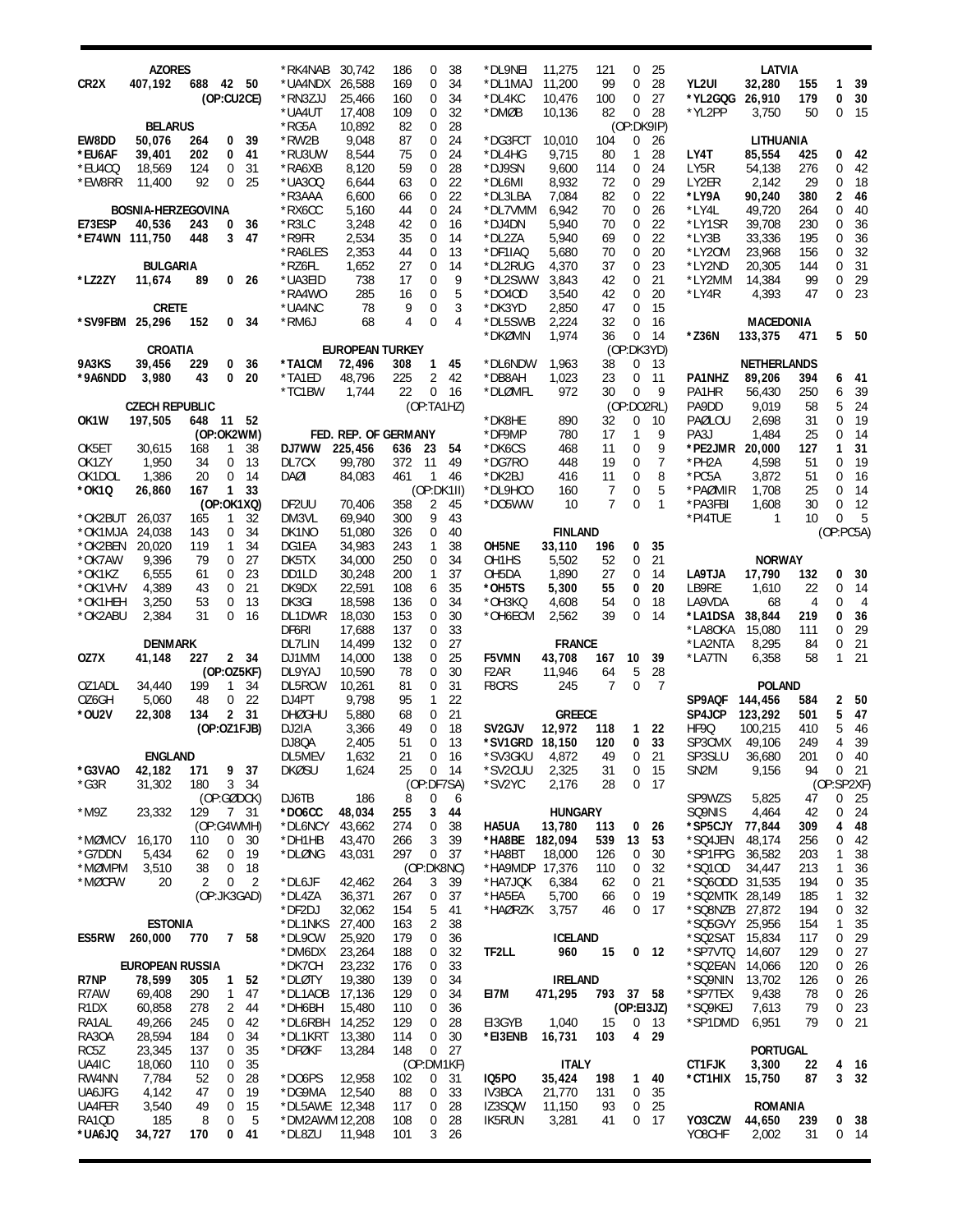| YP6Z                    | 1,750                   | 25         |                   | $0 \t14$              | *UX5L                     | 41,040                                | 243                  | 0                          | 38                  |                           | <b>ILLINOIS</b>             |              |                                  |                                    |                              | <b>SPAIN</b>                        |            |                |                          |
|-------------------------|-------------------------|------------|-------------------|-----------------------|---------------------------|---------------------------------------|----------------------|----------------------------|---------------------|---------------------------|-----------------------------|--------------|----------------------------------|------------------------------------|------------------------------|-------------------------------------|------------|----------------|--------------------------|
| *YO4DI                  | 33,600                  | 197        | (OP:YO6SZ)        | 0 35                  | *USØMS<br>*UV5EEO         | 30,384<br>26,316                      | 179<br>157           | 0<br>0                     | 36<br>36            | *K9RJZ                    | 5,628                       | 92 28        |                                  | $\overline{\mathbf{0}}$            | *EA5GVZ                      | 4,137                               | 42         |                | 021                      |
| *YO5KTK                 | 33,320                  | 201        | $\mathbf{0}$      | 34                    | *UX3IT                    | 24.453                                | 150                  | 0                          | 33                  |                           | <b>WISCONSIN</b>            |              |                                  |                                    |                              | <b>UKRAINE</b>                      |            |                |                          |
|                         |                         |            | (OP:YO5PJF)       |                       | *UR5ETN 23,732            |                                       | 149                  | 0                          | 34                  | *KØCD                     | 1,472                       | 44           | 16                               | 0                                  | *UR5VAA                      | 4,824                               | 61         |                | 0 <sub>18</sub>          |
| *YO2MSB 28.594          |                         | 175        | $\overline{0}$    | 34                    | *UZ5UA                    | 19,292                                | 155                  | 0                          | 28                  | *AF9J                     | 184                         | 10           | 8                                | 0                                  | *UT7UA                       | 2,054                               | 37         |                | 0 <sub>13</sub>          |
| *Y08WW<br>*YO2LIM       | 17,094<br>13.052        | 112<br>108 | 0<br>0            | 33<br>26              | *UR4LFA<br>*UR5LAK 14,906 | 16,384                                | 107<br>116           | 0<br>0                     | 32<br>29            |                           | <b>IOWA</b>                 |              |                                  |                                    | *UX8IX                       | 1,344                               | 24         |                | $0 \t12$                 |
| *YO2MBU 12,151          |                         | 98         | 0                 | 29                    | *UY1IP                    | 14,070                                | 108                  | 0                          | 30                  | *WØGJ                     | 38,248                      | 301 50       |                                  | 6                                  |                              |                                     |            |                |                          |
| *Y02MSP                 | 7,018                   | 69         | $\mathbf 0$       | 22                    |                           | (OP:UY1IP-ALEXANDR)                   |                      |                            |                     |                           |                             |              |                                  |                                    |                              | <b>ASSISTED</b>                     |            |                |                          |
| *YO7AWZ                 | 3,618                   | 50         |                   | 1 17                  | *US7IA                    | 14,000                                | 103                  | 1                          | 27                  |                           | CANADA<br><b>ONTARIO</b>    |              |                                  |                                    |                              | <b>NORTH AMERICA</b>                |            |                |                          |
| *YO2MHJ<br>*Y06ADW      | 1,946<br>1,904          | 32<br>27   | $\mathbf 0$<br>0  | -14<br>16             | *US5WCX 12,042<br>*UXØUW  | 9.729                                 | 96<br>91             | 0<br>0                     | 27<br>23            | *VA3RKM                   | 5                           | $\mathbf{1}$ |                                  | $1 \quad 0$                        |                              | UNITED STATES<br><b>CONNECTICUT</b> |            |                |                          |
| *YO2MTG                 | 737                     | 14         | 0                 | -11                   | *UT8IK                    | 9,230                                 | 80                   | $\mathbf 0$                | 26                  |                           |                             |              |                                  |                                    | W1AN                         | 97,890                              | 464        | 52 26          |                          |
|                         |                         |            |                   |                       | *UR1YAA                   | 7,700                                 | 80                   | 0                          | 22                  |                           | ASIA                        |              |                                  |                                    | W1CTN                        | 43,247                              | 295        | 46 13          |                          |
|                         | <b>SARDINIA</b>         |            |                   |                       | *UT2AA                    | 5,320                                 | 57                   | $\mathbf 0$                | 20                  |                           | <b>ASIATIC RUSSIA</b>       |              |                                  |                                    |                              |                                     |            |                |                          |
| <b>ISØHQJ</b>           | 22,610                  | 136        |                   | 0 <sub>34</sub>       | *US5MSJ<br>*UT4XD         | 4,840<br>3,136                        | 60<br>47             | $\mathbf 0$<br>$\mathbf 0$ | 20<br>16            | *RW9QA                    | 1,288                       | 25           | 0                                | 7                                  | W1EQO                        | <b>MASSACHUSETTS</b><br>191,172     | 833        | 57             | 32                       |
|                         | <b>SERBIA</b>           |            |                   |                       |                           |                                       |                      |                            | (OP:UT4X)           |                           | AZERBAIJAN                  |              |                                  |                                    | W1UE                         | 90,459                              | 449        | 40             | 29                       |
| YT8A                    | 494,506                 | 930 26 71  |                   |                       | *UT1EE                    | 2,480                                 | 39                   | 0                          | -16                 | *4K6FO                    | 780                         | 15           | 0                                | 6                                  | KT1B                         | 11,398                              | 103        | 32             | 9                        |
|                         |                         |            |                   | (OP:YU1EA)            | *UY5AA                    | 441                                   | 12                   | 0                          | - 9                 |                           |                             |              |                                  |                                    | WO1N                         | 2,975                               | 49         | 21             | 4                        |
| YU1UN<br>*YTØW          | 65,050<br>102,000       | 252<br>399 |                   | 6 44<br>6 45          |                           | <b>WALES</b>                          |                      |                            |                     | *A61BK                    | UNITED ARAB EMIRATES<br>188 | 6            | 0                                | 4                                  |                              | MAINE                               |            |                |                          |
|                         |                         |            |                   | (OP:YU1JW)            | *GW4EVX 10,660            |                                       | 83                   |                            | 0 <sub>26</sub>     |                           |                             |              |                                  |                                    | K1JB                         | 15,249                              | 154 31     |                | 8                        |
| $*$ YT2T                | 10.614                  | 75         |                   | 0 <sub>29</sub>       |                           |                                       |                      |                            |                     |                           | <b>EUROPE</b>               |              |                                  |                                    |                              |                                     |            |                |                          |
|                         |                         |            |                   |                       |                           | <b>OCEANIA</b>                        |                      |                            |                     |                           | <b>BELARUS</b>              |              |                                  |                                    |                              | <b>NEW HAMPSHIRE</b>                |            |                |                          |
| <b>IT9VCE</b>           | <b>SICILY</b><br>12,123 | 90         |                   | 0 <sub>27</sub>       | *VK3IO                    | <b>AUSTRALIA</b><br>330               | 17                   | 4                          | $\mathbf{1}$        | *EU3NA<br>*EU1WW          | 14,661<br>1,160             | 117<br>25    |                                  | 0 <sub>27</sub><br>0 <sub>10</sub> | N1IW<br>N1GLT                | 61,190<br>46.368                    | 368<br>350 | 36<br>-41      | - 22<br>15               |
| *IT9FCP                 | 5                       | 1          | $\mathbf{0}$      | $\overline{1}$        |                           |                                       |                      |                            |                     |                           |                             |              | (OP:EU1UA)                       |                                    | KØTV                         | 18,513                              | 121        | 36             | - 15                     |
|                         |                         |            |                   |                       |                           | INDONESIA                             |                      |                            |                     |                           |                             |              |                                  |                                    | KA1QBO                       | 3,875                               | 64         | 22             | 3                        |
|                         | <b>SLOVAK REPUBLIC</b>  |            |                   |                       | *YC1COZ                   | 10                                    | 5                    | 0                          | $\mathbf{1}$        |                           | CROATIA                     |              |                                  |                                    | *N1IMW                       | 84                                  | 9          | 6              | $\mathbf 0$              |
| OM7RU<br>*OM3ZWA 40,680 | 39,865                  | 233<br>237 | 0<br>2            | 35<br>34              | *YB2DX                    | 5                                     | 5                    | $\mathbf 0$                | $\mathbf{1}$        | *9A2UZ                    | 41,052                      | 184          |                                  | 3 41                               |                              | <b>NEW YORK</b>                     |            |                |                          |
| *OMØDC                  | 32,606                  | 197        | 1                 | 33                    |                           | SOUTH AMERICA                         |                      |                            |                     |                           | <b>CZECH REPUBLIC</b>       |              |                                  |                                    | KN2M                         | 91,350                              | 642        | 51             | - 12                     |
| *OM6AL                  | 27,456                  | 175        | 1                 | 32                    |                           | ARGENTINA                             |                      |                            |                     | *OK1HFP 34,800            |                             | 193          |                                  | $0\quad 40$                        | WA3AFS                       | 27,956                              | 187        | 44             | 14                       |
| *OM4DN                  | 26,536                  | 178        | 0                 | 31                    | LU2DKT                    | 3,344                                 | 23                   | 8                          | 11                  | *OK7CM                    | 768                         | 21           | 0                                | 8                                  | WC2L                         | 26,273                              | 227        | 34             | 13                       |
| $*$ OM7TW<br>*OM2DT     | 12,300<br>9,120         | 104<br>61  | 0<br>$\Omega$     | 25<br>30              | LU2DVI<br>*LU7DW          | 1,200<br>14                           | 12<br>$\overline{2}$ | 5<br>0                     | 7<br>$\overline{2}$ |                           | EUROPEAN RUSSIA             |              |                                  |                                    | WE9R<br>*WA2MCR 21,285       | 25,281                              | 209<br>205 | 46<br>33       | $\overline{7}$<br>10     |
|                         |                         |            |                   |                       |                           |                                       |                      |                            |                     |                           |                             |              |                                  | $0$ 11                             |                              |                                     |            |                |                          |
|                         |                         |            |                   |                       |                           |                                       |                      |                            |                     |                           |                             |              |                                  |                                    |                              |                                     |            |                |                          |
|                         | <b>SLOVENIA</b>         |            |                   |                       |                           | <b>COLOMBIA</b>                       |                      |                            |                     | *RA4FUT                   | 880                         | 14           |                                  |                                    | K <sub>2</sub> ONP<br>KC2YEA | 2,736<br>1,920                      | 65<br>45   | 19<br>20       | 0<br>$\mathbf 0$         |
| S57UN                   | 204,360                 | 614        | 14                | 51                    | HK1T                      | 803,529 743 54 57                     |                      |                            |                     |                           | FED. REP. OF GERMANY        |              |                                  |                                    |                              |                                     |            |                |                          |
| S <sub>57</sub> C       | 106,200                 | 429        | 3                 | 47                    |                           |                                       |                      |                            |                     | *DL8LR                    | 27,396                      | 197          | 1                                | 35                                 |                              | <b>NEW JERSEY</b>                   |            |                |                          |
| S5ØA<br>*S57DX 166,400  | 36,240                  | 186<br>505 | $\mathbf 0$<br>14 | 40<br>51              | HC2AQ                     | <b>ECUADOR</b>                        | 84                   | 29                         |                     | *DL7UMK 26,112<br>*DKØXB  | 6,520                       | 190<br>89    | $\overline{2}$<br>$\overline{0}$ | 32<br>20                           | AB2E<br>KC2SOU               | 116,347                             | 579<br>447 | 54<br>51       | - 23<br>10               |
| *S57NAW 30,312          |                         | 175        | $\mathbf 0$       | 36                    |                           | 31,140                                |                      |                            | - 16                |                           |                             |              | (OP:DO2XX)                       |                                    | W2JJ                         | 61,610<br>44,118                    | 328        | 43             | - 14                     |
| $*$ S51I                | 16,962                  | 109        | 0                 | 33                    |                           | VENEZUELA                             |                      |                            |                     | *DK3CW                    | 3,184                       | 53           | 0                                | 16                                 |                              |                                     |            | (OP:WA2VUN)    |                          |
| *S57KM                  | 12,936                  | 99         | 0                 | 28                    | <b>YV5IAL</b>             | 820                                   | 12                   | 3                          | $\overline{7}$      | *DJ3HW                    | 3,059                       | 38           |                                  | 1 18                               | N2VW                         | 9,555                               | 98         | - 27           | - 8                      |
| *S52WW                  | 12                      | 6          | $\Omega$          | $\overline{1}$        |                           |                                       |                      |                            |                     |                           | <b>ITALY</b>                |              |                                  |                                    |                              | <b>MARYLAND</b>                     |            |                |                          |
|                         | <b>SPAIN</b>            |            |                   |                       |                           |                                       |                      |                            |                     | *IZ1ANK                   | 4,620                       |              |                                  |                                    | 49 0 22 W3LL 256,959         |                                     | 918 54 39  |                |                          |
| EA1PO                   | 63,440                  | 181        | 17 44             |                       |                           | QRP                                   |                      |                            |                     |                           |                             |              |                                  |                                    | N3RR                         | 207,753                             | 798        | 54             | 37                       |
| EA5RU                   | 56,000                  | 207        | 11                | 45                    |                           | NORTH AMERICA                         |                      |                            |                     |                           | KALININGRAD                 |              |                                  |                                    | *N3TD                        | 25,235                              | 203        | 39             | 10                       |
| EA1BXJ<br>EA3GHZ        | 16,416<br>8,100         | 97<br>41   | 1<br>2            | 35<br>34              |                           | UNITED STATES<br>MAINE                |                      |                            |                     | *RA2FB                    | 1,848                       | 29           |                                  | $0 \t14$                           | W3OU<br>W2GPS                | 10,760<br>10,220                    | 105<br>115 | 34<br>29       | 6<br>6                   |
| *EA4YC                  | 34,320                  | 149        | 10                | 42                    | *W1CEK                    | 1,479 42 17 0                         |                      |                            |                     |                           | LITHUANIA                   |              |                                  |                                    | N1SZ                         | 8,340                               | 116        | 26             | 4                        |
| *EA3AGB                 | 11,928                  | 57         | 0                 | 42                    |                           |                                       |                      |                            |                     | *LY20U                    | 13,676                      | 120          |                                  | 0 26                               | K3CCR                        | 6,150                               | 117 25     |                | $\mathbf 0$              |
| *EA3NE                  | 7,225                   | 64         | 0                 | 25                    |                           | ALABAMA                               |                      |                            |                     |                           |                             |              |                                  |                                    |                              |                                     |            | (OP:K3DI)      |                          |
| *EA3FF<br>*EF3EGB       | 4,598<br>990            | 44<br>21   | 0                 | 22<br>0 <sub>10</sub> | *W5NZ                     | 72                                    | 6                    | 6                          | 0                   | *ER2RM                    | MOLDOVA<br>27,200           | 159          |                                  | 1 <sup>33</sup>                    | *K300                        | 540                                 |            | 21 12          | $\overline{\phantom{0}}$ |
|                         |                         |            |                   | (OP:EA3EGB)           |                           | <b>NORTH CAROLINA</b>                 |                      |                            |                     |                           |                             |              |                                  |                                    |                              | PENNSYLVANIA                        |            |                |                          |
| *EE7L                   | 750                     | 18         |                   | 0 <sub>10</sub>       | *WB4MSG 28,260            |                                       | 277 40               |                            | 5                   |                           | <b>POLAND</b>               |              |                                  |                                    | K3WW                         | 115,416                             | 642        | 48             | - 24                     |
|                         |                         |            |                   |                       | *WA4VMC 14,600            |                                       | 167 33               |                            | 7                   | *SP2DNI                   | 45,000                      | 237          | $\mathbf{1}$                     | 39                                 | K3NM                         | 91,338                              | 425        | 54             | -24                      |
| *SM5CSS                 | <b>SWEDEN</b><br>603    | 14         | 0                 | 9                     |                           | <b>FLORIDA</b>                        |                      |                            |                     | *SQ2NNN 36,155<br>*SP4LVK | 15,687                      | 222<br>131   | $\mathbf{1}$<br>0                | 34<br>27                           | W3FV                         | 68,640                              | 428        | 52             | -14                      |
| *SE5S                   | 125                     | 6          | $\overline{0}$    | 5                     | *K3TW                     | 810                                   | 20 12                |                            | 3                   | *SP9DTE                   | 12,412                      | 101          | 0                                | 29                                 | WA3F                         | 50,700                              | 356        | 46             | -14                      |
|                         |                         |            |                   |                       |                           |                                       |                      |                            |                     | *SP2MHC                   | 1,404                       | 28           | 0                                | 13                                 | K3MD<br>AJ30                 | 34,686<br>25,520                    | 324<br>184 | 39<br>44       | - 8<br>-11               |
| *HB9EVI                 | SWITZERLAND<br>6,384    | 74         |                   | $0$ 19                |                           | <b>VIRGINIA</b><br>*WA4HHG 18,720 214 |                      | 35                         | 5                   |                           |                             |              |                                  |                                    | N3MX                         | 20,425                              | 185        | 33             | 10                       |
|                         |                         |            |                   |                       |                           |                                       |                      |                            |                     | *Y08SSB 36,480            | <b>ROMANIA</b>              | 192          |                                  | 0 <sup>38</sup>                    | W3FVT                        | 15,781                              | 155        | 34             | 9                        |
|                         | <b>UKRAINE</b>          |            |                   |                       |                           | <b>WASHINGTON</b>                     |                      |                            |                     |                           |                             |              |                                  |                                    | K300<br>W3MF                 | 12,160<br>8,835                     | 99<br>113  | 28<br>28       | 12<br>3                  |
| <b>UYØZG</b>            | 40,508                  | 234        |                   | 0 <sub>38</sub>       | *KD7U0                    | 387                                   | 17                   | 9                          | $\bf{0}$            |                           | <b>SLOVAK REPUBLIC</b>      |              |                                  |                                    | *KN3A                        | 2,331                               | 51         | 19             | $\overline{2}$           |
| UX3HA<br>USØQG          | 32,544<br>14,340        | 203<br>95  | $\mathbf 0$<br>0  | 36<br>30              |                           | <b>UTAH</b>                           |                      |                            |                     | *OMØAMR 16,275            |                             | 159 0 25     |                                  |                                    | *W3TM                        | 1,105                               | 31         | 17             | 0                        |
| UR4LRG                  | 1,620                   | 29         | 0                 | 12                    | *K9JWV                    | 70                                    | $\overline{7}$       | 5                          | 0                   |                           |                             |              |                                  |                                    |                              |                                     |            |                |                          |
| UT5C                    | 1,534                   | 30         |                   | 0 <sub>13</sub>       |                           |                                       |                      |                            |                     |                           | <b>SLOVENIA</b>             |              |                                  |                                    |                              | <b>GEORGIA</b>                      |            |                |                          |
| *UY2UQ 120,105          |                         | 498        |                   | (OP:UX7CO)<br>6 45    | *WD9FTZ                   | OHIO<br>980                           | 32 14                |                            | 0                   | *S59D<br>$*$ S53Q         | 32,390<br>25,377            | 173<br>163   |                                  | 5 36<br>0 <sup>33</sup>            | N4NX<br>N4PB                 | 27,972<br>9,225                     | 223<br>68  | 44 10<br>28 13 |                          |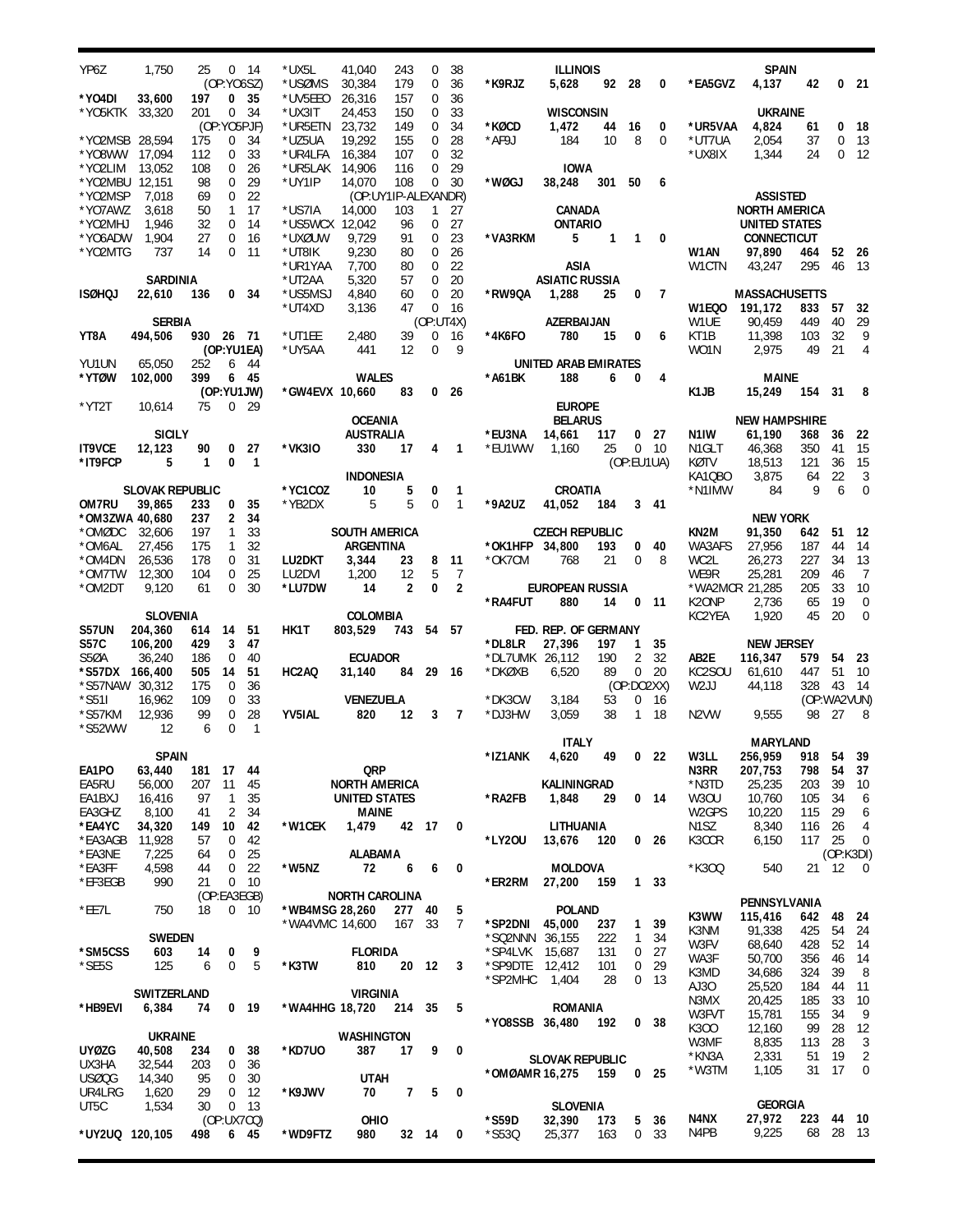| K4WW<br>*AC4YD              | <b>KENTUCKY</b><br>53,218<br>9,139 | 386<br>113     | 49<br>35 | 10<br>2             | *KØJA<br>*KØJE<br>*KSØT | 9,680<br>9,006<br>330                | 113<br>111<br>15  | 40<br>38<br>10 | 0<br>0<br>0     | LZ8C            | 12,936<br><b>CRETE</b>           | 75             |                     | 3 30<br>(OP:LZ2CW) | *DL1NEO<br>DL5SVB<br>DK1AX<br>DL5ASK | 1,452<br>1,248<br>1,222<br>605 | 36<br>25<br>20<br>16 | 0<br>0<br>0<br>0 | 11<br>12<br>13<br>11          |
|-----------------------------|------------------------------------|----------------|----------|---------------------|-------------------------|--------------------------------------|-------------------|----------------|-----------------|-----------------|----------------------------------|----------------|---------------------|--------------------|--------------------------------------|--------------------------------|----------------------|------------------|-------------------------------|
|                             | <b>NORTH CAROLINA</b>              |                |          |                     |                         | <b>MISSOURI</b>                      |                   |                |                 | *SV9COL         | 4,664                            | 43             |                     | $1 \quad 21$       | DJ4MZ                                | 14                             | $\overline{2}$       | 0                | $\overline{2}$                |
| K3KO<br>WW4DD               | 5,472<br>156                       | 76<br>15       | 28<br>6  | 4<br>0              | KIØHA<br>*K2HT          | 8,987<br>2,862                       | 92<br>50          | 39<br>27       | 4<br>0          |                 | CROATIA                          |                |                     |                    |                                      | <b>FINLAND</b>                 |                      |                  |                               |
|                             |                                    |                |          |                     |                         |                                      |                   |                |                 | *9A9J           | 132,780                          | 434            |                     | 8 52               | OH6MW                                | 70,305                         | 327                  | 0                | 43                            |
|                             | <b>FLORIDA</b>                     |                |          |                     |                         | <b>SOUTH DAKOTA</b>                  |                   |                |                 |                 |                                  |                |                     | (OP:9A7ZZ)         | OG6N                                 | 56,160                         | 281                  | 0                | 40                            |
| W4SVO                       | 126,585                            | 471            |          | 50 37               | <b>KØVVX</b>            | 4,030                                |                   | 64 31          | 0               | 9A1AA           | 40,716                           | 210            | 0                   | 39                 | OH <sub>2</sub> BO                   | 30,336                         | 114                  | $\overline{2}$   | -46                           |
|                             |                                    |                |          |                     |                         |                                      |                   |                |                 | 9A3XV           | 25,236                           | 148            | 0                   | 36                 | OH6RE                                | 15,376                         | 100                  | $\overline{0}$   | 31                            |
|                             | <b>TENNESSEE</b>                   |                |          |                     |                         | CANADA                               |                   |                |                 | *9A6GWF         | 9,996                            | 82             | 0                   | 28                 |                                      |                                |                      |                  |                               |
| K40WR                       | 82,152                             | 579<br>576     | 51<br>51 | 12                  |                         | <b>NEW BRUNSWICK</b>                 |                   |                |                 |                 |                                  |                |                     |                    |                                      | <b>HUNGARY</b>                 |                      |                  |                               |
| K <sub>2</sub> OWR<br>N4BCD | 81,396<br>4,900                    | 73             | 25       | 12<br>3             | VE9MY<br>*VE9ML         | 19,734<br>12,410                     | 76<br>70          | 22<br>26       | - 17<br>8       | OK1T            | <b>CZECH REPUBLIC</b><br>182,512 | 604            |                     | 9 52               | *HG8C                                | 15,544                         | 111                  |                  | 0 <sub>29</sub><br>(OP:HA8EK) |
|                             |                                    |                |          |                     |                         |                                      |                   |                |                 |                 |                                  |                |                     | (OP:OK1TP)         |                                      |                                |                      |                  |                               |
|                             | <b>VIRGINIA</b>                    |                |          |                     |                         | QUEBEC                               |                   |                |                 | *OK2BFN 104,690 |                                  | 371            | 6                   | 52                 |                                      | <b>ITALY</b>                   |                      |                  |                               |
| N4RV                        | 208,398                            | 778            | 57       | 37                  | VE2TZT                  | 60,262                               | 187               | 41             | 17              | OK6AB           | 40,092                           | 211            | $\mathbf{2}$        | 37                 | <b>I4FYF</b>                         | 91,094                         | 201                  | 20               | - 54                          |
| N4BCC                       | 60,970                             | 399            | 51       | 14                  | VA2AM                   | 10,560                               | 57                | 20             | 12              |                 |                                  |                |                     |                    | IK2TDM                               | 29,756                         | 138                  | $\overline{2}$   | -41                           |
| N3MK<br>K1GG                | 60,756                             | 420<br>172     | 45<br>46 | 16<br>13            | *VA2WA                  | 6,886                                | 71<br>(OP:VA2WDQ) | 22             | $\overline{0}$  | OZ/K3ZJ 134,624 | <b>DENMARK</b>                   | 467            | 9                   | 47                 | *IKØXBX<br>IZ5MOQ                    | 29,172<br>14,940               | 126<br>103           | 3<br>$\mathbf 0$ | 41<br>- 30                    |
| *W4PFM                      | 26,668<br>22,589                   | 198            | 41       | 8                   |                         |                                      |                   |                |                 | OZ2PBS          | 43,563                           | 225            | $\Omega$            | 39                 | IZ20DM                               | 1,728                          | 26                   | $\Omega$         | 16                            |
| K5VIP                       | 5,916                              | 82             | 25       | $\overline{4}$      |                         | <b>ONTARIO</b>                       |                   |                |                 |                 |                                  |                |                     |                    |                                      |                                |                      |                  |                               |
|                             |                                    |                |          |                     | VA3YP                   | 130,350                              | 541               | 45             | 5               |                 | <b>ENGLAND</b>                   |                |                     |                    |                                      | LITHUANIA                      |                      |                  |                               |
|                             | <b>TEXAS</b>                       |                |          |                     | <b>VE3PN</b>            | 124,684                              | 418               | 40             | 21              | G4AFJ           | 22,788                           | 126            | 4                   | 32                 | LY5W                                 | 237,672                        | 639                  | 10               | - 62                          |
| W5GFR                       | 22,578                             | 186<br>82      | 46       | 7<br>$\overline{4}$ | VE3FU                   | 6,944                                | 50<br>47          | 22<br>23       | 6<br>3          | *G8CCL          | 7,500                            | 69<br>40       | 0<br>$\Omega$       | 25                 | LY2XW                                | 103,615                        | 393                  | 3                | 50                            |
| K5MV<br>W <sub>5</sub> OV   | 6,771<br>2,295                     | 34             | 33<br>24 | 3                   | VA3ST                   | 5,356                                |                   |                |                 | G3UHU           | 5,740                            |                |                     | 28                 | LY1R<br>*LY2FN                       | 36,280<br>28,805               | 196<br>169           | 0<br>$\mathbf 0$ | 40<br>35                      |
|                             |                                    |                |          |                     |                         | SASKATCHEWAN                         |                   |                |                 |                 | <b>EUROPEAN RUSSIA</b>           |                |                     |                    |                                      |                                |                      |                  |                               |
|                             | <b>CALIFORNIA</b>                  |                |          |                     | VE5MX                   | 36                                   | 3                 | 3              | 0               | RL3A            | 234,549                          | 606 14 59      |                     |                    |                                      | <b>NETHERLANDS</b>             |                      |                  |                               |
| W8KA                        | 5,643                              | 68             | 30       | 3                   |                         |                                      |                   |                |                 |                 |                                  | (OP:UA3ASZ)    |                     |                    | PI4DX                                | 116,997                        | 373 15 44            |                  |                               |
|                             |                                    |                |          |                     |                         | <b>ALBERTA</b>                       |                   |                |                 | RN4AA           | 105,849                          | 376            | 1                   | 56                 |                                      |                                |                      |                  | (OP:PD1DX)                    |
| N9NA                        | <b>ARIZONA</b><br>17,808           | 152            | 40       | 8                   | <b>VE6JY</b><br>VE6KD   | 7,875<br>6,669                       | 46<br>57          | 28<br>27       | 7<br>$\Omega$   | UA6AIW<br>RU1AB | 84,840<br>75,800                 | 302<br>303     | 4<br>3              | 52<br>47           | PA3AAV<br>*PA9CC                     | 21,910<br>6,275                | 115<br>51            | $7^{\circ}$<br>0 | -28<br>25                     |
|                             |                                    |                |          |                     |                         |                                      |                   |                |                 | UA10MS          | 40                               | $\overline{2}$ | $\Omega$            | $\overline{2}$     | *PA3T                                | 4,864                          | 53                   |                  | 0, 19                         |
|                             | <b>WASHINGTON</b>                  |                |          |                     |                         | <b>BRITISH COLUMBIA</b>              |                   |                |                 |                 |                                  |                |                     |                    |                                      |                                |                      |                  |                               |
| K7LFY                       | 17,450                             | 153            | 46       | 4                   | VA7FC                   | 17,952                               | 114 29            |                | 4               |                 | FED. REP. OF GERMANY             |                |                     |                    |                                      | <b>NORWAY</b>                  |                      |                  |                               |
| <b>KE7SW</b>                | 5,920                              | 77             | 34       | 3                   |                         |                                      |                   |                |                 | DK6WL           | 280,179                          | 741            | 21                  | 60                 | <b>LN50</b>                          | 158,100                        | 525                  |                  | 7 53                          |
| K7EKD                       | 4,995                              | 74             | 26       | 1                   | KV4FZ                   | <b>US VIRGIN ISLANDS</b><br>231,868  | 427 52 46         |                |                 | DM5TI<br>DD2ML  | 125,118<br>106,020               | 553<br>415     | 5<br>$\overline{7}$ | 49<br>50           |                                      |                                |                      |                  | (OP:LA6FJA)                   |
|                             | <b>OREGON</b>                      |                |          |                     |                         |                                      |                   |                |                 | DK1KC           | 102,928                          | 434            | 7                   | 49                 | *LA3BPA                              | 33,136                         | 172                  | 1                | - 37                          |
| KI7M                        | 24,219                             | 270            | 34       | 5                   |                         | <b>AFRICA</b>                        |                   |                |                 | DM5JBN          | 73,480                           | 428            | 3                   | 41                 | *LA9TY                               | 2,752                          | 35                   |                  | 0 <sub>16</sub>               |
| *WA7SHP                     | 90                                 | 9              | 5        | 0                   |                         | <b>MADEIRA ISLANDS</b>               |                   |                |                 | DJ80G           | 71,820                           | 280            | 11                  | 46                 |                                      | <b>POLAND</b>                  |                      |                  |                               |
|                             |                                    |                |          |                     | CT3DL                   | 676,200                              | 696 44            |                | 56              | DL7URH          | 64,395                           | 278            | 8                   | 45                 | HF8J                                 | 305,558                        | 688 21 65            |                  |                               |
|                             | <b>MICHIGAN</b>                    |                |          |                     |                         |                                      |                   |                |                 | DL6RAI          | 60,268                           | 245            | 8                   | 44                 |                                      |                                |                      |                  | (OP:SQ8JLA)                   |
| W8RA<br>W8TE                | 82,179<br>34.398                   | 521<br>285     | 56<br>46 | 13<br>8             |                         | <b>ASIA</b><br><b>ASIATIC RUSSIA</b> |                   |                |                 | DL7AT<br>DL5JS  | 59,856<br>59,004                 | 338<br>329     | $\mathbf{1}$<br>1   | 42<br>43           | 3Z8T                                 | 235,933                        | 654                  | 13 58            |                               |
|                             |                                    |                |          |                     |                         | RA9CMO 103,546                       | 241               | 0              | 46              | DL4LAM          | 56,300                           | 264            | 5                   | 45                 |                                      |                                |                      |                  | (OP:SQ8JX)                    |
|                             | OHIO                               |                |          |                     | *RWØCF                  | 8,162                                | 40                | 5              | - 17            | DJ7JC           | 54,142                           | 295            | $\overline{7}$      | 39                 | SP1RKT 140.430<br>SP3S               |                                | 479                  |                  | 8 54<br>3 48                  |
| W8GNM                       | 96,696                             | 566 55         |          | 17                  | UA9MA                   | 4,784                                | 36                | 0              | 16              | DJ5AN           | 52,788                           | 234            | 7                   | 46                 | SQ2PHG                               | 134,640<br>49,455              | 545<br>238           | 4                | 41                            |
| KG9Z                        | 19,530                             | 215            | 37       | 5                   |                         |                                      |                   |                |                 | DH7TNO          | 52,528                           | 248            | 8                   | 41                 | *SP4Z                                | 34,848                         | 168                  | 2                | 42                            |
| N8IW                        | 8,118                              | 104            | 30       | 3                   | *HZ1TL                  | <b>SAUDI ARABIA</b><br>630           | 9                 | 0              | 7               | DL70N<br>*DR7B  | 49,536<br>48,867                 | 242<br>319     | 5<br>0              | 43<br>39           | SP1KQR                               | 26,640                         | 159                  | 1                | 36                            |
|                             | <b>WEST VIRGINIA</b>               |                |          |                     |                         |                                      |                   |                |                 |                 |                                  | (OP:DL2JRM)    |                     |                    | *SP9KAO                              | 25,160                         | 162                  |                  | 0 34                          |
| K8JQ                        | 34,768                             | 397            | 40       | $\mathbf{1}$        |                         |                                      |                   |                |                 | *DO4KGT         | 43,764                           | 278            | 1                   | 41                 | SP5GMM                               | 16,640                         | 80                   | 0                | (OP:SP9JZT)<br>40             |
|                             |                                    |                |          |                     |                         | <b>EUROPE</b>                        |                   |                |                 | <b>DGØLFG</b>   | 42,800                           | 200            | 6                   | 44                 | *SQ2BNM                              | 3,100                          | 35                   | 0                | 20                            |
|                             | <b>ILLINOIS</b>                    |                |          |                     |                         | <b>AUSTRIA</b>                       |                   |                |                 | DF6QV           | 42,097                           | 233            | 1                   | 42                 |                                      |                                |                      |                  |                               |
| N <sub>2</sub> BJ<br>K9IDQ  | 20,080<br>15,088                   | 234<br>142     | 38<br>44 | 2<br>$\overline{2}$ |                         | *OE5UAL 11,830                       | 91                |                | 0 <sub>26</sub> | DL6EZ<br>DL8NBJ | 41,240<br>37,187                 | 239<br>228     | 2<br>0              | 38<br>41           |                                      | ROMANIA                        |                      |                  |                               |
| KM9M                        | 7,315                              | 87             | 32       | 3                   |                         | <b>BALEARIC ISLANDS</b>              |                   |                |                 | DL2MLU          | 36,564                           | 200            | 3                   | 41                 | YO7LCB                               | 106,210                        | 327                  | 10               | - 55                          |
| NA9A                        | 5,940                              | 71             | 27       | 6                   | EA6LP                   | 20,140                               | 108               | 5              | 33              | *DJ9MH          | 30,040                           | 178            | 3                   | 37                 | Y08RNI                               | 78,008                         | 323                  | 6                | 43                            |
| *AB9M                       | 72                                 | $\overline{7}$ | 6        | 0                   | EA6UP                   | 6,555                                | 68                | 0              | 23              | DF9GR           | 26,280                           | 184            | 1                   | 35                 | YO7LFV                               | 66,528                         | 243                  | 10               | - 44                          |
|                             |                                    |                |          |                     |                         |                                      |                   |                |                 | DL5WS           | 23,472                           | 151            | 0                   | 36                 | YQ6A                                 | 37,206                         | 196                  |                  | 0, 39                         |
|                             | <b>INDIANA</b>                     |                |          |                     |                         | <b>BELARUS</b>                       |                   |                |                 | <b>DL6MHW</b>   | 19,570                           | 121            | 2                   | 36                 | Y09HP                                | 26,270                         | 145                  |                  | (OP:YO6BHN)                   |
| K9SG<br>K9NW                | 84,152<br>51,285                   | 538<br>334     | 52<br>52 | 15<br>13            | EU3AR<br>*EU3AA         | 160,227<br>12,771                    | 569<br>104        | 2<br>0         | 55<br>27        | DG2NMH<br>DJ5QV | 18,156<br>15,876                 | 140<br>99      | $\pmb{0}$<br>2      | 34<br>34           | YR8D                                 | 1,045                          | 20                   |                  | 1 36<br>$0$ 11                |
| N9FN                        | 22,330                             | 160            | 45       | 10                  |                         |                                      |                   |                |                 | DL5NDX          | 13,340                           | 121            | 0                   | 29                 |                                      |                                |                      |                  |                               |
| W9TC                        | 6,072                              | 75             | 29       | 4                   |                         | <b>BELGIUM</b>                       |                   |                |                 | DL9NDV          | 9,504                            | 63             | 1                   | 32                 |                                      | <b>SERBIA</b>                  |                      |                  |                               |
|                             |                                    |                |          |                     | ON9CC                   | 165,554                              | 551 10            |                | - 49            | DL3BXX          | 8,096                            | 53             | 2                   | 30                 | *YU2A                                | 6,456                          | 54                   |                  | 0 <sub>24</sub>               |
|                             | <b>COLORADO</b>                    |                |          |                     |                         |                                      |                   |                |                 | DL8ZAW          | 7,020                            | 61             | 1                   | 25                 | *YU1AST                              | 2,512                          | 32                   |                  | 0 <sub>16</sub>               |
| <b>KBØYH</b>                | 9,158                              | 115            | 37<br>27 | 1<br>3              |                         | <b>BOSNIA-HERZEGOVINA</b>            |                   |                |                 | *DL4YAJ         | 6,909                            | 101            | 0                   | 21                 |                                      |                                |                      |                  | (OP:YU2EA)                    |
| KV60                        | 4,440                              | 66             |          |                     | *E78T                   | 37,760                               | 185               | 0              | - 40            | DJ8ES<br>*DF1LX | 5,640<br>5,088                   | 52<br>59       | 0<br>0              | 24<br>24           |                                      | <b>SICILY</b>                  |                      |                  |                               |
|                             | <b>MINNESOTA</b>                   |                |          |                     |                         | <b>BULGARIA</b>                      |                   |                |                 | *DO9ST          | 4,237                            | 59             | 0                   | 19                 | *IT9SFT                              | 9,296                          | 71                   | 0                | - 28                          |
| *NØODK                      | 20,952                             | 164            | 47       | 7                   | LZ5R                    | 22,698                               | 110               |                | 4 35            | *DL8MAS         | 2,171                            | 43             | 0                   | 13                 | IT9EJP                               | 4,218                          | 45                   | 0                | - 19                          |
| KØKX                        | 20,852                             | 148            | 41       | 11                  |                         |                                      |                   | (OP:LZ1UK)     |                 | DL2A            | 1,496                            | 39             | 0                   | 11                 | *IT9FGA                              | 4,140                          | 41<br>9              | 0                | 20                            |
| KØYR                        | 10,404                             | 136            | - 34     | 2                   | *LZ3ZZ                  | 16,864                               | 119               |                | 0, 31           |                 |                                  |                |                     | (OP:DK1AX)         | IT9IMJ                               | 80                             |                      | 0                | 5                             |